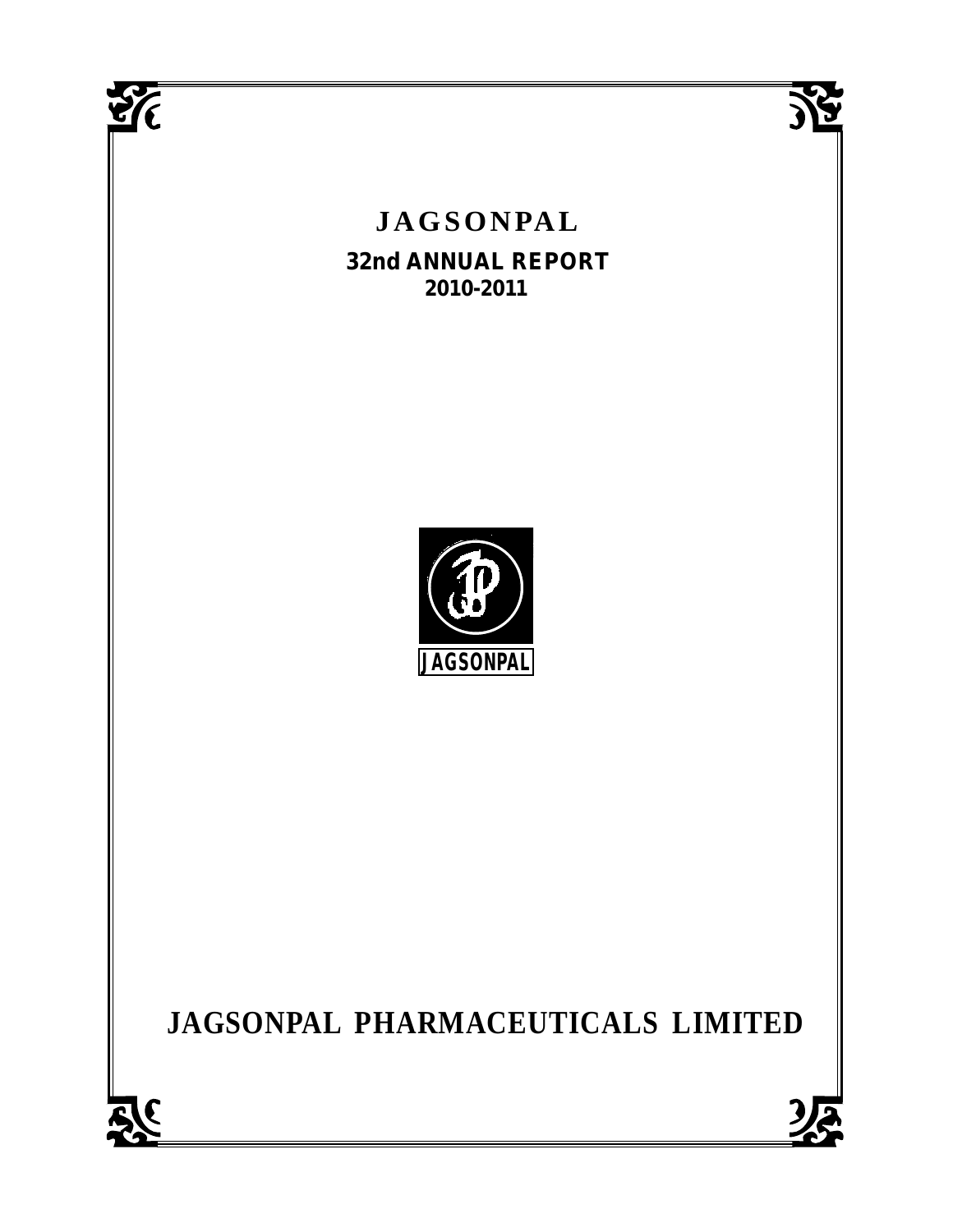#### **BOARD OF DIRECTORS**

| J. S. Kochhar      | Chairman                 |  |
|--------------------|--------------------------|--|
| A. C. Chakrabortti |                          |  |
| S. Mukhopadhyay    |                          |  |
| Dr. S. K. Goyal    |                          |  |
| R.P.S. Kochhar     | <b>Managing Director</b> |  |

#### **GENERAL MANAGER**

S. K. Dudeja

#### **BANKERS**

Punjab & Sind Bank Central Bank of India

#### **AUDITORS**

P. P. Thukral & Co. Chartered Accountants

#### **REGISTERED OFFICE**

T-210J, Shahpur Jat New Delhi - 110049

| <b>Index</b> |  |
|--------------|--|
|              |  |
|              |  |
|              |  |
|              |  |
|              |  |
|              |  |
|              |  |
|              |  |
|              |  |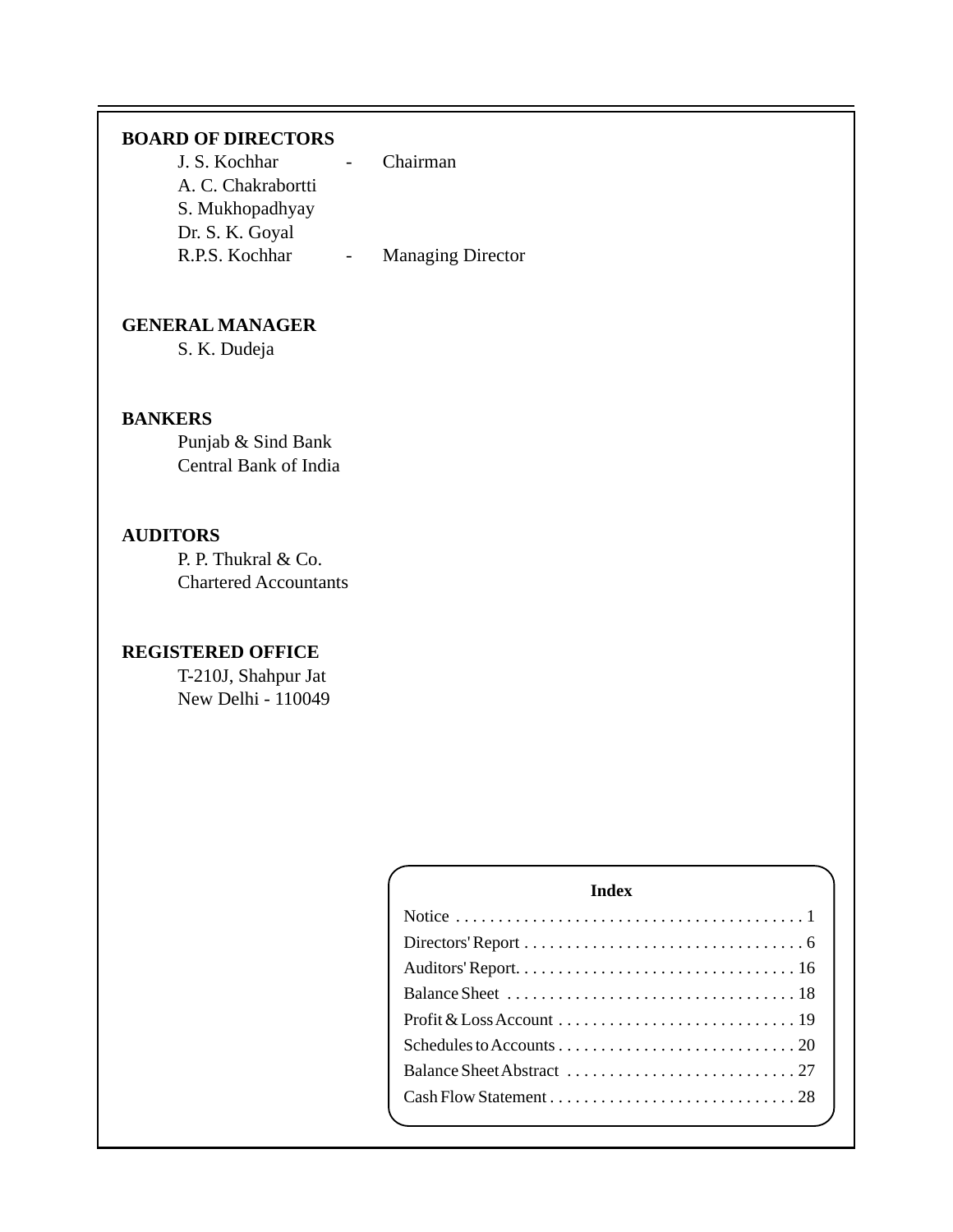#### **Notice**

NOTICE is hereby given that the 32nd Annual General<br>Meeting of the members of JAGSONPAL Meeting of the members PHARMACEUTICALS LIMITED will be held on Friday, the 30th day of September, 2011 at 10.00 A.M. at Vanita Samaj, 13, Institutional Area, Lodi Road, New Delhi - 110003 to transact the following business:

Ordinary Business

- 1. To receive, consider and adopt the audited Balance Sheet as at 31st March, 2011 and the Profit and Loss Account for the year ended on that date along with the reports of Auditors' and Directors' thereon.
- 2. To declare dividend on Equity Shares.
- 3. To appoint a Director in place of Dr. S. K. Goyal who retires by rotation and being eligible, offers himself for reappointment.
- 4. To appoint Auditors and fix their remuneration.

M/s. P.P.Thukral & Co., Chartered Accountants, Statutory Auditors of the Company, retires at this Annual General Meeting and being eligible, offer themselves for re-appointment.

#### Special Business

To consider and if thought fit to pass the following resolutions with or without modifications as Special Resolution :

5. RESOLVED that pursuant to Section 198, 269, 309, 310 and other applicable provisions of the Companies Act, 1956 and subject to the approval of Central Government, as may be required and such alterations and modifications, if any, that may be effected by the Central Government in granting such approvals, which the board of directors be and is hereby authorized to agree to, approval be and is hereby given for appointment of Mr. Rajpal Singh Kochhar as Managing Director (Whole Time Director) and payment of following Remuneration for a period of 3 years with effect from 01.04.2012 to 31.03.2015.

Basic Remuneration : In the pay scale of Rs. 4,00,000 -30,000 -4,90,000 p.m.

House Rent Allowance: 60% of the Basic Pay

Perquisites & other terms & conditions:-

a) He will be entitled to Perquisites, allowances, benefits, facilities and amenities (Collectively "allowances & perquisites") such as utility allowance, quarterly allowance, holiday travel/Leave travel allowance/ reimbursement; membership fees for Clubs; Medical Reimbursement; personal accident insurance; any other expenses or allowance as per the policy/rules of the company in force and/or as may be approved by the Board from time to time provided that aggregate value of such allowance

& perquisites shall not exceed Rs. 12,00,000/ p.a. For the purpose of calculating the above ceiling, perquisites shall be evaluated as per Income Tax Rules wherever applicable.

In addition to the above he will be entitled to (i) Company maintained  $car(s)$  with drivers $(s)$ , (ii) telephone at residence, (iii) Company's Contribution to provident fund, superannuation fund or annuity funds as per rules of the company. (iv) Gratuity and other retirement benefits (v) Encashment of annual unutilized Earned Leaves.

- b) Commission in addition to the above may be allowed up to a maximum of 3% per annum subject to the overall limit laid down in Section 198 and 309 of the Companies Act, 1956.
- c) Reimbursement of entertainment expenses incurred in the course of legitimate business of the company;

RESOLVED FURTHER that subject to the provisions of Section 198 and other applicable provisions, if any, of the Companies Act, 1956, the same remuneration and perquisites as set out above be paid and granted to Mr. Rajpal singh Kochhar, Managing Director as minimum remuneration, notwithstanding that in any financial year the company has made no profits or the profits are inadequate.

RESOLVED FURTHER that the Board of Directors of the company be and is hereby authorised to take all necessary steps to give effect to the resolution.

- 6. RESOLVED that subject to approval of the Central Government under Section 314 and other provisions of the Companies Act, 1956, if any, Mr Prithipal Singh Kochhar, son of Mr. Rajpal Singh Kochhar, Managing Director of the Company, be and is hereby appointed to hold an office of profit under the Company as Vice President – International Business for a period of 5 years with effect from 1st October, 2011 as per the terms and conditions mentioned herein.
	- i) Basic Salary In the pay scale of Rs. 2,50,000  $20,000 - 3,50,000$  p.m.
	- ii) House Rent Allowance 60% of the Basic salary
	- iii) Contribution to provident and superannuation funds as per the rules of the company
	- iv) Group Personal Accident Insurance as per the rules of the company.
	- v) Leave travel concession as per rules of the Company.
	- vi) Medical Reimbursement as per rules of the company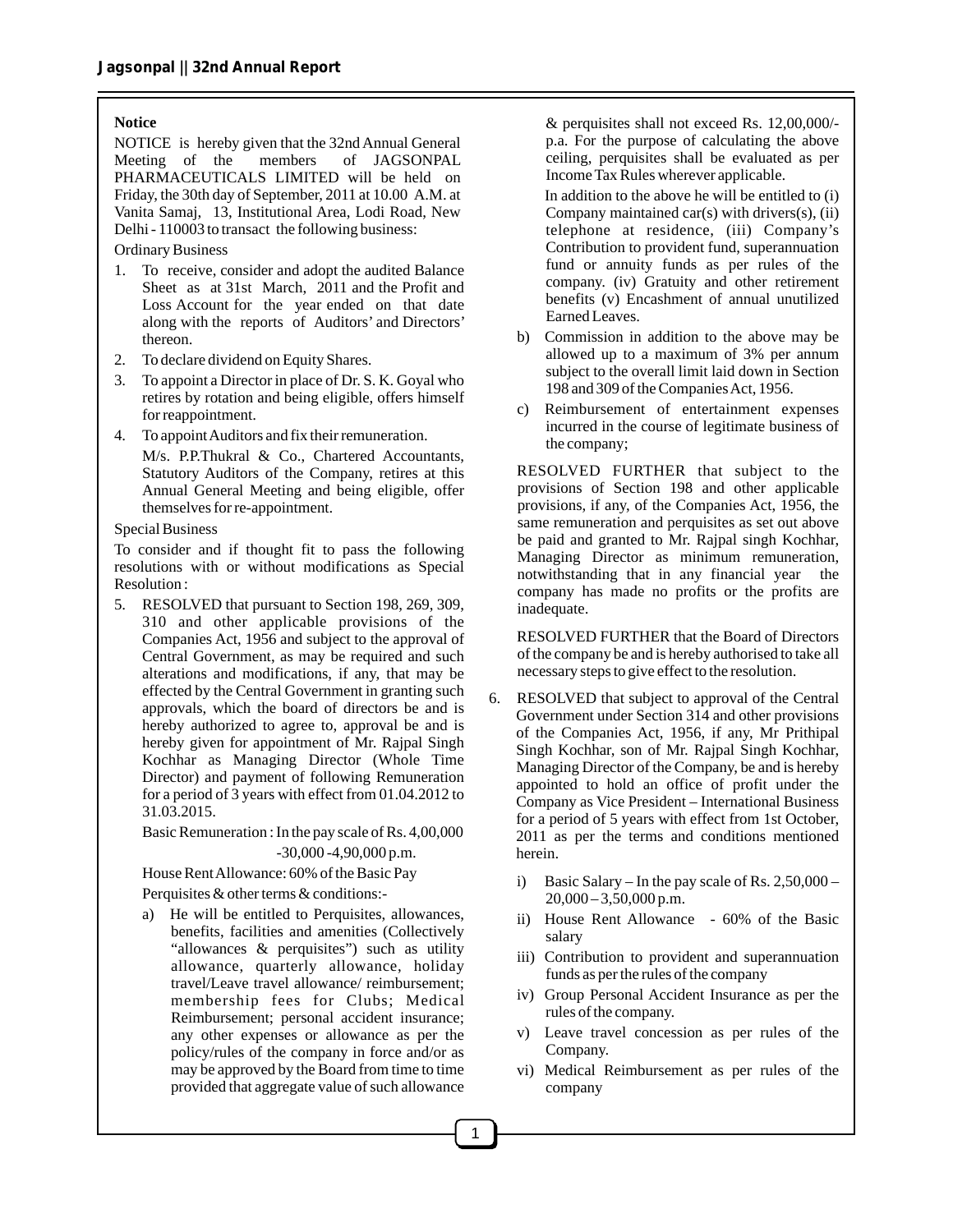- vii) Company car for official use.
- viii)Telephone at residence (including payment of long distance official calls)
- ix) Leave entitlement as per rules of the company.
- x) The Tenure will be subject to termination by three months notice in writing on either side.

RESOLVED further that the remuneration payable to Mr. Prithipal Singh Kochhar as aforesaid would be subject to such modifications as the shareholders / Central Government may suggest or require while granting their approval.

|                   | By Order of the Board |
|-------------------|-----------------------|
| Place : New Delhi | S.K.Mata              |
| Dated: 12.08.2011 | Company Secretary     |

#### NOTES :

- 1. AMEMBER ENTITLED TO ATTEND AND VOTE ATTHE MEETING IS ENTITLED TO APPOINTA PROXY TO ATTEND AND VOTE INSTEAD OF HIMSELF AND SUCH PROXY NEED NOT BE A MEMBER OF THE COMPANY. PROXIES IN ORDER TO BE EFFECTIVE, SHOULD BE DULY STAMPED, COMPLETED AND SIGNED AND MUST BE LODGED AT THE REGISTERED OFFICE OF THE COMPANY NOT LESS THAN 48 HOURS BEFORE THE COMMENCEMENT TIME OF THE MEETING.
- 2. The explanatory statement pursuant to Section 173(2) of the Companies Act, 1956 is annexed hereto and forms part of this notice.
- 3. The Register of Members and Share Transfer Books of the Company will remain closed from 27th September, 2011 to 30th September, 2011 (both days inclusive).
- 4. The dividend, if declared at the meeting, will be payable on or after October 5, 2011.
- 5. In order to ensure safety against fraudulent encashment of dividend warrants, Members holding shares in physical form are requested to furnish to the Company or Company's R&T Agents bank account details which will be printed on the dividend warrants. In case you wish to receive dividend through Electronic Clearing Service (ECS), please provide your bank account details along with a photocopy of the cancelled cheque slip bearing the 9 digit MICR code number of the bank where the account is held so that the dividend can be remitted to the credit of your bank account through ECS facility, provided such facility is available in your locality.
- 6. Members holding shares in demat form are advised to inform their bank account details/confirm correctness of such details with their respective Depository Participants (DPs). In case 9 digit MICR code is also available with the bank account details, the same will be used for payment of dividend

through ECS provided such facility is available in your locality.

7. Members who have not encashed or claimed their dividend for the financial year ended March 31, 2004, and/or subsequent financial years are requested to forward their claim immediately to the Company or to the R&T Agents for encashment of unclaimed dividend.

 Members are requested to note that dividends not encashed or claimed within 7 years from the date of transfer to the Company's unpaid dividend account will as per section 205 Aof the Companies Act, 1956, be transferred to the Investor Education and Protection Fund, established under section 205 C of the Companies Act, 1956.

Please note that the dividend for the year ended March 31, 2004 will be transferred to the Investors Education and Protection Fund in due course, hence Members are requested to claim the said dividend immediately.

- 8. Members are requested to notify immediately any change of address, quoting their folio number.
- 9. Members attending the meeting are requested to complete the enclosed Attendance slip and deliver the same at the entrance of the meeting place.
- 10. It will be appreciated that queries, if any, on Accounts and Operations of the Company are sent to the Company ten days in advance of the meeting so that the answer may be made readily available.
- 11. Members are requested to bring their copy of the Annual Report at the meeting.
- 12. Ministry of Corporate Affairs (MCA) has taken a "Green Initiative in the Corporate Governance" and allowed service of documents including Annual Report to shareholders by a Company through electronic mode. Keeping in view the underlying theme and to support this green initiative of Government in the right spirit, members who holds shares in electronic mode are requested to register their email address and changes therein from time to time, with the Depository through their concerned Depository Participants. Members who hold shares in physical form are requested to fill the prescribed form (refer page No. 3 of this Annual Report), giving their consent to receive the Notices calling general meetings, financial statements, auditors' report, directors' report, explanatory statement or any other communication in electronic mode, and register the said form with the Company.
- 13. Profile of Dr. S.K.Goyal, the director retiring by rotation.

Dr. S.K. Goyal, a Professor joined the Board on 30.12.2005. Dr. S.K. Goyal is an Economist of international repute. He is a Ph.D from the Delhi School of Economics and M.A. from Punjab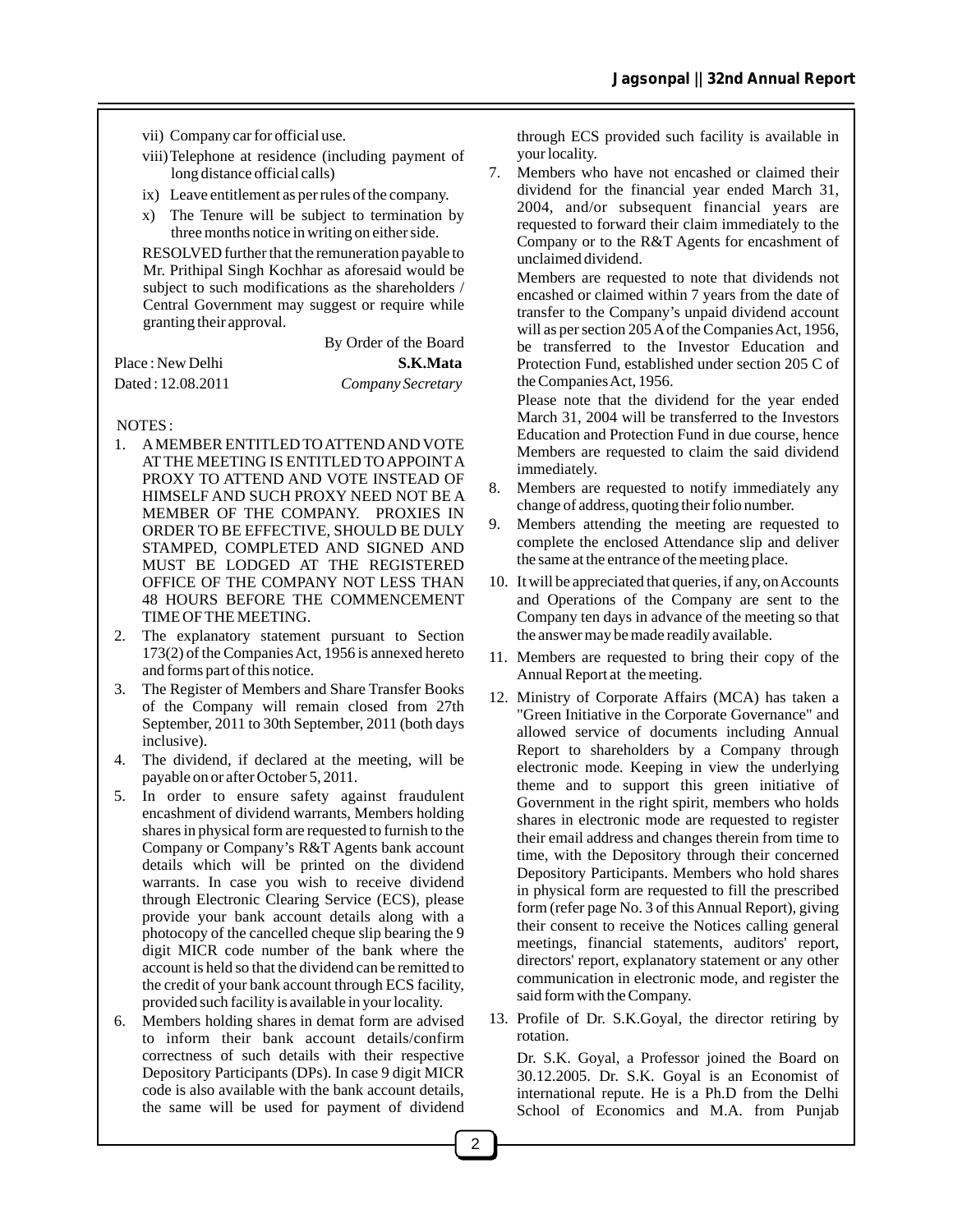University. He is Vice-Chairman & Professor Emeritus of the Institute for Studies in Industrial Development, New Delhi. He has held various senior positions including Hon. Chairman of Research Advisory Committee, Planning Commission, Govt. of India in the rank of Cabinet Minster.

Dr. Goyal has vast experience in the area of Economics and Finance. He has contributed many research reports and articles at National and International level.

None of the Director except Dr. S.K.Goyal is interested in the resolution.

#### **Explanatory Statement pursuant to section 173(2) of the Companies Act, 1956.**

#### **Item no. 5**

The company had in its General Meeting held on 29.09.2008 fixed the salary, perquisites and managerial remuneration of Mr. Rajpal Singh Kochhar, Managing Director with effect from 1st April, 2008 for a period of 4 years. The Remuneration Committee and the Board of Directors in their meeting held on 12.08.2011 have approved the contracts for appointment and remuneration payable to Mr. Rajpal Singh Kochhar for a period of three years with effect from 01.04.2012. This approval is subject to approval of General Meeting and prior approval of the Central Government.

The terms of appointment are as given in the resolution and are self explanatory. A copy of the draft contract containing terms and conditions of appointment is also available for inspection of the members at the registered office of the company between 11.00 a.m. and 2.00 p.m. on all working days.

The terms and conditions including remunerations may also be treated as an abstract of the terms of appointment as

required under Section 302 of the Companies Act, 1956.

The Directors consider that the services of Mr. Rajpal Singh Kochhar are extremely useful, considering the good performance of the company since his association as the Managing Director and it would be in the interest of the company to re-appoint Mr. Rajpal Singh Kochhar as Managing Director.

The Directors recommend the resolution for approval of the shareholders as contained in the notice.

Mr. Rajpal Singh Kochhar is deemed to be interested in this resolution.

#### **Item no. 6**

As per Section 314 of the Companies Act, 1956, approval of General Meeting by way of a special resolution and approval of Central Government is required for an appointment of the Director and/or a relative to an office or place of profit. The Shareholders in their General Meeting held on 30.09.2006 had initially approved the appointment of Mr. Prithipal Singh Kochhar, son of Mr. Rajpal Singh Kochhar, Managing Director of the Company. Mr. Prithipal Singh Kochhar is also related to the Chairman of the Company.

Mr. Prithipal Singh Kochhar, aged 32 years holds a dual degree in Economics and International Relations from Syracuse University, USA.

He has rich experience in International Business and Multilateral trade practices. Mr. Kochhar will be looking after the Exports and International business of the company.

The Selection committee of independent directors and the board have approved his appointment on 12.08.2011. The Directors recommend the resolution for approval of the shareholders.

| <b>Email Address Registration Form</b><br>(For members who holds shares in Physical Form)                                                                                                                          |  |  |                                                                                                                                                                                                                                                                                                             |  |  |
|--------------------------------------------------------------------------------------------------------------------------------------------------------------------------------------------------------------------|--|--|-------------------------------------------------------------------------------------------------------------------------------------------------------------------------------------------------------------------------------------------------------------------------------------------------------------|--|--|
|                                                                                                                                                                                                                    |  |  | <b>JAGSONPAL PHARMACEUTICALS LIMITED</b>                                                                                                                                                                                                                                                                    |  |  |
|                                                                                                                                                                                                                    |  |  | Regd. Office: T-210J, Shahpur Jat, New Delhi - 110049                                                                                                                                                                                                                                                       |  |  |
| Ledger Folio No.                                                                                                                                                                                                   |  |  | $\text{No. of } \text{Share}(s) \text{ held }$                                                                                                                                                                                                                                                              |  |  |
|                                                                                                                                                                                                                    |  |  |                                                                                                                                                                                                                                                                                                             |  |  |
|                                                                                                                                                                                                                    |  |  | EMAILADDRESS: 1.                                                                                                                                                                                                                                                                                            |  |  |
|                                                                                                                                                                                                                    |  |  |                                                                                                                                                                                                                                                                                                             |  |  |
| email ID.                                                                                                                                                                                                          |  |  | I/We hereby give my/our consent to receive the Notices calling general meetings, financial statements, auditors' report, directors' report, explanatory<br>statement and all other documents required by law to be attached thereto or any other communication in electronic mode at my/our above mentioned |  |  |
|                                                                                                                                                                                                                    |  |  | Signature of the shareholder $(s)$                                                                                                                                                                                                                                                                          |  |  |
| Note:<br>Members are requested to send their duly completed form as above to the company.<br>1)<br>Members are also requested to inform about any change in their email ID immediately to company.<br>$\mathbf{2}$ |  |  |                                                                                                                                                                                                                                                                                                             |  |  |
|                                                                                                                                                                                                                    |  |  |                                                                                                                                                                                                                                                                                                             |  |  |

3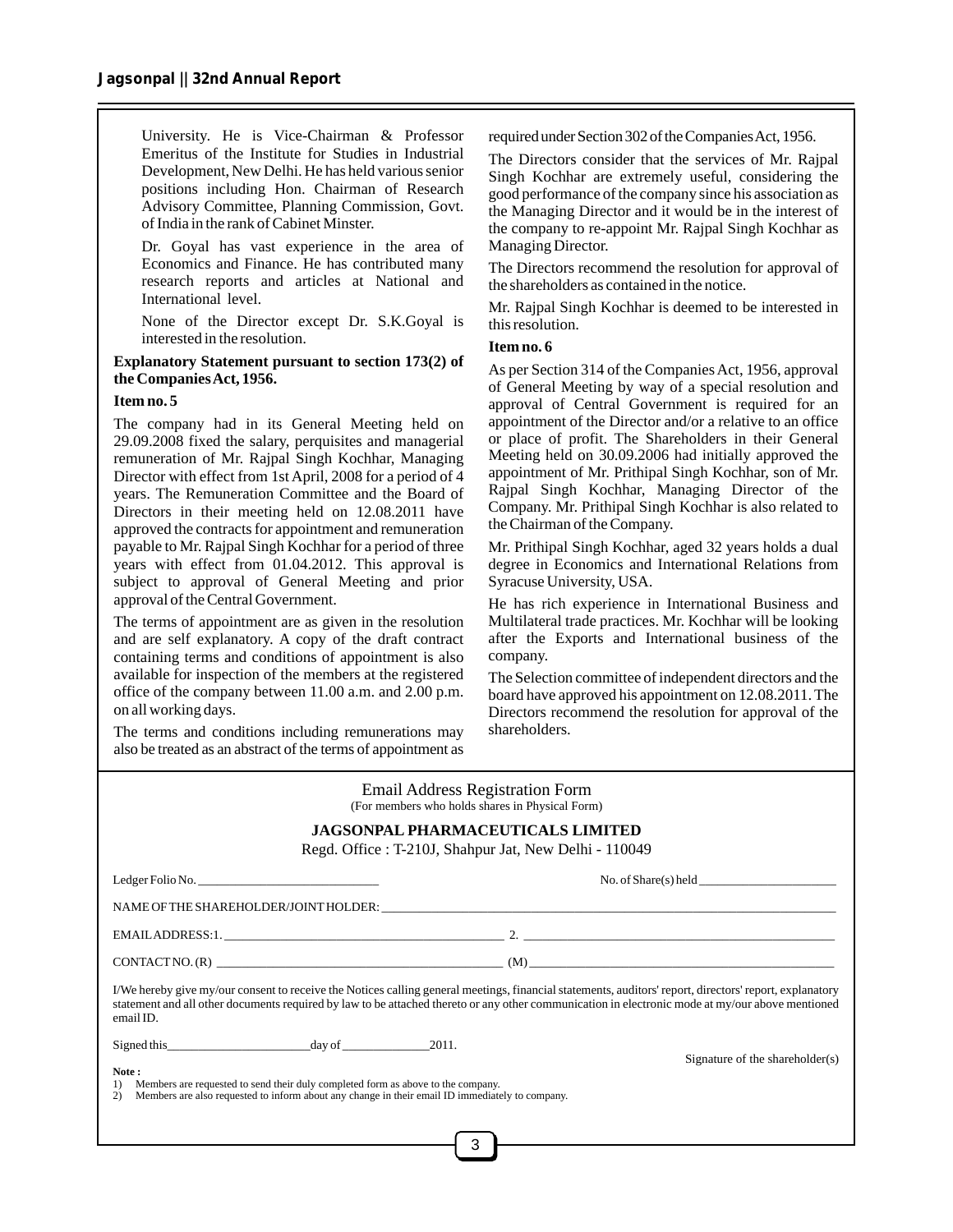*Statement of information as required under Schedule XIII, Part II, Section II (C) (IV) of the Companies Act, 1956*

- I. General Information
	- 1. Nature of industry

The company has operations in the pharmaceuticals sector, which saw relatively moderate growth rates in near past. The annual growth rates were below double digit figures. This phenomena is likely to be arrested soon. Notwithstanding, the pharmaceuticals industry is gearing for revolutionary changes with increasing investment in the R & D and new product launches in line with different life style and demographic changes of urban – rural population in India. The Company has taken all the right steps in this direction and added manufacturing facility at Uttarankhand to secure high growth and bottom line for the company.

2. Date or expected date of commencement of commercial production.

The Company was incorporated in 1978 and is already in commercial production. The manufacturing plant at Uttrakhand was set up with a total cost of Rs. 24.62 crores and commercial operation in the plant started in April 2009.

3. In case of new company, expected date of commencement of activities as per project approved by financial institutions appearing in the prospectus.

Since the Company is not a new company and is already in production, this information is not applicable.

4. Financial performance:  $\blacksquare$ 

| manciai defiormance.     |          |          |          |          | 185. 111 1465 |
|--------------------------|----------|----------|----------|----------|---------------|
|                          | 2010-11  | 2009-10  | 2008-09  | 2007-08  | 2006-07       |
| <b>Effective Capital</b> | 7924.93  | 7359.20  | 6587.75  | 6047.14  | 5770.20       |
| Turnover                 | 16535.26 | 14318.55 | 14201.48 | 15779.95 | 14525.62      |
| Profit before tax        | 926.81   | 1050.01  | 989.85   | 519.19   | 465.54        |
| Profit after tax         | 717.96   | 924.20   | 617.23   | 307.60   | 280.29        |
| Dividend declared        | 130.99*  | 130.99   | 65.50    | 26.20    | 26.20         |

\* Recommended

5. Export performance and net foreign exchange collaborations

The company is making exports to different countries and has no foreign collaborations. The export performance is given below:

|                              |         |         |         |         | (Rs. in lacs) |
|------------------------------|---------|---------|---------|---------|---------------|
|                              | 2010-11 | 2009-10 | 2008-09 | 2007-08 | 2006-07       |
| Earnings in foreign exchange | 473.06  | 484.88  | 694.69  | 474.53  | 457.41        |

6. Foreign Investments or Collaborators, if any.

The company has no foreign investments or collaborators.

- II. Information about the appointee:
	- 1. Background details

Mr. Rajpal Singh Kochhar is Promoter and Whole Time Director of the company. He is Managing Director of the company. He has been involved with the company since its inception and has successfully taken it to its current level. Under his leadership the company is poised to grow further.

He was re-appointed as Managing Director for a period of 4 years with effect from 01.04.2008 at Annual General Meeting held on 29.09.2008.

The Remuneration Committee and the Board of Directors in their meetings held on 12th August, 2011 have approved terms of appointment and remuneration payable to Mr. Rajpal Singh Kochhar, Managing Director subject to approval at General Meeting and prior approval of the Central Government under applicable provisions of the Companies Act, 1956.

Mr. Rajpal Singh Kochhar, Managing Director is interested in the matter and Mr. Jagmohan Singh Kochhar, Chairman may be deemed to be interested in the resolution. No other director is concerned with or interested in this resolution.

2. Past remuneration:

The following remunerations has been paid to Mr. Rajpal Singh Kochhar

| 2007-08 | Rs. 28.80 lacs | 2009-10 | Rs. 59.61 lacs |
|---------|----------------|---------|----------------|
| 2008-09 | Rs. 57.68 lacs | 2010-11 | Rs. 57.68 lacs |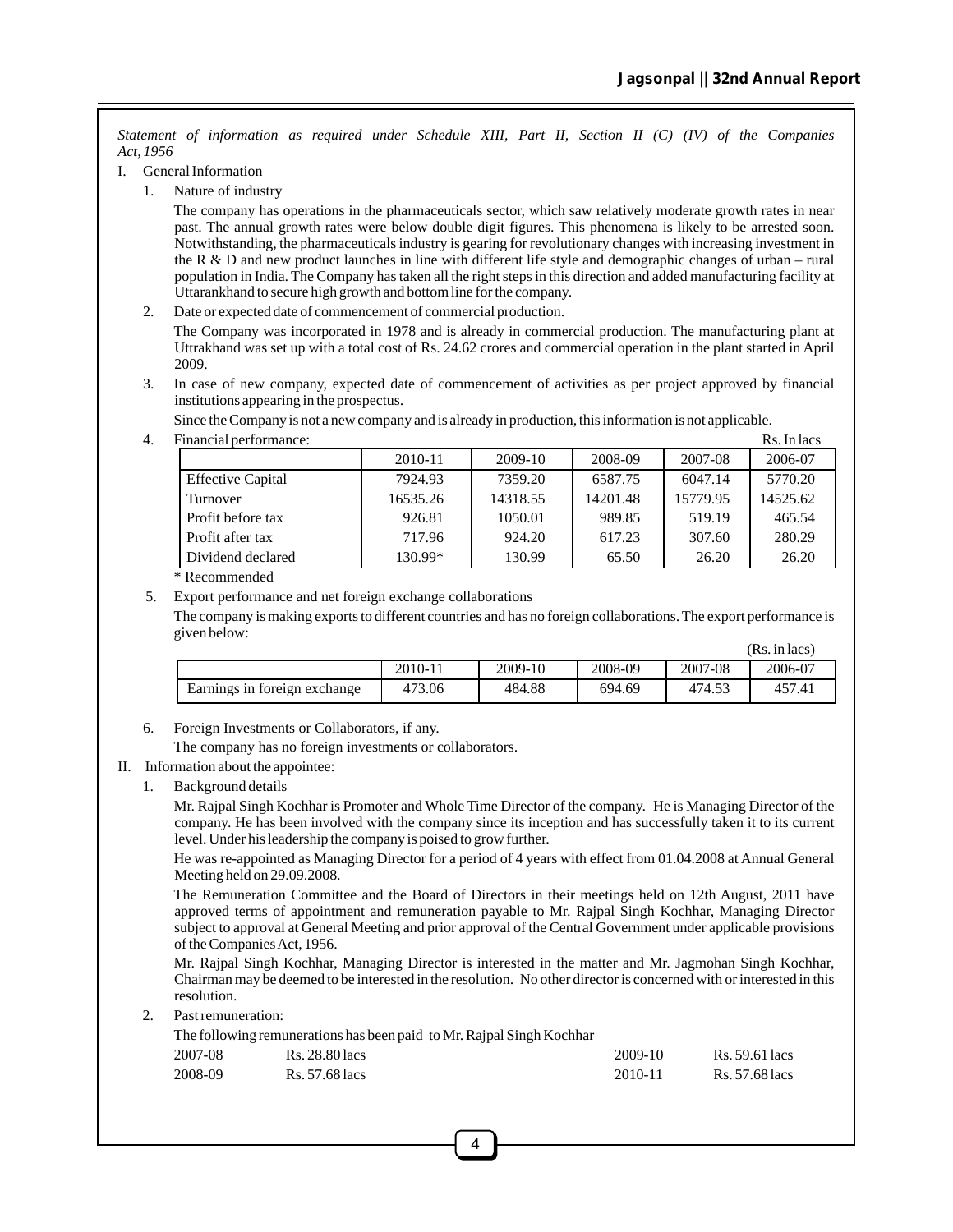3. Recognition:

The company is well known and established for over three decades. It has vast network of offices throughout the country. In Pharmaceutical industry Mr. Rajpal Singh Kochhar is widely known for his business acumen and vision.

4. Job profile and his suitability

As Managing Director of the Company, Mr. Rajpal Singh Kochhar is responsible for the overall management of the Company. He along with the Chairman of the company have steered the company to its current position. They work subject to superintendence of the Board of Directors of the Company. Mr. Kochhar is ideally placed to ensure that the company continues to remain in leading position in the Industry.

5. Remuneration proposed

|    | <b>Refinanciation</b> proposed                                                          |                                                             |  |                                       |                        |
|----|-----------------------------------------------------------------------------------------|-------------------------------------------------------------|--|---------------------------------------|------------------------|
|    | The following per annum remuneration is proposed to be paid to Mr. Rajpal Singh Kochhar |                                                             |  |                                       |                        |
|    | <b>Basic</b>                                                                            | In the pay scale of Rs. $4,00,000 - 30,000 - 4,90,000$ p.m. |  |                                       |                        |
|    | <b>HRA</b>                                                                              |                                                             |  |                                       |                        |
|    | Perquisites $&$ other allowances                                                        |                                                             |  |                                       |                        |
|    | Commission                                                                              |                                                             |  | 3% of profits subject to availability |                        |
| б. | Comparative remuneration profile                                                        |                                                             |  |                                       |                        |
|    | Company                                                                                 | Name of Person                                              |  | Designation                           | Remuneration           |
|    |                                                                                         |                                                             |  |                                       | (excluding commission) |
|    |                                                                                         |                                                             |  |                                       | (Rs. in Lacs)          |
|    | Unichem Laboratories Ltd                                                                | Dr. Prakash A Mody                                          |  | Chairman & MD                         | 215.81                 |
|    | <b>Torrent Pharmaceuticals Ltd</b>                                                      | Dr. C.Dutt                                                  |  | Director $(R & D)$                    | 203.64                 |
|    |                                                                                         |                                                             |  |                                       |                        |

| Tonone I mannacoucleave Dec                                                |                      | $L$ $\sim$ $L$ $\sim$ $L$ $\sim$ $L$ $\sim$ $L$ $\sim$ $L$ $\sim$ $L$ $\sim$ $L$ $\sim$ $L$ $\sim$ $L$ $\sim$ $L$ $\sim$ $L$ $\sim$ $L$ $\sim$ $L$ $\sim$ $L$ $\sim$ $L$ $\sim$ $L$ $\sim$ $L$ $\sim$ $L$ $\sim$ $L$ $\sim$ $L$ $\sim$ $L$ $\sim$ $L$ $\sim$ $L$ $\sim$ $L$ | -----  |
|----------------------------------------------------------------------------|----------------------|-----------------------------------------------------------------------------------------------------------------------------------------------------------------------------------------------------------------------------------------------------------------------------|--------|
| Orchid Chemicals & Pharmaceuticals Ltd Mr. K. Raghvendra Rao Chairman & MD |                      |                                                                                                                                                                                                                                                                             | 320.20 |
| Panacea Biotech Ltd                                                        | Mr. Soshil Kr. Jain  | <b>Executive Director</b>                                                                                                                                                                                                                                                   | 153.62 |
| Panacea Biotech Ltd                                                        | Mr. Ravinder Jain    | <b>Executive Director</b>                                                                                                                                                                                                                                                   | 198.72 |
| J.B.Chemicals & Pharmaceuticals Ltd                                        | Mr. Jyotindra B Mody | Chairman & MD                                                                                                                                                                                                                                                               | 269.64 |
| J.B.Chemicals & Pharmaceuticals Ltd                                        | Mr. Dinesh B Mody    | Whole Time Director                                                                                                                                                                                                                                                         | 269.64 |
| J.B.Chemicals & Pharmaceuticals Ltd                                        | Mr. Shirish B Mody   | Whole Time Director                                                                                                                                                                                                                                                         | 269.64 |

Note : The above information has been collated from publicly available information from the declared financial reports of the above companies.

As can be seen from the above list, the proposed fixed remuneration of the Chairman is comparable to the similar position of the pharmaceuticals industry.

7. Pecuniary relationship with the company or managerial personnel.

Mr. Rajpal Singh Kochhar, Managing Director is son of Mr. Jagmohan Singh Kochhar, Chairman.

#### III. Other information

1. Reasons of loss or inadequate profits

The company is a profit making company and is expanding its area of operations. There were lower profits due to more expenditure on personnel and marketing of products owing to the need for coverage of more area. The costs have also increased. The investments in the new plant for the future of the company had further pulled down the profitability of the Company.

2. Steps taken or proposed to be taken for improvement

The Company and its management have taken various steps to improve the performance. The company has launched/re-launched many products and increased the area of existing products so as to strengthen its top line. The benefit of launching new products and increased coverage would be seen in coming years.

The company has added a new manufacturing facility in the state of Uttarakhand with a project cost of Rs. 2462 lacs. The project has commenced commercial production during precious financial year and the benefit will be coming in coming years.

3. Expected increase in productivity and profits

The steps taken by the company will improve the top line and bottom line in a sustainable manner.

#### IV. Disclosures

- 1. Remuneration package of Mr. Rajpal Singh Kochhar is as per the proposed resolution.
- 2. (a) Corporate governance report gives information about different elements of remuneration package and fixed and performance linked incentive.

5

(b) The Company has not issued Stock options to any director.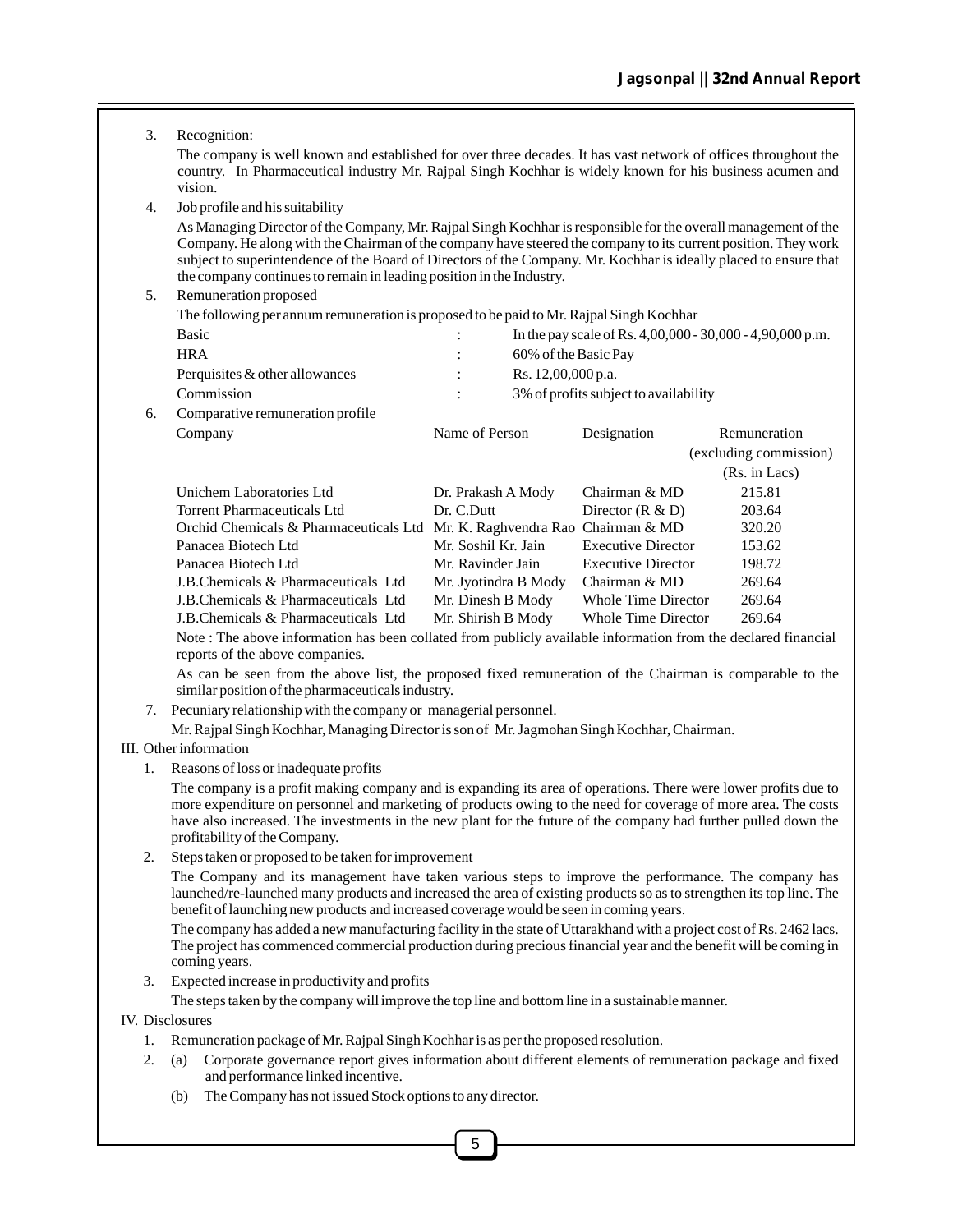#### **Directors' Report**

#### **To the members of Jagsonpal Pharmaceuticals Limited**

Your Directors have the pleasure in presenting their 32nd Annual Report of the Company and the Audited Accounts, for the period ended 31st March, 2011.

#### **Financial highlights**

The financial performance of the company is as under:

|                                      |                         | (Rs. in Lacs)                   |
|--------------------------------------|-------------------------|---------------------------------|
| <b>Particulars</b>                   | Current<br><b>Years</b> | <b>Previous</b><br><b>Years</b> |
| <b>Sales</b>                         | 16535.26                | 14318.55                        |
| <b>Operating Expenditure</b>         | 15056.18                | 12710.42                        |
| Profit before interest, dep. and tax | 1479.08                 | 1608.13                         |
| <b>Financial Expenses</b>            | 332.18                  | 349.62                          |
| Depreciation                         | 220.09                  | 208.50                          |
| Profit before Tax                    | 926.81                  | 1050.01                         |
| Provision for taxation               | 181.65                  | 72.46                           |
| Deferred Tax                         | 27.20                   | 53.35                           |
| Profit after tax                     | 717.96                  | 924.20                          |
| Balance brought forward              | 2373.69                 | 1802.24                         |
| Profit available for appropriation   | 3091.65                 | 2726.44                         |
| Appropriations:                      |                         |                                 |
| Proposed Dividend                    | 130.99                  | 130.99                          |
| Additional Income tax on Dividend    | 21.25                   | 21.76                           |
| <b>Transfer to General Reserve</b>   | 200.00                  | 200.00                          |
| Balance carried forward              | 2739.42                 | 2373.69                         |
|                                      |                         |                                 |

#### **Operations**

During the period ended 31st March, 2011 sales of the Company were Rs. 16535.26 lacs as compared to Rs. 14318.55 lakhs for the year ended 31st March, 2010. The profit before tax decreased from Rs. 1050.01 lacs to Rs. 926.81 lacs.

During the year 2010-11 the economy was in consolidation phase. The pharmaceutical industry has also shown promising future ahead. Your company has been able to increase its sales by 15%. However, the profits were lower due to increased expenditure on manpower and coverage of newer area, the fruits of which will be borne in ensuing years.

The Board is pleased to place on record that products from the new manufacturing facility at Pantnagar, Uttarakhand, are being well received in the market and your Company will reap the benefit in coming years.

#### **Dividend**

Your Directors are pleased to recommend for your consideration a dividend of 10%. This will absorb a sum of Rs. 1,30,99,000/- (Sum for previous period Rs. 1,30,99,000/- exclusive of Corporate tax thereon).

#### **Directors**

Dr. S K Goyal, Director retires by rotation at the ensuing Annual General Meeting and being eligible offers himself for reappointment.

#### **Corporate Governance**

As per the listing agreement with the Stock Exchanges, your Company has complied with the regulations of Corporate Governance. A Report on Corporate Governance along with a certificate from the Auditors of the Company regarding compliance of the conditions of Corporate Governance as also a Management Discussion & Analysis Report pursuant to Clause 49 of the Listing Agreement are annexed hereto.

#### **Auditors**

M/s. P.P. Thukral & Co., Chartered Accountants retire as auditors at the ensuing Annual General Meeting and are eligible for re-appointment as Auditors.

#### **Energy, Technology & Foreign Exchange**

As stipulated under the provisions of Section 217 (1) (e) of the Companies Act, 1956, read with the (disclosure of particulars in the report of Board of Directors) rules, 1988, Annexure 'A'contains the particulars pertaining to Conservation of Energy, Technology absorption and Foreign Exchange earning and outgo.

#### **Directors Responsibility Statement**

Your Directors confirm that:

- 1. In preparation of the annual accounts, the applicable accounting standards have been followed along with proper explanation relating to material departures, if any;
- 2. The accounting policies are consistently applied and reasonable, prudent judgments and estimates are made so as to give a true and fair view of the state of affairs of the Company at the end of the period.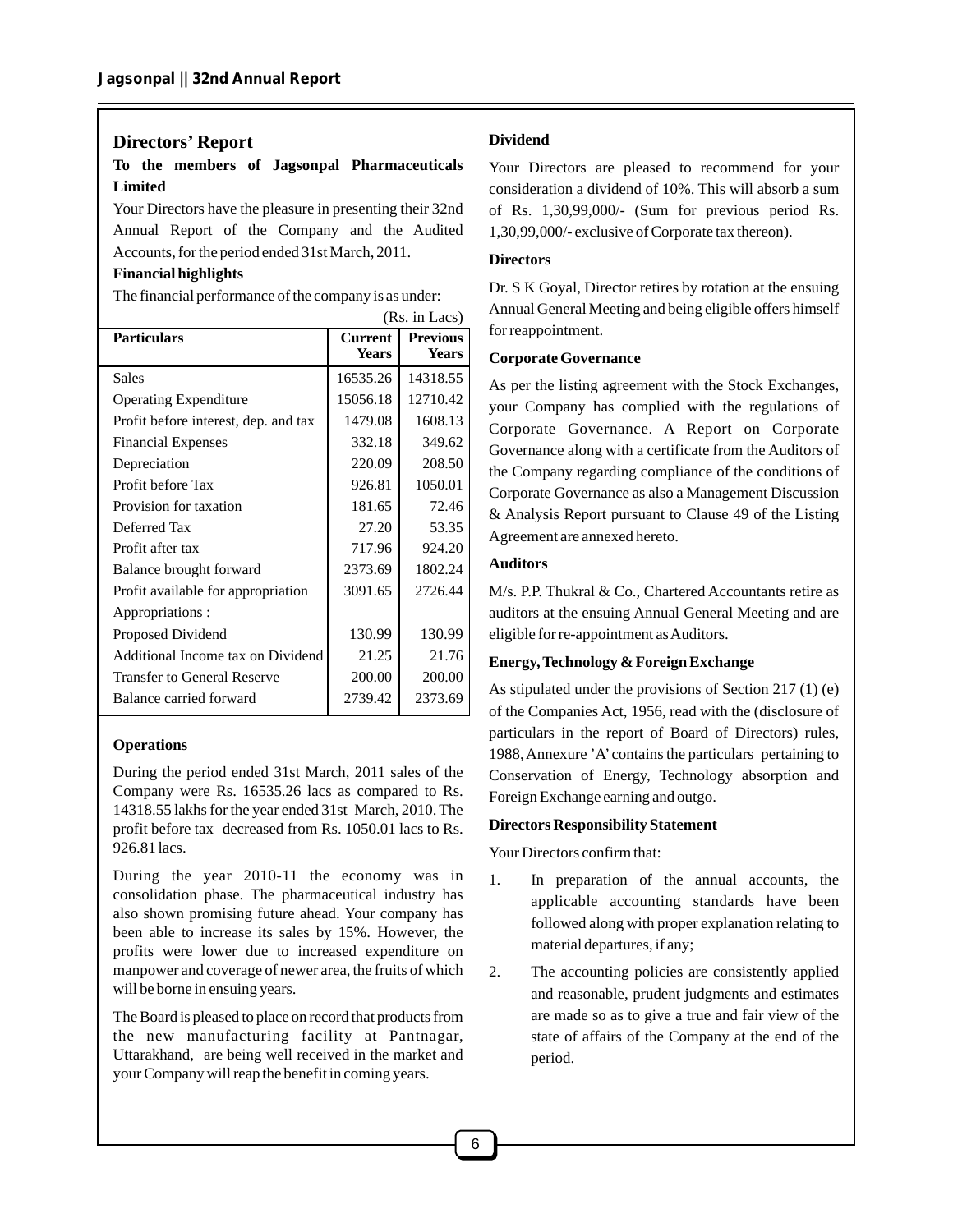- 3. Sufficient care has been taken for the maintenance of adequate accounting records in accordance with the provisions of the Act for safeguarding the assets of the company and for preventing and detecting fraud and other irregularities;
- 4. The annual accounts have been prepared on a going concern basis.

#### **Employees**

The Company continued to maintain cordial relations with its employees at all levels. No man-days were lost during the period due to industrial strife. The information

as required under section 217 (2A) of the Companies Act, 1956, read with the Companies (Particulars of Employees) Rules, 1975, is enclosed in Annexure 'B'and forms part of this Report.

#### **Acknowledgment**

The Board of Directors would like to record their appreciation and gratitude to all employees of the organisation for their active co-operation and involvement. Thanks are also due, to Jagsonpal customers, dealers, suppliers and bankers.

For and on behalf of the Board of Directors

| Place: New Delhi.        | J. S. Kochhar |
|--------------------------|---------------|
| Dated: 12th August, 2011 | Chairman      |

#### **Annexure 'A'To The Directors'Report**

Information pursuant to The Companies (Disclosure of Particulars in the Report of Directors) Rules 1988

#### **FORM A**

(See Rule 2) Form for Disclosure of Particulars with respect to conservation of energy.

#### **A. Power and fuel consumption**

|         |                                        | 01.04.10    | 01.04.09    |
|---------|----------------------------------------|-------------|-------------|
|         |                                        | to 31.03.11 | to 31.03.10 |
|         | 1. Electricity                         |             |             |
| a)      | <b>Purchased Units</b>                 | 21,70,500   | 14,51,488   |
|         | Total amount Rs                        | 1,00,69,788 | 71,21,335   |
|         | Avg. Rate/Unit Rs                      | 4.64        | 4.90        |
|         | b) Own generation                      |             |             |
| i)      | Through diesel Generation              |             |             |
|         | Units Kwh                              | 4,34,230    | 5,03,145    |
|         | Units/litre of diesel                  | 3.95        | 4.02        |
|         | $oil$ Kwh                              |             |             |
|         | ii) Through Steam turbine<br>generator | N.A.        | N.A.        |
| 2. Coal |                                        | N.A.        | N.A.        |
|         | 3.   Furnace oil                       |             |             |
|         | Quantity K.Ltr.                        | 1,50,000    | 1,40,000    |
|         | Total cost Rs.                         | 64,79,365   | 51,68,992   |
|         | Average Rate Rs.                       | 43.19       | 36.92       |
|         |                                        |             |             |

**4. Others/Internal generation** N.A. N.A.

#### **B. Consumption**

It is not feasible to maintain energy consumption data by product category because of the very large number and variety of products with significantly different energy requirements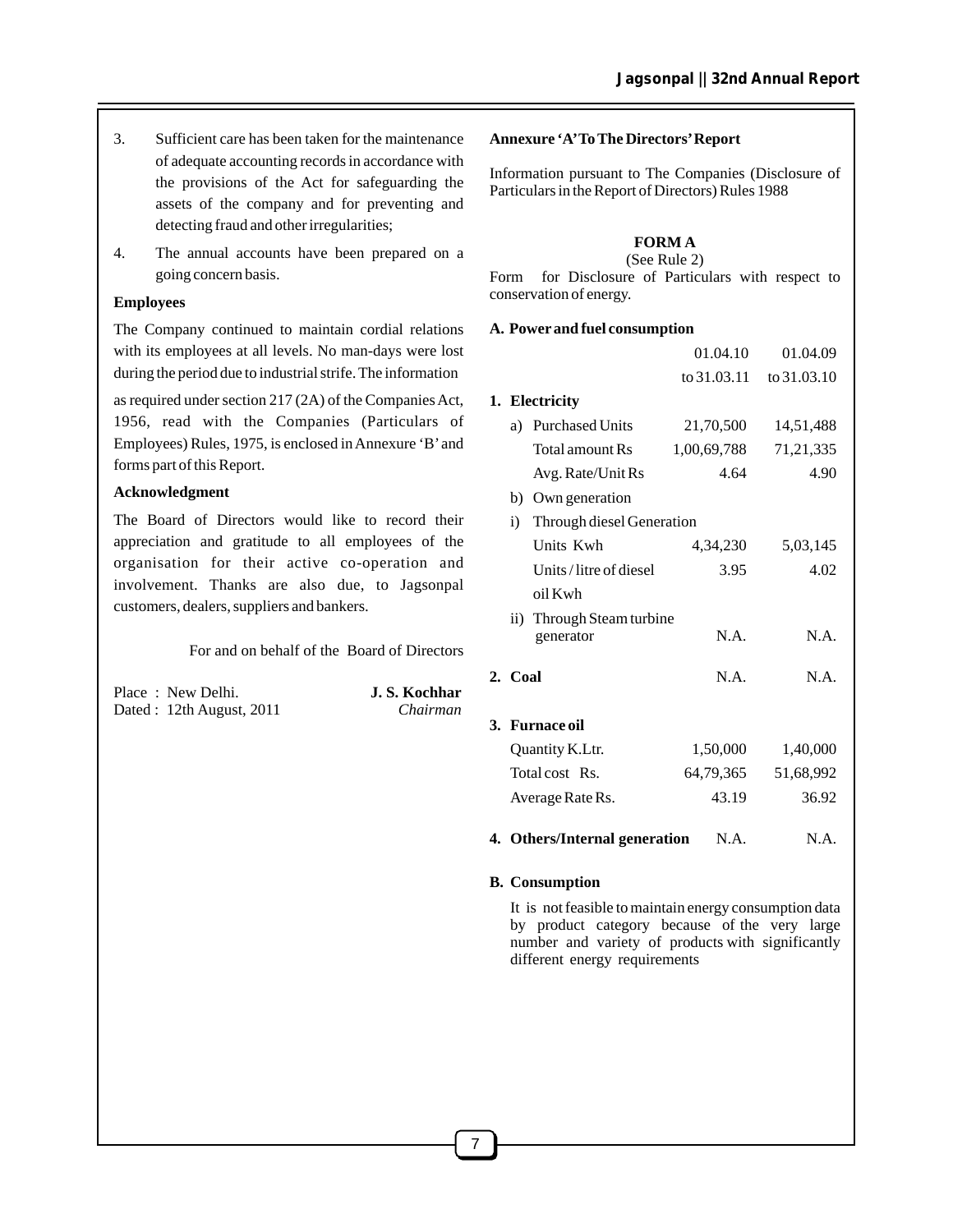#### **Form B**

**(See Rule 2)** 

Form for Disclosure of Particulars with respect to Technology Absorption.

#### **Research and Development (R & D)**

#### **1. Specific areas in which R & D carried out by the Company.**

The R & D Centre carries out Research and Development in the area of Bulk Drugs, Drugs Intermediaries and Pharmaceuticals.

#### **2. Benefits derived as a result of the above R & D**

In-house R&D focus has resulted in considerably higher and cost-effective modifications in the packaging of several formulations, especially in the capsule & tablet sections.

This is likely to yield the following benefits in the months to come:

- Virtually nil product complaints owing to deterioration of capsules / tablets, as a result of entry of moisture in the strip packs
- Reduced Packing Material cost resulting in substantial savings

#### **3. Future Plan of Action**

R & D efforts will be continued in the areas of Bulk drugs and Drug formulations. These will be geared towards development of new product technologies which can be commercialised in future.

#### **4. Expenditure On R &D**

|    |                                   |           | (Rs. in lacs) |
|----|-----------------------------------|-----------|---------------|
|    |                                   | Mar. 2011 | Mar. 2010     |
| a) | Capital Expenditure               | 88.66     | 20.48         |
| b) | Revenue Expenditure               | 54.14     | 46.47         |
|    | <b>TOTAL</b>                      | 142.80    | 66.95         |
| c) | Total R & D expenditure           |           |               |
|    | as a percentage of                |           |               |
|    | total turn-over.                  | 0.86%     | 0.47%         |
| 5. | Foreign Exchange Earnings & Outgo |           |               |
|    | Earnings                          | 473.06    | 484.88        |
|    | Outgo                             | 64.68     | 25.45         |
|    |                                   |           |               |

For and on behalf of the Board of Directors Place : New Delhi. **J.S. Kochhar** Dated : 12th August, 2011 Chairman

#### \*\*\*\*\*\*\*

#### **Annexure 'B'To The Directors'Report**

Statement under the provisions of Section 217(2A) of the Companies Act, 1956 read with the Companies' (Particulars of Employee's) Rules, 1975 as amended upto Date :

| S.<br>No.                                                                                                                                                           | Name & Age of<br>the Employee                                         | Designation              | Qualification<br>& Experience                 | Gross<br>Remuneration<br>Rs.                | <b>Net</b><br>Remuneration<br>Rs. |
|---------------------------------------------------------------------------------------------------------------------------------------------------------------------|-----------------------------------------------------------------------|--------------------------|-----------------------------------------------|---------------------------------------------|-----------------------------------|
| 1.                                                                                                                                                                  | Mr. Jagmohan Singh Kochhar<br>$(82 \text{ years})$                    | Chairman                 | Experience in Senior<br>Management (61 Years) | 57,68,400                                   | 32,48,400                         |
| 2.                                                                                                                                                                  | Mr. Rajpal Singh Kochhar<br>$(56 \text{ years})$                      | <b>Managing Director</b> | M.Sc. (Pharmacy) USA<br>$(31 \text{ years})$  | 57,68,400                                   | 32,48,400                         |
| Gross Remuneration includes<br>Salary, Bonus, Commission, Allowances and perquisites as per<br>the Rules of the Company.                                            |                                                                       |                          |                                               |                                             |                                   |
| Net Remuneration excludes<br>Contribution towards Recognised Provident Fund, Income Tax<br>2.<br>$\ddot{\cdot}$<br>deducted at source-value of taxable perquisites. |                                                                       |                          |                                               |                                             |                                   |
| 3.                                                                                                                                                                  | Mr. Jagmohan Singh Kochhar is the father of Mr. Rajpal Singh Kochhar. |                          |                                               |                                             |                                   |
|                                                                                                                                                                     |                                                                       |                          |                                               | For and on behalf of the Board of Directors |                                   |
|                                                                                                                                                                     | Place: New Delhi<br>Dated: 12th August, 2011                          |                          |                                               |                                             | J. S. Kochhar<br>Chairman         |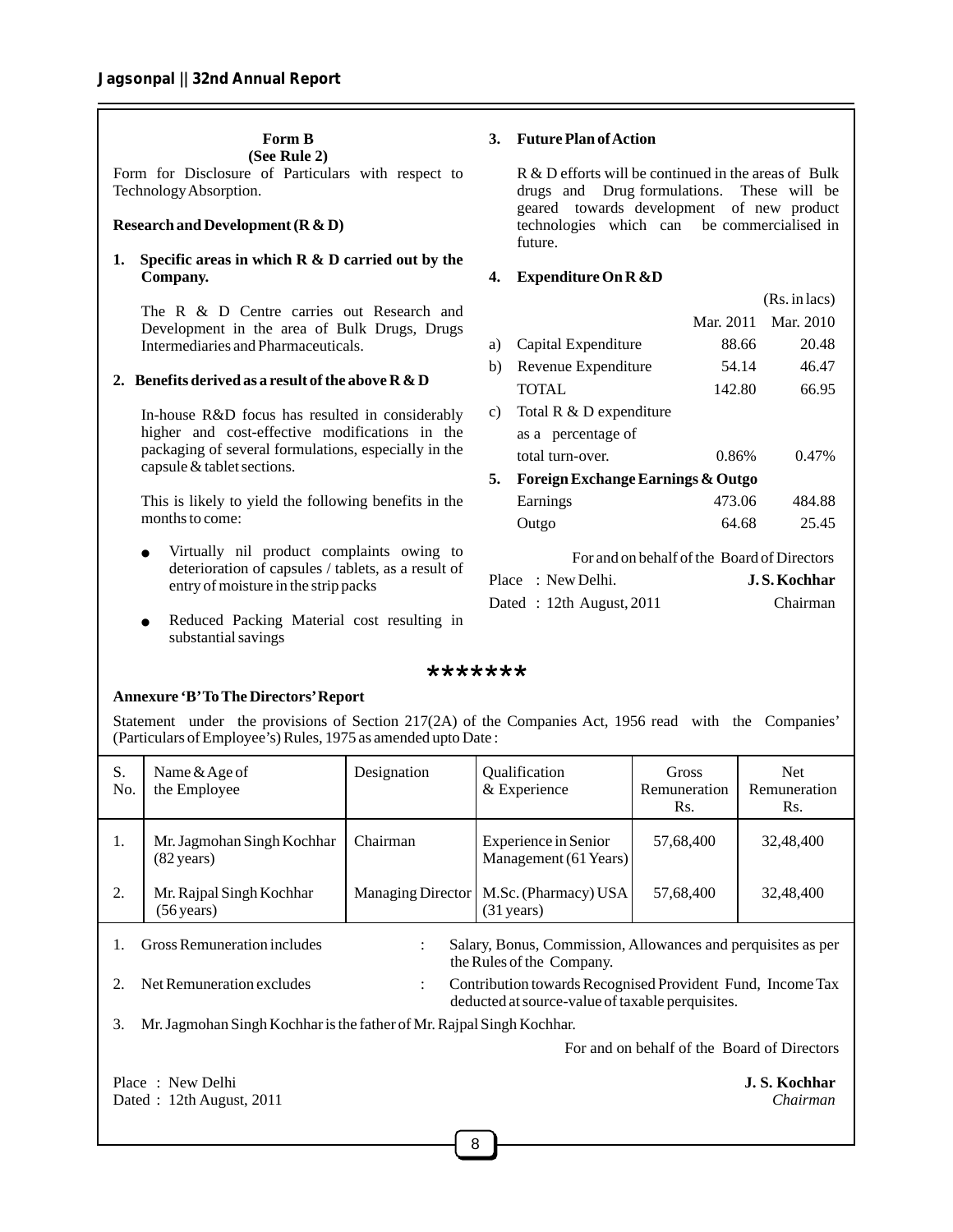#### **Annexure to the Directors' Report**

#### **Corporate Governance Report**

The Securities and Exchange Board of India has stipulated Corporate Governance standards for listed companies through Clause 49 of the listing agreement of the stock exchanges. Your company has put in place systems and procedures and is fully compliant with the standards.

#### **1. Company's Philosophy on code of Governance**:

The Company's philosophy on Corporate Governance is to conduct its business affairs in a professional and transparent manner while adhering to high ethical values and morals and always striving for optimizing Shareholder' value. The Company considers good corporate governance to be a pre-requisite for meeting the objective of maximizing shareholders wealth in a sustained manner.

#### **2. Board of Directors**

- a) The Board comprises of Executive and Non-executive Directors. The present strength of the Board of Directors is five Directors. The Chairman and the Managing Director are two whole time directors, the remaining three being non-executive Directors, who are independent Directors and are professionals and have expertise in their fields.
- b) The attendance at Board Meetings and last Annual General Meeting of each of the Directors during the financial year of the Company was as under :

| Name of Director           | Category                 | Attendance               |             | Membership<br>of other Board                                                       | No. of<br>Committees in                       |
|----------------------------|--------------------------|--------------------------|-------------|------------------------------------------------------------------------------------|-----------------------------------------------|
|                            |                          | <b>Board</b><br>meetings | Last<br>AGM | (Excluding)<br>Alternate<br>Directorship $&$<br>Directorship in<br>pvt. Companies) | which Member<br>(excluding pvt.<br>Companies) |
| Mr. Jagmohan Singh Kochhar | Chairman                 | 4                        | <b>Yes</b>  |                                                                                    |                                               |
| Mr. Rajpal Singh Kochhar   | <b>Managing Director</b> | 4                        | Yes         |                                                                                    |                                               |
| Mr. A.C. Chakrabortti      | Independent              | 3                        | No          | 11                                                                                 | 6                                             |
| Mr. S. Mukhopadhyay        | Independent              | 4                        | <b>Yes</b>  |                                                                                    | 2                                             |
| Dr. S. K. Goval            | Independent              | 4                        | No          |                                                                                    | $\mathfrak{D}$                                |

c) During the year four board meetings were held on following dates:

May 13, 2010 August 13, 2010 November 13, 2010 February 11, 2011

d) Information placed before the Board of Directors

The following information is regularly placed before the Board of Directors  $\bullet$  Minutes of the Committees

- Minutes of the Committees<br>• Information on recruitment
- Information on recruitment etc of Senior officer just below the Board level<br>• Annual budgets/plans
- Annual budgets/plans<br>Capital budgets
- 
- Quarterly results
- Material communications from Government bodies • Material communications from Government bodies<br>• Fatal or serious accidents, dangerous occurrences are
- Fatal or serious accidents, dangerous occurrences and pollution problems, if any.<br>● Material financial obligations
- 
- ●Material financial obligations Significant labor problems, if any.
- Sale of assets, investments etc. which is not in the normal course of business.
- Sai<br>● Ma<br>● Co Material transactions
- Compliance with statutory requirements

Besides above, all major decisions are considered by the Board.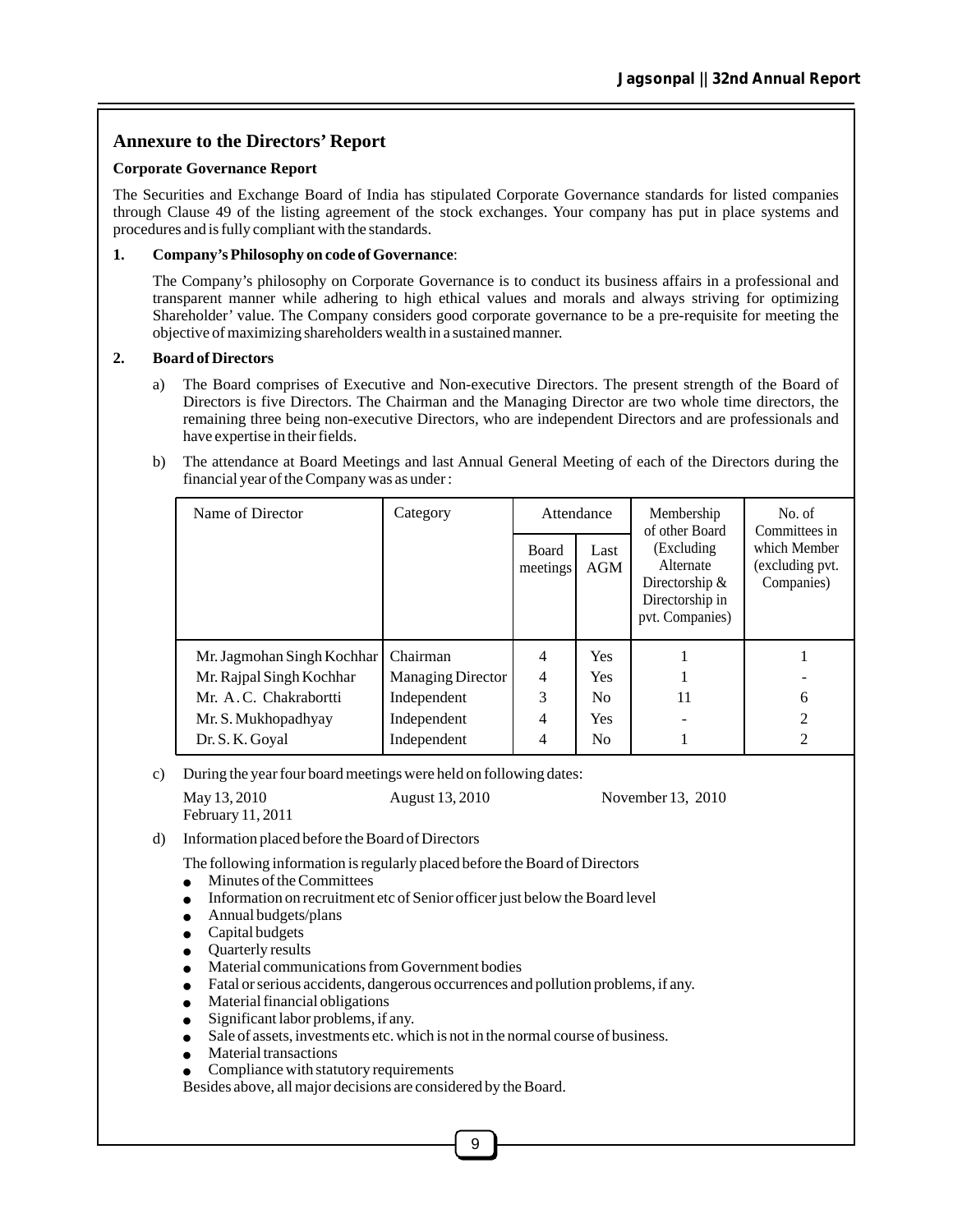#### **3. Audit Committee**

The terms of reference and the role of the Audit Committee include inter-alia reviewing with management the quarterly and annual financial statements, adequacy of internal control systems and frequency and scope of internal audit, overseeing of company's financial reporting process, discussions with internal and external auditors of the company on the audit undertaken, recommending the audit fee, reviewing the internal audit undertaken and its findings, to review the functions of the whistle blower mechanism .

The Audit Committee was formed in January 2002. The committee has three Non-executive Independent Directors as members - Mr. A.C.Chakrabortti, Dr. S.K.Goyal and Mr. S. Mukhopadhyay. The Chairman of the Committee is Mr. S. Mukhopadhyay. The Company Secretary Mr. S.K. Mata, acts as the Secretary of the Committee. The Internal Auditor and/or Statutory Auditors are invitees to the meeting. The quorum for the Committee meeting is two Directors.

The Committee has met four times during the financial year in May, August, November and February months of 2010-11.

#### **4. Remuneration Committee and remuneration of Directors**

The managerial remuneration including perquisites thereof payable to Directors are determined by the Committee and shareholders. The remuneration of the directors during the period  $1<sup>st</sup>$  April, 2010 to 31<sup>st</sup> March, 2011 was as follows:

a) Whole time Directors:

| Name                                                                                             | Remuneration   |
|--------------------------------------------------------------------------------------------------|----------------|
| Jagmohan Singh Kochhar                                                                           | Rs. 57.68 lacs |
| Rajpal Singh Kochhar                                                                             | Rs. 57.68 lacs |
| The above remuneration includes Salary, Bonus, Commission, Allowances and perquisites as per the |                |

rules of the Company.

b) Non-Executive Directors:

The Non-Executive Directors were paid remuneration by way of Sitting Fees for attending board and committee meetings plus reimbursement of related actual travel and out of pocket expenses. They are entitled up to 1% commission as and when approved by the Board of Directors. During the year remuneration paid to non-executive directors was as follows:

| Director             | Sitting Fee | Commission |
|----------------------|-------------|------------|
| Mr. A.C.Chakrabortti | Rs. 25.500  | 2,00,000   |
| Mr. S. Mukhopadhyay  | Rs. 37.500  | 2,00,000   |
| Dr. S.K.Goval        | Rs. 37,500  | 2,00,000   |

#### **5. Shareholders'/Investors' Grievances Committee**

In order to give the appropriate level of focus to the shareholder and investor related matters this Committee was constituted in January, 2002. At present Mr. S. Mukhopadhyay, Dr. S.K.Goyal and Mr. Jagmohan Singh Kochhar are its members. Mr. S. Mukhopadhyay is chairman of the Committee. Mr. S.K.Mata, Company Secretary, is the Compliance Officer of the Company.

The complaints/queries/requests received from the shareholders have been duly attended to and resolved by furnishing requisite information/documents by the Company. Asummary of complaints received and resolved by the Company during the financial year is given below:

|                                                                     | Received | Cleared |
|---------------------------------------------------------------------|----------|---------|
| Non –Receipt of Share Certificates duly transferred                 | Nil      | N.A     |
| Non – Receipt of Dividend warrants                                  | 66       | 66      |
| Miscellaneous queries/requests                                      | 67       | 67      |
| Letter from Stock Exchanges, SEBI and Ministry of Corporate Affairs | Nil      | N.A.    |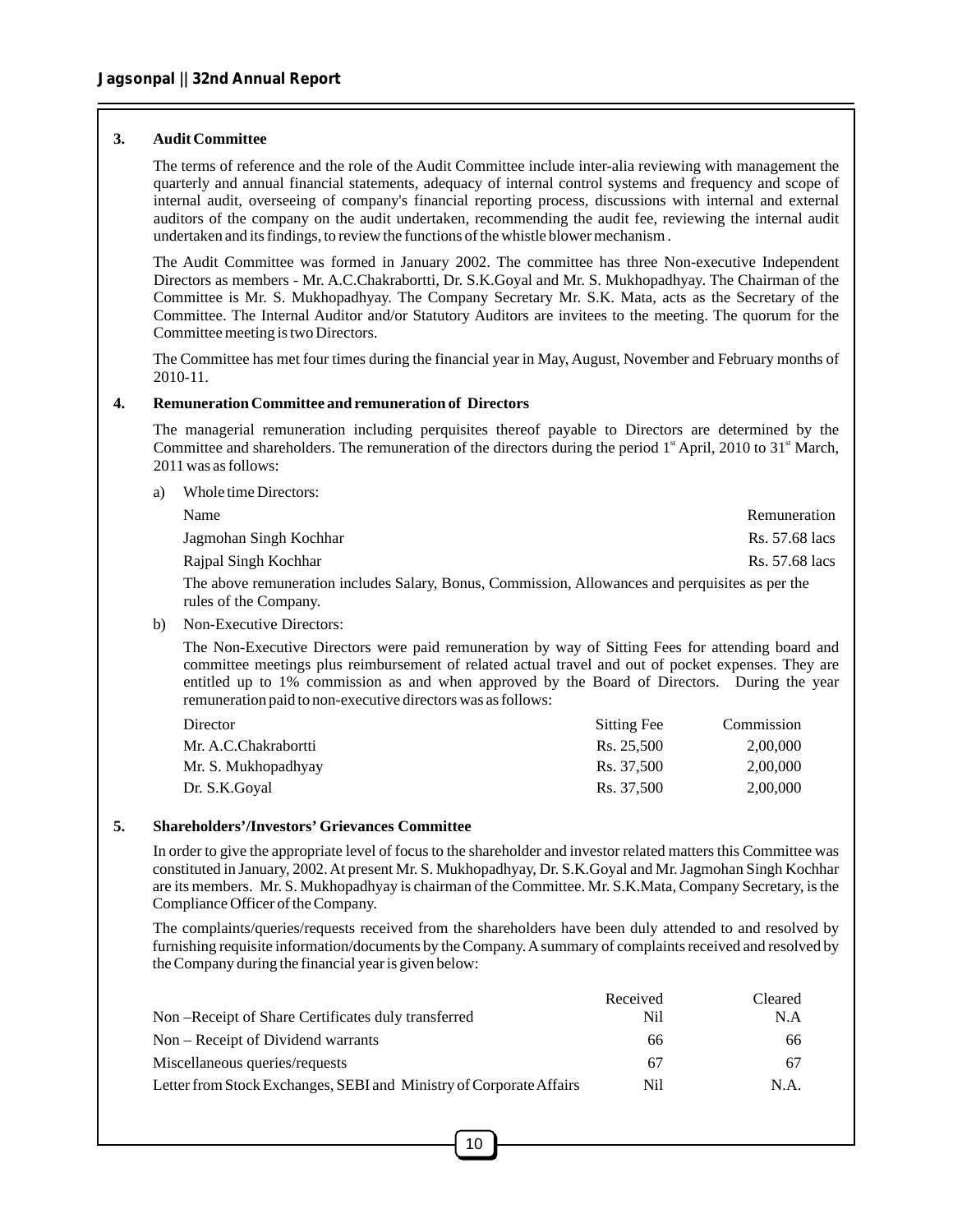#### **Share TransferCommittee**

To expedite the transfer of shares and other related matters the power of share transfer and other matters (transmission and issue of duplicate shares etc.) has been delegated to the Share Transfer Committee comprising of Chairman and top officials of the Company. The committee meets at least once in a fortnight. No investors' complaint was pending for a period exceeding one month.

#### **6. General Body Meetings**

Detail of the last three years'General Meetings is given below:

| Year ended | Date and time       | Place                                                                | Resolutions passed |
|------------|---------------------|----------------------------------------------------------------------|--------------------|
| 31.03.2010 | 25.09.2009 10.00 am | Vanita Samaj, 13, Institutional Area,<br>Lodi Road, New Delhi 110003 | $Q - 4$<br>$S - 1$ |
| 31.03.2009 | 30.09.2009 10.00 am | Vanita Samaj, 13, Institutional Area,<br>Lodi Road, New Delhi 110003 | $Q - 4$<br>$S - 0$ |
| 31.03.2008 | 29.09.2008 10.00 am | Vanita Samaj, 13, Institutional Area,<br>Lodi Road, New Delhi 110003 | $O - 4$<br>$S - 2$ |

All the resolutions set out in the notices were passed by the members. No resolutions were put through Postal ballot last year. Presently the Company does not have any proposal for Postal Ballot.

#### **7. Disclosures**

There were no transactions of material nature with the Directors or the Management or relatives of the Directors during the financial year which could have potential conflict with the interests of the Company at large.

The company has complied fully with the requirements of the regulatory authorities on capital market. There have been no instances of non-compliance by the company on any matter related to the capital markets nor has any penalty or stricture been imposed on the company by the stock exchanges, SEBI or any statutory authority.

The company has rigorously followed the accounting standards, laid down by the Institute of Chartered Accountants of India.

The Audit Committee regularly reviews the risk management strategy of the company to ensure the effectiveness of risk management policies and procedures.

The Chief Executive Officer and Managing Director and the Chief Financial Officer and General Manager of the company have furnished the requisite certificate to the board of directors under the Clause 49 of the Listing Agreement

#### **8. Means of communications**

As the quarterly results are published in one English daily newspaper (The Pioneer/Business Standard) and one Hindi newspaper (Veer Arjun) published from Delhi. The half yearly report was not sent to the shareholders.

During the financial year the Company has not made any presentations to the institutional investors or analysts. The Management Discussion and Analysis Report is part of this Annual Report.

#### **9. General Shareholder Information**

| Annual General Meeting                                                                                                         | $\ddot{\cdot}$ | Friday, 30th September, 2011<br>Vanita Samaj, 13, Instituional Area,<br>Lodi Road, New Delhi 110003 |
|--------------------------------------------------------------------------------------------------------------------------------|----------------|-----------------------------------------------------------------------------------------------------|
| Dates of Book Closure                                                                                                          | $\bullet$      | September 27 to September 30, 2011 (both days inclusive)                                            |
| Dividend Payment Date                                                                                                          | $\bullet$      | Within stipulated time, if declared.                                                                |
| Financial Calendar (tentative)<br>Results for the quarter ending<br>June 2011<br>September 2011<br>December 2011<br>March 2012 |                | 12.08.2011<br>2nd week of November 2011<br>2nd week of February 2012<br>2nd week of May 2012        |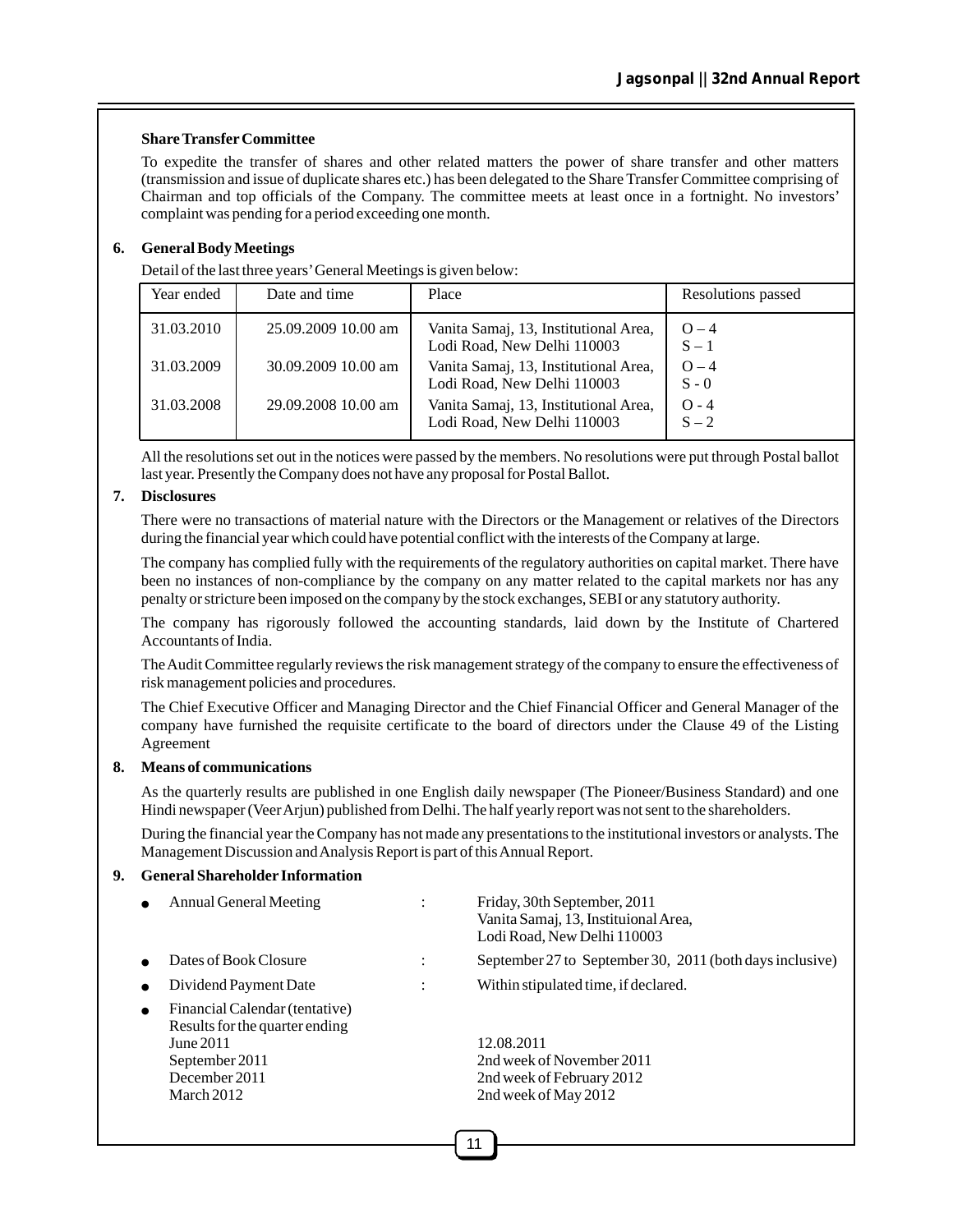Share Price :

| Month        | <b>BSE</b>        |       |          | <b>NSE</b> |       |                   |         |              |  |
|--------------|-------------------|-------|----------|------------|-------|-------------------|---------|--------------|--|
|              | Share Price (Rs.) |       |          | Sensex     |       | Share Price (Rs.) |         | <b>Nifty</b> |  |
|              | High              | Low   | High     | Low        | High  | Low               | High    | Low          |  |
| Apr. 10      | 25.15             | 19.50 | 18047.86 | 17276.80   | 25.20 | 19.25             | 5399.65 | 5160.90      |  |
| May $10$     | 24.65             | 19.50 | 17536.86 | 15960.15   | 24.45 | 19.60             | 5278.70 | 4786.45      |  |
| Jun. 10      | 22.70             | 19.50 | 17919.62 | 16318.39   | 22.15 | 19.00             | 5366.75 | 4961.05      |  |
| - 10<br>Jul. | 24.70             | 21.05 | 18237.56 | 17395.58   | 24.70 | 21.20             | 5477.50 | 5225.60      |  |
| Aug. 10      | 29.50             | 20.65 | 18475.27 | 17819.99   | 29.30 | 21.20             | 5549.80 | 5348.90      |  |
| Sep. 10      | 29.70             | 24.60 | 20267.98 | 18027.12   | 27.70 | 24.85             | 6073.50 | 5403.05      |  |
| Oct. 10      | 27.50             | 24.90 | 20854.55 | 19768.96   | 28.15 | 24.00             | 6284.10 | 5937.10      |  |
| Nov. 10      | 28.75             | 21.25 | 21108.64 | 18954.82   | 29.00 | 20.80             | 6338.50 | 5690.35      |  |
| Dec. 10      | 26.75             | 20.50 | 20552.03 | 19074.57   | 24.70 | 20.35             | 6147.30 | 5721.15      |  |
| Jan. 11      | 24.20             | 18.00 | 20664.80 | 18038.48   | 24.95 | 17.95             | 6181.05 | 5416.65      |  |
| Feb. 11      | 19.60             | 14.30 | 18690.97 | 17295.62   | 20.90 | 14.50             | 5599.25 | 5177.70      |  |
| Mar. 11      | 16.00             | 14.20 | 19575.16 | 17792.17   | 16.75 | 14.15             | 5872.00 | 5348.20      |  |
|              |                   |       |          |            |       |                   |         |              |  |

• Listing on Stock Exchanges

The National Stock Exchange of India Limited, Mumbai The company has paid the listing fee for 2010-11 & 2011-12. : The Bombay Stock Exchange Limited, Mumbai

Stock Code : JAGSNPHARM EQ at NSE and 507789 at BSE<br>ISIN No. for NSDL & CDSL INE048B01027 ISIN No. for NSDL & CDSL

●Stock Performance in comparison to Sensex index during 2010-11 is as under.

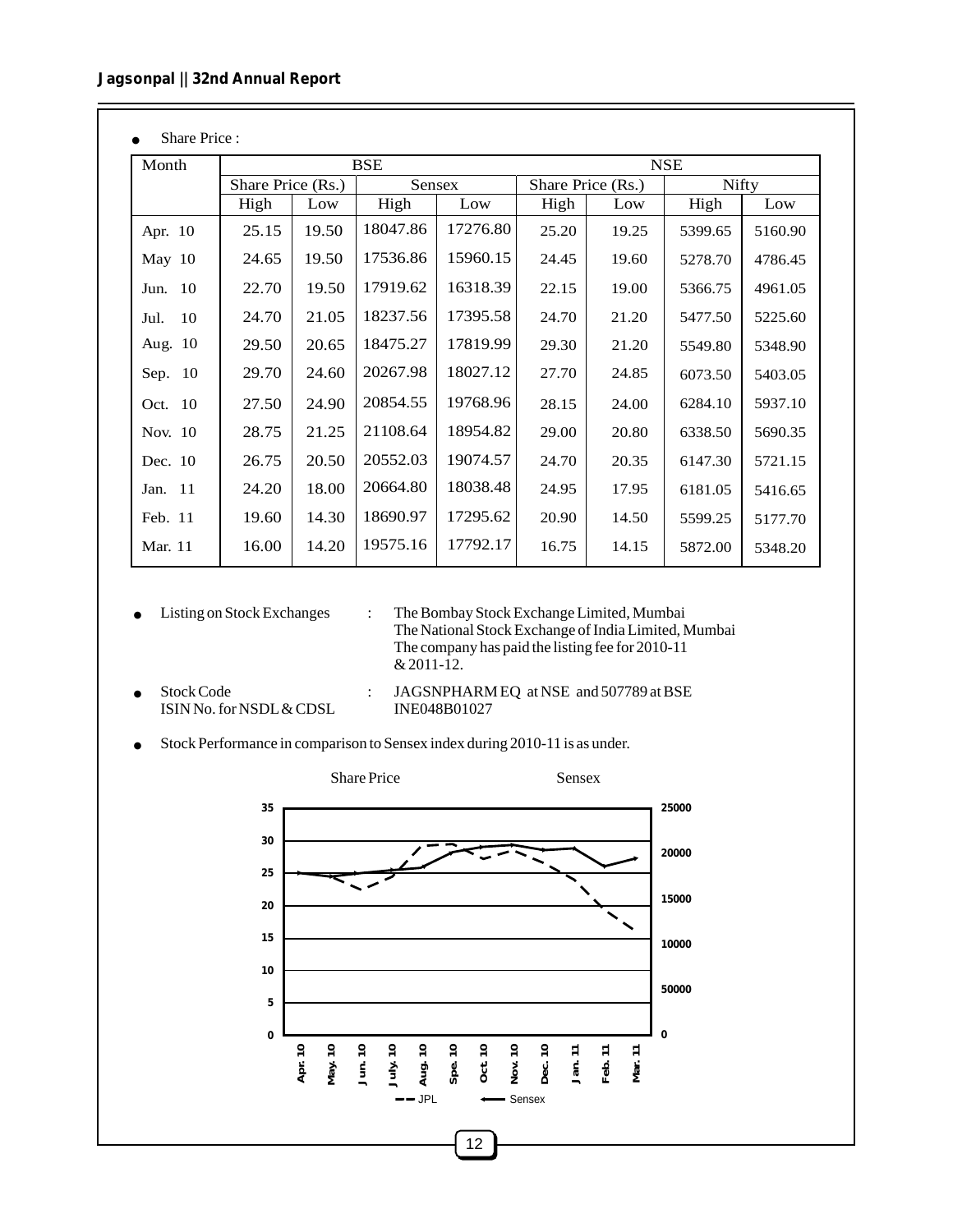● Address for correspondence and Registrar and Transfer Agents

The company has appointed M/s. MCS Limited as Registrar and Share Transfer Agents. For matters related to the shares following may be contacted.

## **Company Secretary** MCS Limited

**Jagsonpal Pharmaceuticals Ltd.** Unit: Jagsonpal Pharmaceuticals Ltd. **T-210 J, Shahpur Jat,** F-65, Okhla Industrial Area, Ph. –I **New Delhi 110049.** New Delhi 110020.

● Distribution of shareholding as on 31.03.2011

| <b>Range (Shares)</b> | Number of<br><b>Shareholders</b> | Percentage of<br><b>Shareholders</b> | Number of<br><b>Shares</b> | Percentage of<br><b>Shareholding</b> |
|-----------------------|----------------------------------|--------------------------------------|----------------------------|--------------------------------------|
| $1 - 500$             | 6666                             | 66.39                                | 1278680                    | 04.88                                |
| $501 - 1000$          | 2208                             | 21.99                                | 1810986                    | 06.91                                |
| $1001 - 10000$        | 1107                             | 11.02                                | 3079714                    | 11.76                                |
| $10001 - 20000$       | 28                               | 00.28                                | 398584                     | 01.52                                |
| $20001 \&$ above      | 32                               | 00.32                                | 19630036                   | 74.93                                |

#### ● Dematerialisation of Securities

Shares of the Company are actively traded on the Stock Exchange, Mumbai and the National Stock Exchange of India Limited. Approximately 93.67% of the Company's total shares have been dematerialized.

#### ● Plant Location

20 K.M. Mathura Road, Post Office Amar Nagar, Faridabad - 121003 14-16, I.I.E, Pant Nagar, Rudrapur, Udam Singh Nagar, Uttarakhand

#### **10. Reappointment/appointment of Directors**

| Name of Director                             | Dr. S. K. Goyal                                                                                                                                                                                                                                                                                                                                                                                                                                                                                                                                                                                                                                                                |
|----------------------------------------------|--------------------------------------------------------------------------------------------------------------------------------------------------------------------------------------------------------------------------------------------------------------------------------------------------------------------------------------------------------------------------------------------------------------------------------------------------------------------------------------------------------------------------------------------------------------------------------------------------------------------------------------------------------------------------------|
| Date of Birth                                | 13.10.1933                                                                                                                                                                                                                                                                                                                                                                                                                                                                                                                                                                                                                                                                     |
| Date of Joining the Board                    | 30.12.2005                                                                                                                                                                                                                                                                                                                                                                                                                                                                                                                                                                                                                                                                     |
| Expertise                                    | Dr. S.K. Goyal, a Professor joined the Board on 30.12.2005. Dr.<br>S.K. Goyal is an Economist of international repute. He is a Ph.D<br>from the Delhi School of Economics and M.A. from Punjab<br>University. He is Vice-Chairman & Professor Emeritus of the<br>Institute for Studies in Industrial Development, New Delhi. He<br>has held various senior positions including Hon. Chairman of<br>Research Advisory Committee, Planning Commission, Govt. of<br>India in the rank of Cabinet Minster. Dr. Goyal has vast<br>experience in the area of Economics and Finance. He has<br>contributed many research reports and articles at National and<br>International level. |
| List of Outside                              |                                                                                                                                                                                                                                                                                                                                                                                                                                                                                                                                                                                                                                                                                |
| Directorships held                           | N.A.                                                                                                                                                                                                                                                                                                                                                                                                                                                                                                                                                                                                                                                                           |
|                                              | For and on behalf of the Board of Directors                                                                                                                                                                                                                                                                                                                                                                                                                                                                                                                                                                                                                                    |
| Place: New Delhi<br>Dated: 12th August, 2011 | J.S. Kochhar<br>Chairman                                                                                                                                                                                                                                                                                                                                                                                                                                                                                                                                                                                                                                                       |
|                                              |                                                                                                                                                                                                                                                                                                                                                                                                                                                                                                                                                                                                                                                                                |

13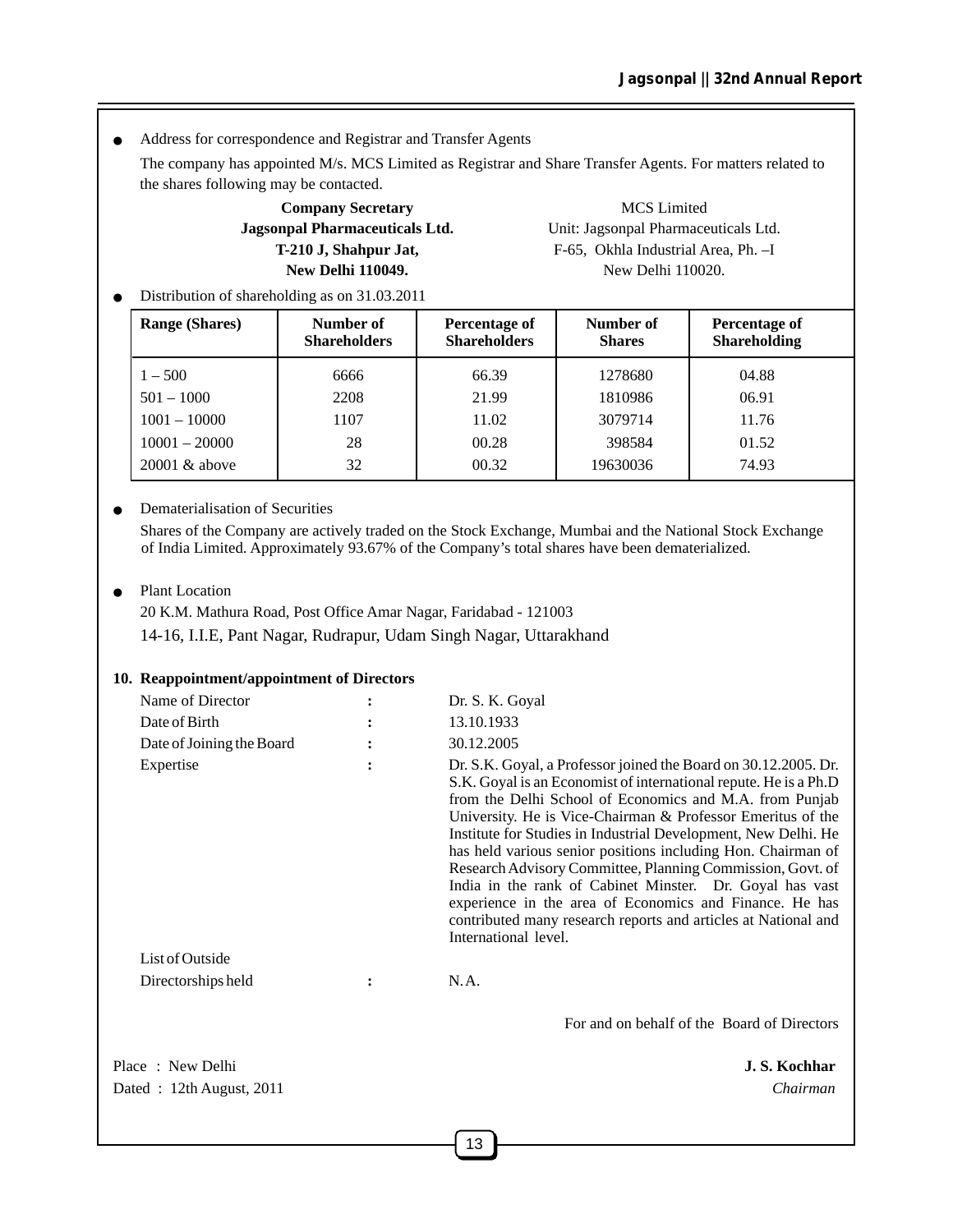#### **MANAGEMENT DISCUSSION AND ANALYSIS REPORT**

#### **Developments**

Today, the pharma industry is at the forefront amongst all sectors, with wide ranging capabilities in the fields of manufacturing and technology. Lifestyle-management drugs have come to the forefront, consistently recording double-digit growth rates. This, coupled with the increasing population of the higher-income group, opens up a vast potential.

Indian pharmaceutical market ranks at # 3 in volume terms (1% of the global pharma market), whereas in value terms it is at #14. This is also a reflection of the relatively low prices, at which medicines are sold in India.

In 2009 -10, the domestic pharma market reached an estimated Rs. 53,000 crores and by 2015, it is expected to touch Rs. 90,000 crores, considering a CAGR of 9.5%. (Source: Ministry of Commerce & Industry, Cygnus Research)

#### **MajorTherapeutic Segments**

The growth of the domestic pharma industry is largely dependent on its therapeutic presence. In terms of enduse, the pharmaceutical industry is sub-divided into several therapeutic segments. These segments are broadly defined on the basis of therapeutic application. Some of these segments are low-volume, high-margin segments, while the others are high-volume with relatively low margins.

The new lifestyle categories like cardiovascular and antiinfectives are at double-digit growth rates. The key therapeutic segments include anti-infectives, cardiovascular and central nervous system drugs respiratory and pain/ analgesics. The upcoming segment is anti-diabetic, which contributes 4.9% to the industry total.

#### **Growth drivers:**

#### *Exports*

The Indian Pharma Industry ranks at # 17, for exports, which now account for almost 40% of the total production of pharmaceutical products in India (55% value as formulations; 45% as bulk drugs).

The US remains the top destination for exports, followed by Asia & Europe. Presently, Indian companies are targeting central & Eastern Europe, Latin America and Africa, owing to lower competition and low entry barriers.

Indian drugs continue to get increasing acceptance, largely driven by competitive pricing and today Indian has the largest number of USFDA-approved manufacturing facilities in any country, outside

#### *Mergers & Acquisitions / Licensing*

A great deal of sophistication has now come into the M&A/ Licensing process, with objectives finally driving the same. The drivers include:

- Diversification of business<br>Acquiring patents
- Acquiring patents<br>• Entering a new lin
- Entering a new line<br>• Acquiring a brand
- Acquiring a brand

#### *Marketing of Generics*

It is believed that in the coming years, the balance will finally tilt in favor of generics, with growth rate of the latter racing ahead. By 2012, patent-protected drugs worth Rs. 4,72,500 crores will go off-patent and Indian companies are gearing to have their 'slice-of-the-pie'.

Even in the years to follow, drugs will continue to go offpatent every year, representing a major outsourcing opportunity for Indian manufacturers. The government is in the process of setting up a VC fund of Rs. 3,000 crores to strengthen the pharma infrastructure and boost drug discovery. Aspecial economic zone (SEZ) is proposed to come up in Vizag district for bulk drugs, APIs and formulation.

#### **Opportunities –** *Sharp Focus on Growing Therapeutic Segments*

The company will initiate concrete steps to strengthen its flagship brands:<br>• LycoRed

- LycoRed<br>Metadec
- 
- Metadec<br>• Maintano
- Maintane<br>• JPTone
- JPTone<br>• Indocap • Indocap SR<br>• Equirex
- Equirex

which cumulatively contribute a sizeable percentage of its formulations' business. The add-on variants of the Cardiac & Anti-inflammatory analgesic product range will also become significant contributors to the respective therapeutic group sale.

#### **Product Performance**

In 2010-11, the major growth has come from the above brands and it is expected that as a result of the intensive thrust, the trend will continue in the subsequent year.

The concept of using antioxidants is fast catching-up with the medical fraternity and with LycoRed holding the #1 position in this segment, the company expects a major jump from this product group in the coming year.

#### **Outlook**

The increased field representation has started to pay dividends, owing to a higher number of customers being contacted by the company.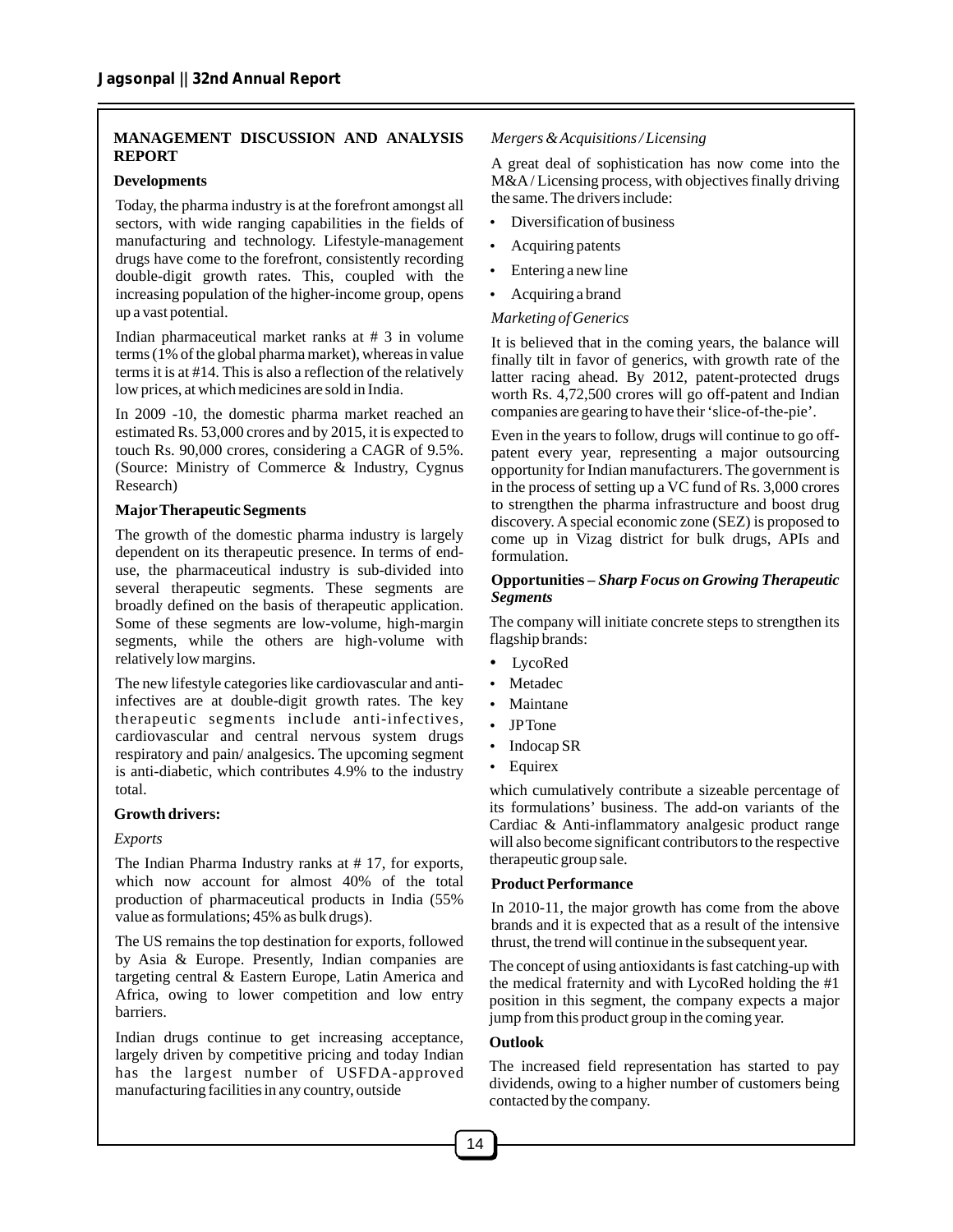The company proposes to augment the numbers further and this, coupled with an aggressive thrust, is expected to tremendously increased the top-line figures.

#### **Internal Control systems and their adequacy**

JPL has adequate internal control systems and processes to safeguard its assets and all the transactions are recorded and reported as per the generally accepted or prescribed norms. The internal control systems are well documented and rigidly implemented. There are clearly defined systems and authority and responsibilities in place which ensure accuracy and reliability of all financial and other data for effective and efficient management. The systems and processes are reviewed periodically and upgraded.

#### **Financial performance with respect to operational**

#### **performance**

*Results from operations*

|          | (Rs. in Lacs) |
|----------|---------------|
| 2010-11  | 2009-10       |
| 16535.26 | 14318.55      |
| 926.81   | 1050.01       |
|          |               |

#### *Net Profit*

During the current year the Company achieved a profit after tax of Rs. 717.96 lacs as against Rs.924.20 lacs in the previous year.

#### **Human Resources and Industrial relations**

The human resource of JPL is one of its biggest assets. In order to achieve overall development of its people and to ensure greater accountability and responsibility continuous training with respect to work and other areas is imparted. The opportunities are created to encourage employees to develop multi functional skills and gear so as to meet the challenging assignments in the company. The industrial relations continue to be very cordial.

#### **Cautionary Statement**

The report is based on certain estimates, assumptions and expectations, which may or may not be accurate or realised. The risks factors stated in the report are not exhaustive. So the actual results could materially differ from those expressed or implied. Important factors such as economic conditions, government policies, subsequent developments and other incidental factors etc could make material difference to company's operations.

For and on behalf of the Board of Directors

Place : New Delhi **J.S. Kochhar** Dated : 12thAugust, 2011 *Chairman*

#### **Auditors' Report On Corporate Governance**

To the members of Jagsonpal Pharmaceuticals Limited

We have examined the compliance of conditions of Corporate Governance by Jagsonpal Pharmaceuticals Limited for the year ended on 31st March, 2011 as stipulated in Clause 49 of the Listing Agreement of the said Company with the Stock Exchanges.

The compliance of conditions of Corporate Governance is the responsibility of the management. Our examination was limited to procedures and implementation thereof, adopted by the Company for ensuring the compliance of the conditions of Corporate Governance. It is neither an Audit nor an expression of opinion on the financial statement of the Company.

In our opinion and to the best of our information and according to the explanations given to us, we certify that the Company has complied in all material aspect with the conditions of Corporate Governance as stipulated by the above mentioned Listing Agreement.

We state that no investor grievances are pending for a period exceeding one month against the Company as per the records maintained by the Company and presented to the Investors' Grievances Committee.

We further state that such compliance is neither an assurance as to the future viability of the Company nor the efficiency or effectiveness with which the management has conducted the affairs of the Company.

> For P.P.Thukral & Company *Chartered Accountants*

Place : New Delhi **Suresh Sethi** Dated : 12th August, 2011 *Partner*

## M. No. 89318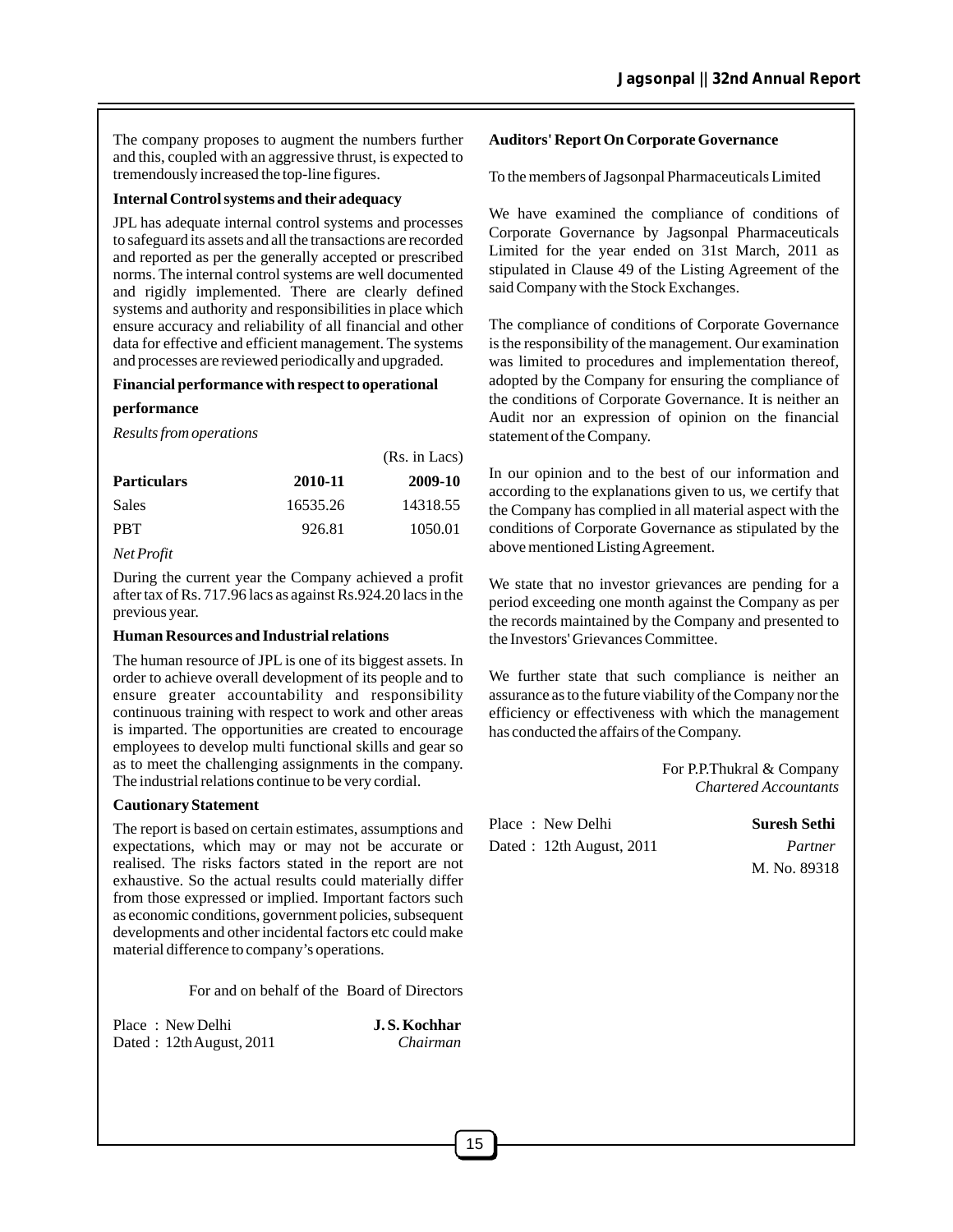#### **Auditors' Report**

To the members of Jagsonpal Pharmaceuticals Limited

- 1. We have audited the attached balance sheet of Jagsonpal Pharmaceuticals Limited as at March 31, 2011 and also the Profit and Loss account and the Cash Flow Statement for the year ended on that date both annexed thereto. These financial statements are the responsibility of the Company's Management. Our responsibility is to express an opinion on these financial statements based on our audit.
- 2. We carried out our examinations in accordance with auditing standards generally accepted in India. Those standards require that we plan and perform the audit to obtain reasonable assurance about whether the financial statements are free of material misstatements. An audit also includes examining, on a test basis, evidence supporting the amounts and disclosures in the financial statements. An audit also includes assessing the accounting principles used and significant estimates made by the Management, as well as evaluating the overall financial statement presentation. We believe that our audit provides a reasonable basis for our opinion.
- 3. As required by the Companies (Auditors' Report) Order, 2003 issued by the Central Government of India in terms of sub-section (4A) of Section 227 of the Companies Act, 1956, we enclose in the Annexure a statement on the matters specified in paragraphs 4 and 5 of the said Order, to the extent applicable.
- 4. Further to our comments in the Annexure referred to in paragraph 3 above, we report that:
	- a) We have obtained all the information and explanations which to the best of our knowledge and belief were necessary for the purposes of our audit;
	- b) In our opinion, proper books of account as required by law have been kept by the Company so far as appears from our examination of the books;
	- c) The Balance Sheet and Profit and Loss Account and cash flow statement are in agreement with the books of account;
	- d) In our opinion, the Balance Sheet, Profit and Loss Account and Cash Flow Statement dealt with by this report comply with the Accounting Standards under sub section (3C) of Section 211 of the Companies Act, 1956;
	- e) None of the Directors is disqualified as on March 31, 2011 from being appointed as a Director in terms of clause (g) of sub-section (1) of Section 274 of the Companies Act, 1956; and
	- f) In our opinion and to the best of our information and according to the explanations given to us,<br>the said accounts give the information said accounts give the information required by the Companies Act, 1956, in the manner so required and give a true and fair view

in conformity with the accounting principles generally accepted in India:

- i) in the case of the Balance Sheet, of the state of affairs of the Company as at 31st March, 2011;
- ii) in the case of the Profit & Loss Account, of the profit of the Company for the year ended on that date: and
- iii) in the case of Cash flow statement, of the cash flows for the year ended on that date.

For P.P.Thukral & Company *Chartered Accountants*

#### **Suresh Sethi**

| Place: New Delhi         | Partner      |
|--------------------------|--------------|
| Dated: 12th August, 2011 | M. No. 89318 |

#### ANNEXURE TO THE AUDITORS' REPORT

(Referred to in Paragraph (1) of our report of even date)

- (i) (a) The Company is maintaining proper records showing full particulars, including quantitative details and situation of fixed assets.
	- (b) As explained to us, physical verification of a major portion of fixed assets as at March 31, 2011 was conducted by the Management during the year. In our opinion, the frequency of physical verification is reasonable. Having regard to the size of the operations of the company and on the basis of explanations received, in our opinion, the net differences found on physical verification were not significant.
- (ii) (a) The inventory of the Company has been physically verified by the management during the year. In respect of inventory lying with third parties, these have substantially been confirmed by them. In our opinion, the frequency of verification is reasonable.
	- (b) In our opinion and according to the information and explanations given to us, the procedures of physical verification of inventory followed by the management were found reasonable and adequate in relation to the size of the Company and the nature of its business.
	- (c) On the basis of our examination of records of inventory, in our opinion, the company has maintained proper records of inventory and the discrepancies noticed on physical verification between the physical stocks and the book records were not material in relation to the operations of the company.
- (iii) In our opinion, the company has neither granted nor taken any loans, secured or unsecured from companies, firms or other parties listed in the Register maintained under Section 301 of the Companies Act, 1956. As the Company has not granted/taken any loans, secured or unsecured,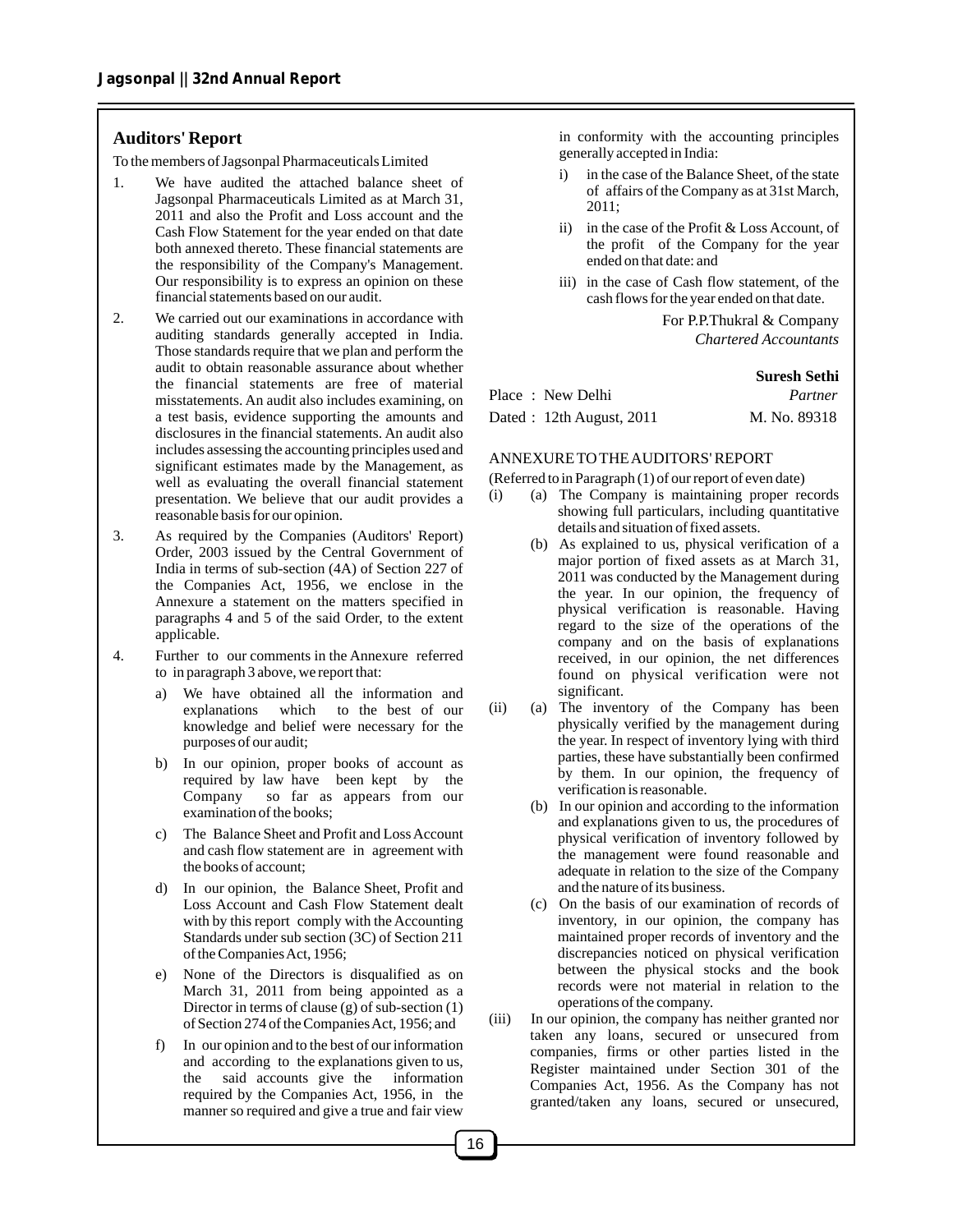to / from parties listed in the registers maintained under Section 301 of the Companies Act, 1956 clauses  $iii(b)$ ,  $iii(c)$  and  $iii(d)$  of paragraph 4 of the order are not applicable.

- (iv) In our opinion and according to the explanations given to us, having regard to the explanations that some of the items are of a special nature for which alternative quotations are not available, there are adequate internal control procedures commensurate with the size of the company and the nature of its business for the purchase of inventory, fixed assets and for the sale of goods. Further, on the basis of our examination and according to the information and explanations given to us, we have neither come across nor have we been informed of any instance of major weaknesses in the aforesaid internal control procedures.
- (v) (a) In our opinion and according to information and explanations given to us, the transactions that need to be entered into the Register maintained under Section 301 of the Companies Act, 1956 have been so entered.
	- (b) In our opinion and according to the information and explanations given to us, there are no such transactions exceeding Rs. Five lakhs each which have been made at prices, which are not reasonable having regard to the prevailing market prices, for such goods, materials or services at the relevant time.
- (vi) In our opinion and according to the information and explanations given to us, the Company has complied with the directives issued by the Reserve Bank of India and the provisions of Section 58A and 58AA of the Companies Act, 1956 and the rules framed there under, where applicable, with regard to deposits accepted from the public. As per the information and explanations given to us no order under the aforesaid sections has been passed by the Company Law Board on the company.
- (vii) In our opinion, the Company has an internal audit system commensurate with its size and nature of its business
- (viii) We have broadly reviewed the books of accounts maintained by the Company in respect of products where, pursuant to the Rules made by the Central Government, the maintenance of cost records has been prescribed under Section 209(1)(d) of the Companies Act, 1956. We have not, however made a detailed examination of the records with a view to determine whether they are accurate or complete.
- (ix) (a) According to the information and explanations given to us and according to the books and records as produced and examined by us, in our opinion, the undisputed statutory dues in respect of provident fund, employees' state insurance, income-tax, sales-tax, custom duty, excise duty,

cess and other as applicable have been regularly deposited by the company during the year with the appropriate authorities.

- (b) As at 31st March, 2011 according to the records of the Company, there are no dues of wealth tax, service tax and cess which have not been deposited on account of any dispute.
- (x) The company has neither accumulated losses as at 31st March, 2011 nor it has incurred any cash losses during the financial year ended on that date or in the immediately preceding financial year.
- (xi) Based on our audit procedures and on the information and explanations given by management, we are of the opinion that the company has not defaulted in repayment of its dues to any financial institution or bank during the year.
- (xii) The company has not granted any loans and advances on the basis of security by way of pledge of shares, debentures and other securities.
- (xiii) The provisions of any special statute as specified under clause (xiii) of paragraph 4 of the order are not applicable to the company.
- (xiv) In our opinion and according to the information and explanations given to us, the company is not a dealer or trader in securities.
- (xv) The company has not given any guarantees for loans taken by others from banks or financial institutions, the terms and conditions, whereof, in our opinion are prima facie, prejudicial to the interest of the Company.
- (xvi) The company has not obtained any term loans that were not applied for the purpose for which these were raised.
- (xvii) Based on the information and explanations given to us and on an overall examination of the balance sheet of the company, in our opinion, there are no funds raised on a short term basis which have been used for long term investment, and vice versa.
- (xviii) The company has not made any preferential allotment of shares to parties and companies covered in the Register maintained under Section 301 of the Companies Act, 1956 during the year.
- (xix) The Company has not raised any money by public issue during the year.
- (xx) According to the information and explanations given to us, during the year, no fraud by the company has been noticed or reported.

For P.P.Thukral & Company *Chartered Accountants*

#### **Suresh Sethi**

| Place: New Delhi         | Partner      |
|--------------------------|--------------|
| Dated: 12th August, 2011 | M. No. 89318 |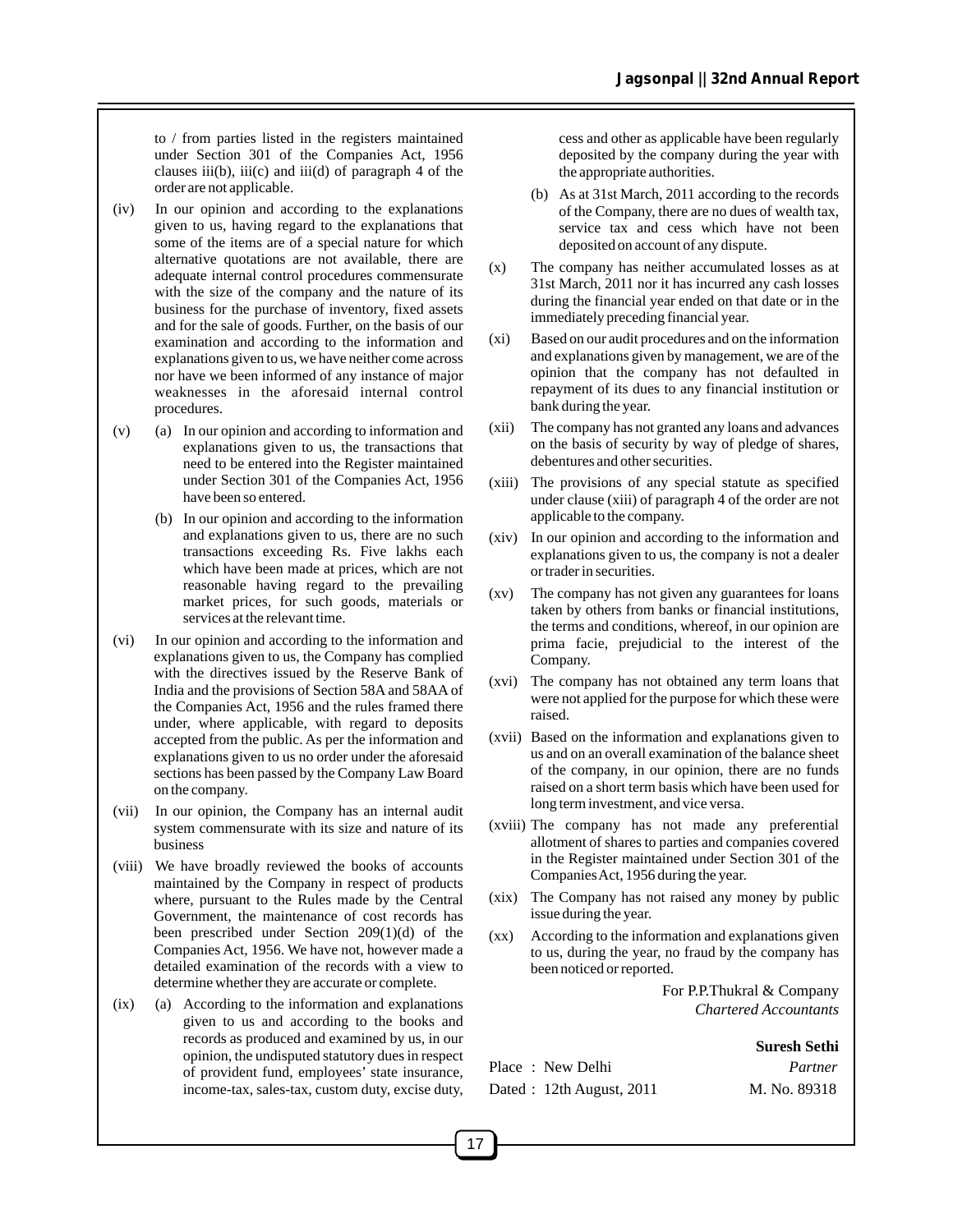| <b>Balance Sheet</b><br>As on 31.03.2011                                                                  |                                              |                                       |                                        |
|-----------------------------------------------------------------------------------------------------------|----------------------------------------------|---------------------------------------|----------------------------------------|
| <b>PARTICULARS</b>                                                                                        | <b>SCHEDULE</b><br>NO.                       | AS ON<br>31.03.2011<br>RS.            | <b>AS ON</b><br>31.03.2010<br>RS.      |
| <b>SOURCES OF FUNDS</b>                                                                                   |                                              |                                       |                                        |
| <b>Shareholders' Funds</b>                                                                                |                                              |                                       |                                        |
| Capital                                                                                                   | $\lceil$                                     | 13,09,90,000                          | 13,09,90,000                           |
| Reserves & Surplus                                                                                        | 2'                                           | 79,81,49,106                          | 74,47,07,220                           |
|                                                                                                           |                                              | 92,91,39,106                          | 87,56,97,220                           |
| <b>Loan Funds</b>                                                                                         |                                              |                                       |                                        |
| <b>Secured Loans</b>                                                                                      | $\mathbf{3}^{\prime}$                        | 23,30,96,360                          | 15,70,65,013                           |
| <b>Unsecured Loans</b>                                                                                    | $^4$                                         | 5,28,42,379                           | 4,57,25,879                            |
| <b>Deferred Tax Liability (Net)</b>                                                                       |                                              | 3,36,76,801                           | 3,09,56,941                            |
| <b>TOTAL</b>                                                                                              |                                              | 1,24,87,54,646                        | 1,10,94,45,053                         |
|                                                                                                           |                                              |                                       |                                        |
| <b>APPLICATION OF FUNDS</b>                                                                               |                                              |                                       |                                        |
| <b>Fixed Assets</b>                                                                                       |                                              |                                       |                                        |
| Net Block                                                                                                 | $\check{\mathcal{5}}$                        | 57,68,28,279                          | 53,18,80,005                           |
| <b>Investments</b>                                                                                        | $\mathcal{L}$                                | 5,031                                 | 5,031                                  |
| <b>Current Assets, Loans and Advances</b>                                                                 | $\gamma$                                     |                                       |                                        |
| Inventories                                                                                               |                                              | 22,55,31,436                          | 22,42,80,287                           |
| <b>Sundry Debtors</b>                                                                                     |                                              | 42,98,46,693                          | 37,88,24,492                           |
| Cash & Bank Balances                                                                                      |                                              | 7,32,56,768                           | 5,63,47,870                            |
| Loans and Advances                                                                                        |                                              | 6,17,12,817                           | 4,10,49,869                            |
|                                                                                                           |                                              | 79,03,47,714                          | 70,05,02,518                           |
| Less:                                                                                                     |                                              |                                       |                                        |
| <b>Current Liabilities &amp; Provisions</b>                                                               | $\mathbf{8}$                                 | 11,84,26,378                          | 12,29,42,501                           |
| <b>Net Current Assets</b>                                                                                 |                                              | 67, 19, 21, 336                       | 57,75,60,017                           |
|                                                                                                           |                                              |                                       |                                        |
| <b>TOTAL</b>                                                                                              |                                              | 1,24,87,54,646                        | 1,10,94,45,053                         |
|                                                                                                           |                                              |                                       |                                        |
| <b>Notes to Accounts</b>                                                                                  | $\degree$ 13                                 |                                       |                                        |
| As per our report of even date<br>for P. P. THUKRAL & CO.<br><b>Chartered Accountants</b><br>FRN: 000632N | J.S. Kochhar<br>Chairman                     | A. C. Chakrabortti<br><b>Director</b> | S. Mukhopadhyay<br><b>Director</b>     |
| <b>Suresh Sethi</b><br>Partner<br>M. No.: 89318                                                           | R. P. S. Kochhar<br><b>Managing Director</b> | S. K. Dudeja<br>General Manager       | S. K. Goyal<br>Director                |
| Place: New Delhi<br>Dated: 12th August, 2011                                                              |                                              |                                       | S. K. Mata<br><b>Company Secretary</b> |
|                                                                                                           | 18                                           |                                       |                                        |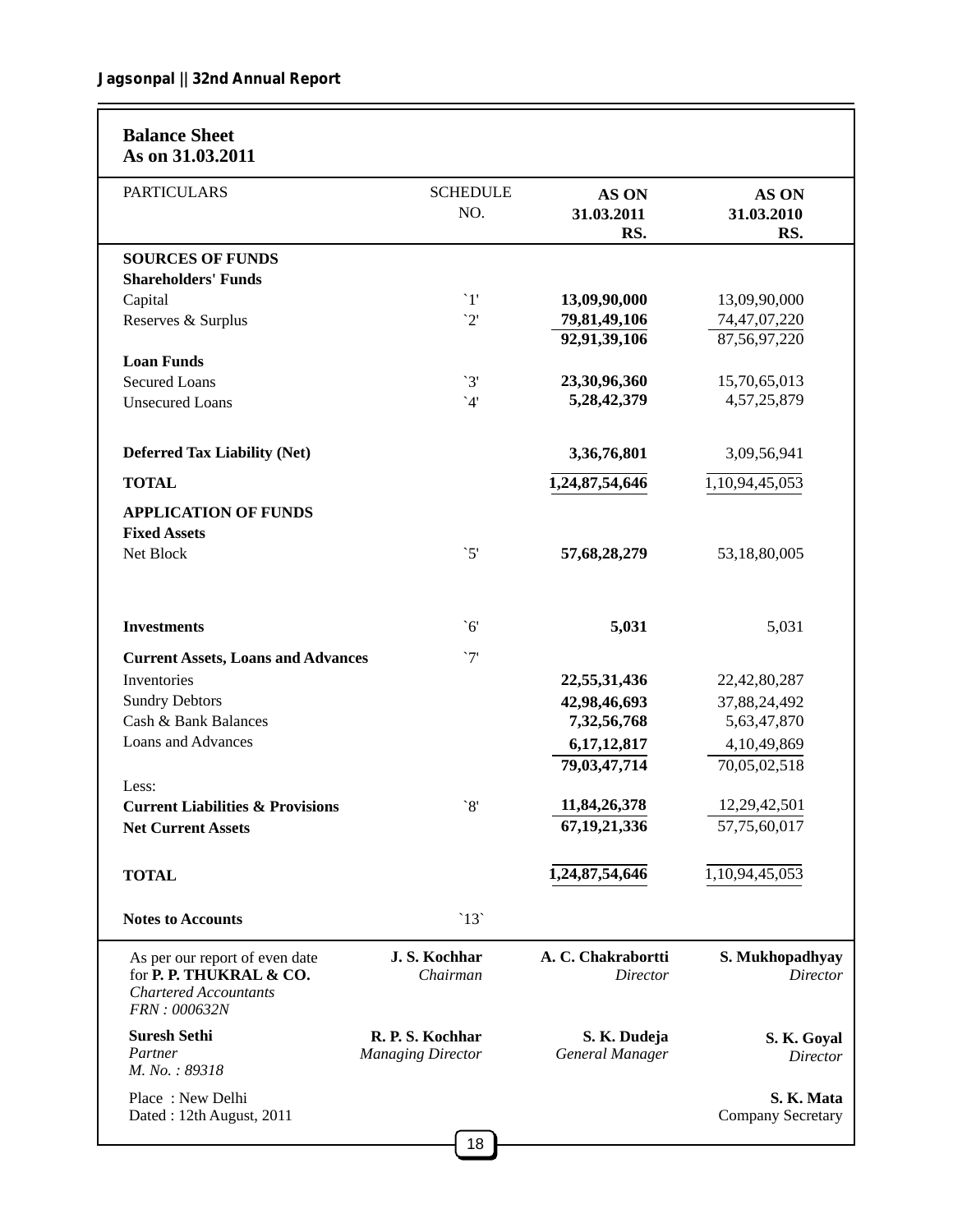| <b>Profit and Loss Account</b><br>for the year ending 31.03.2011                                          |                                              |                                 |                                        |
|-----------------------------------------------------------------------------------------------------------|----------------------------------------------|---------------------------------|----------------------------------------|
| <b>PARTICULARS</b>                                                                                        | <b>SCHEDULE</b><br>NO.                       | 1.4.10 TO<br>31.03.11<br>RS.    | 1.4.09 TO<br>31.03.10<br>RS.           |
| <b>INCOME</b>                                                                                             |                                              |                                 |                                        |
| <b>Sales</b>                                                                                              |                                              | 1,65,35,26,003                  | 1,43,18,55,249                         |
| Less : Excise Duty                                                                                        |                                              | 4, 39, 76, 218                  | 3,59,21,195                            |
| <b>Net Sales</b>                                                                                          |                                              | 1,60,95,49,785                  | 1,39,59,34,054                         |
| Other Income                                                                                              | $\alpha$                                     | 26,02,121                       | 36,30,064                              |
| Increase (decrease) in finished<br>goods stock & work in progress                                         |                                              | (1,92,46,072)                   | 10,42,09,253                           |
| <b>TOTAL</b>                                                                                              |                                              | 1,59,29,05,834                  | 1,50,37,73,371                         |
|                                                                                                           |                                              |                                 |                                        |
| <b>EXPENDITURE</b>                                                                                        |                                              |                                 |                                        |
| <b>Cost of Materials</b>                                                                                  | $\degree$ 10'                                | 81,07,55,576                    | 85, 92, 31, 857                        |
| Other Expenditure                                                                                         | `11'                                         | 63, 42, 42, 307                 | 48, 37, 28, 339                        |
| <b>TOTAL</b>                                                                                              |                                              | 1,44,49,97,883                  | 1,34,29,60,196                         |
| Profit before interest, Depreciation and Tax                                                              |                                              | 14,79,07,951                    | 16,08,13,175                           |
| <b>Financial Expenses</b>                                                                                 | '12'                                         | 3,32,17,819                     | 3,49,62,387                            |
| Depreciation                                                                                              |                                              | 2,20,08,864                     | 2,08,49,811                            |
| <b>Profit before Tax</b>                                                                                  |                                              | 9,26,81,268                     | 10,50,00,977                           |
| Provision for Tax                                                                                         |                                              | 1,81,64,973                     | 72,46,450                              |
| Deferred Tax                                                                                              |                                              | 27,19,859                       | 53, 34, 933                            |
| Net profit after tax Carried Down                                                                         |                                              | 7,17,96,436                     | 9,24,19,594                            |
| Balance brought forward from 31.03.10                                                                     |                                              | 23,73,69,298                    | 18,02,24,284                           |
| Balance available for appropriation                                                                       |                                              | 30,91,65,734                    | 27, 26, 43, 878                        |
| <b>Appropriation</b>                                                                                      |                                              |                                 |                                        |
| Proposed Dividend                                                                                         |                                              | 1,30,99,000                     | 1,30,99,000                            |
| <b>General Reserve</b>                                                                                    |                                              | 2,00,00,000                     | 2,00,00,000                            |
| Add. income tax on proposed dividend                                                                      |                                              | 21,24,658                       | 21,75,580                              |
| Balance carried over to Schedule `2'                                                                      |                                              | 27,39,42,076                    | 23,73,69,298                           |
| <b>Notes to Accounts</b>                                                                                  | $\mathbf{13}'$                               | 30,91,65,734                    | 27, 26, 43, 878                        |
| As per our report of even date<br>for P. P. THUKRAL & CO.<br><b>Chartered Accountants</b><br>FRN: 000632N | J.S. Kochhar<br>Chairman                     | A. C. Chakrabortti<br>Director  | S. Mukhopadhyay<br>Director            |
| <b>Suresh Sethi</b><br>Partner<br>M. No.: 89318                                                           | R. P. S. Kochhar<br><b>Managing Director</b> | S. K. Dudeja<br>General Manager | S. K. Goyal<br>Director                |
| Place: New Delhi<br>Dated: 12th August, 2011                                                              |                                              |                                 | S. K. Mata<br><b>Company Secretary</b> |
|                                                                                                           | 19                                           |                                 |                                        |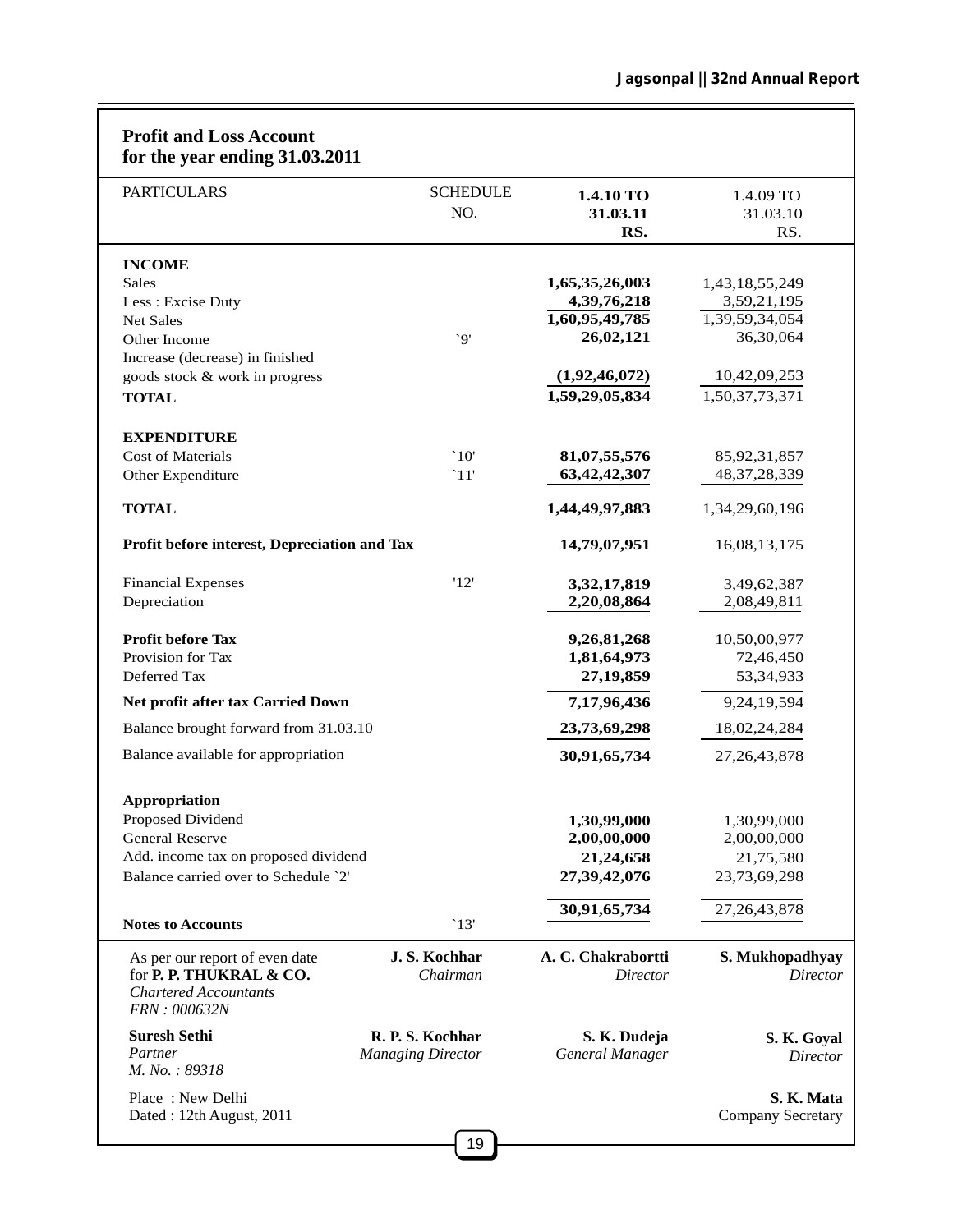#### **Schedules**

#### **Annexed to and forming part of the Accounts**

|                                                                        |                           | 31.03.11     | 31.03.10        |
|------------------------------------------------------------------------|---------------------------|--------------|-----------------|
|                                                                        |                           | Rs.          | Rs.             |
| <b>SCHEDULE `1'</b>                                                    |                           |              |                 |
| <b>SHARE CAPITAL</b>                                                   |                           |              |                 |
| <b>AUTHORISED</b>                                                      |                           |              |                 |
| 3,00,00,000 Equity Shares of Rs. 5/- each                              |                           | 15,00,00,000 | 15,00,00,000    |
| 2,00,00,000 unclassified shares of Rs. 5/- each                        |                           | 10,00,00,000 | 10,00,00,000    |
| ISSUED, SUBSCRIBED & PAID UP                                           |                           |              |                 |
| 2,61,98,000 Equity Shares of Rs. 5/- each                              |                           | 13,09,90,000 | 13,09,90,000    |
| <b>TOTAL</b>                                                           |                           | 13,09,90,000 | 13,09,90,000    |
| <b>SCHEDULE `2'</b>                                                    |                           |              |                 |
| <b>RESERVES &amp; SURPLUS</b>                                          |                           |              |                 |
| <b>Share Premium Account</b>                                           |                           | 60,00,000    | 60,00,000       |
| <b>Revaluation Reserve</b>                                             |                           |              |                 |
| Balance as on 31.3.10<br>Less : Excess amount of depreciation adjusted | 13,97,77,465<br>31,30,892 | 13,66,46,573 | 13,97,77,465    |
|                                                                        |                           |              |                 |
| <b>General Reserve</b>                                                 |                           |              |                 |
| Balance as on 31.3.10                                                  | 36,15,60,457              |              |                 |
| Add : Additions during the year                                        | 2,00,00,000               | 38,15,60,457 | 36, 15, 60, 457 |
|                                                                        |                           |              |                 |
| <b>Profit &amp; Loss Account</b>                                       |                           |              |                 |
| Balance as on 31.3.10                                                  | 23,73,69,298              |              |                 |
| Less: Transferred to Profit & Loss Account                             | 23,73,69,298              |              |                 |
| Add: Transferred from Profit & Loss Account                            | 27,39,42,076              | 27,39,42,076 | 23,73,69,298    |
| <b>TOTAL</b>                                                           |                           | 79,81,49,106 | 74,47,07,220    |
| <b>SCHEDULE `3'</b>                                                    |                           |              |                 |
| <b>SECURED LOANS</b>                                                   |                           |              |                 |
| Short Term Loan as Cash credit facility from                           |                           |              |                 |
| Banks, secured by hypothecation of Book Debts                          |                           |              |                 |
| and Inventories comprising of raw materials,                           |                           |              |                 |
| work in process and finished goods.                                    |                           | 23,30,96,360 | 15,70,65,013    |
| <b>TOTAL</b>                                                           |                           | 23,30,96,360 | 15,70,65,013    |
|                                                                        |                           |              |                 |
| <b>SCHEDULE '4'</b>                                                    |                           |              |                 |
| <b>UNSECURED LOANS</b>                                                 |                           |              |                 |
| Fixed deposits                                                         |                           | 5,28,42,379  | 4,57,25,879     |
| <b>TOTAL</b>                                                           |                           | 5,28,42,379  | 4,57,25,879     |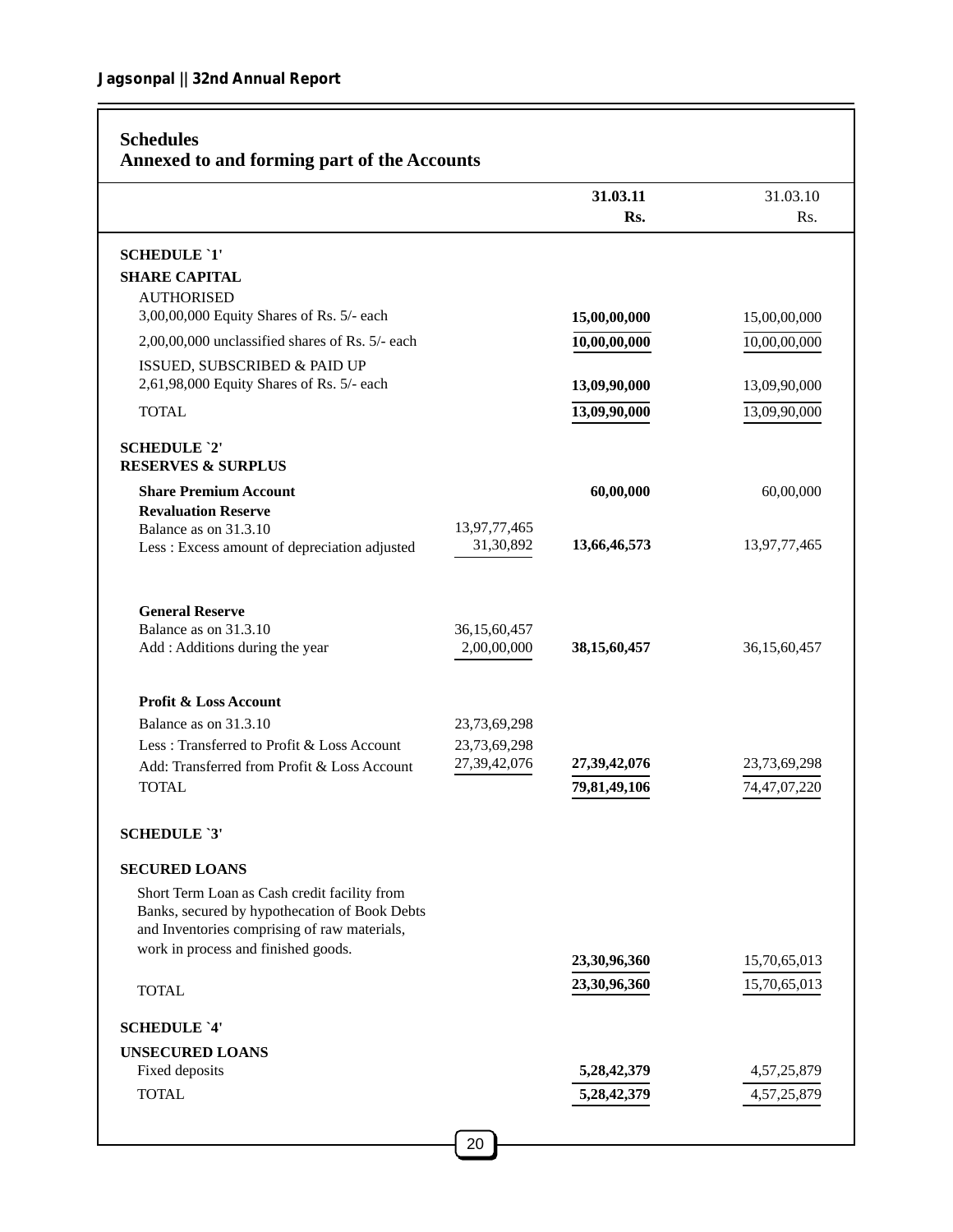|                                                                                                   | <b>GROSS BLOCK</b>                                                                                        |                                       |                                                                                       |                                           | <b>DEPRECIATION</b><br>AND IMPAIRMENT |                                                                              |                                                                                     | <b>NET BLOCK</b>                                         |                                                                                   |  |
|---------------------------------------------------------------------------------------------------|-----------------------------------------------------------------------------------------------------------|---------------------------------------|---------------------------------------------------------------------------------------|-------------------------------------------|---------------------------------------|------------------------------------------------------------------------------|-------------------------------------------------------------------------------------|----------------------------------------------------------|-----------------------------------------------------------------------------------|--|
| Particulars                                                                                       | <b>Balance</b><br>as at<br>31.03.10                                                                       | Additions                             | <b>Balance</b><br>as at<br>31.03.11                                                   | Balance<br>as at<br>31.03.10              | For The<br>Year                       | <b>Balance</b><br>as at<br>31.03.11                                          | Balance<br>as at<br>31.03.11                                                        | Depreciation<br>And Impairment<br>Without<br>Revaluation | Balance<br>Without<br>Revaluation<br>as at 31.03.11                               |  |
| Goodwill<br>Lease Hold Land<br>Free Hold Land<br><b>Building</b><br>Plant & Machinery<br>Vehicles | 3,00,000<br>4,28,06,356<br>8,75,93,625<br>27,73,55,309<br>13,92,65,705<br>1,84,11,718                     | 81,32,830<br>4,18,82,958<br>13,61,225 | 3,00,000<br>4,28,06,356<br>8,75,93,625<br>28,54,88,139<br>18,11,48,663<br>1,97,72,943 | 4,06,99,756<br>5,37,70,300<br>1,27,26,476 | 93,14,851<br>67,08,169<br>18,32,070   | 5,00,14,607<br>6,04,78,469<br>1,45,58,546                                    | 3,00,000<br>4,28,06,356<br>8,75,93,625<br>23,54,73,532<br>12,06,70,194<br>52,14,397 | 75,91,096<br>60,40,797<br>18,32,070                      | 3,00,000<br>4,28,06,356<br>37,18,808<br>19,78,74,227<br>11,03,83,513<br>52,14,398 |  |
| <b>Other Assets</b>                                                                               | 15,47,63,190                                                                                              | 1,87,11,017                           | 17, 34, 74, 207                                                                       | 8,14,19,365                               | 72,84,667                             | 8,87,04,032                                                                  | 8,47,70,175                                                                         | 65,44,901                                                | 7,21,47,499                                                                       |  |
| Total<br>Previous Year's                                                                          | 72,04,95,903<br>45, 33, 11, 770                                                                           | 7,00,88,030<br>26,71,84,132           | 79,05,83,933<br>72,04,95,902                                                          | 18,86,15,897<br>16,46,35,194              | 2,51,39,757<br>2,39,80,703            | 21,37,55,654<br>18,86,15,897                                                 | 57,68,28,279<br>53,18,80,005                                                        | 2,20,08,864<br>2,08,49,811                               | 43,24,44,801<br>38,43,65,636                                                      |  |
|                                                                                                   |                                                                                                           |                                       |                                                                                       |                                           |                                       | 31.03.11                                                                     |                                                                                     |                                                          | 31.03.10                                                                          |  |
|                                                                                                   |                                                                                                           |                                       |                                                                                       |                                           |                                       |                                                                              | Rs.                                                                                 |                                                          | Rs.                                                                               |  |
| <b>SCHEDULE `6'</b>                                                                               |                                                                                                           |                                       |                                                                                       |                                           |                                       |                                                                              |                                                                                     |                                                          |                                                                                   |  |
| <b>INVESTMENTS</b><br>Quoted (at cost)                                                            | (Refer notes on accounts in Schedule `13')                                                                |                                       |                                                                                       |                                           |                                       |                                                                              | 5,031                                                                               |                                                          | 5,031                                                                             |  |
| <b>TOTAL</b>                                                                                      |                                                                                                           |                                       |                                                                                       |                                           |                                       |                                                                              | 5,031                                                                               |                                                          | 5,031                                                                             |  |
| <b>Raw Materials</b><br>Work in process<br><b>Finished Goods</b>                                  | (At cost or market price whichever is less as<br>certified by one of the Directors).                      |                                       |                                                                                       |                                           |                                       | 3,21,17,984<br>9,65,45,104<br>9,68,68,348<br>22,55,31,436                    |                                                                                     |                                                          | 1,17,37,371<br>7,62,37,491<br>13,63,05,425<br>22,42,80,287                        |  |
| <b>Sundry Debtors</b><br>exceeding 6 months<br>Other Debts                                        | (unsecured but Considered good)<br>Debts outstanding for a period<br>Less: provision for doubtful debts   |                                       |                                                                                       |                                           |                                       | 87,96,536<br>42, 27, 37, 519<br>43, 15, 34, 055<br>16,87,362<br>42,98,46,693 |                                                                                     |                                                          | 74,87,669<br>37, 30, 24, 185<br>38,05,11,854<br>16,87,362<br>37,88,24,492         |  |
|                                                                                                   | <b>Cash and Bank Balances</b><br>Cash and Imprest in hand<br><b>Balances with Scheduled Banks</b>         |                                       |                                                                                       |                                           |                                       | 37,02,809<br>6,95,53,959<br>7,32,56,768                                      |                                                                                     |                                                          | 21, 13, 746<br>5,42,34,124<br>5,63,47,870                                         |  |
| <b>Loans &amp; Advances</b><br><b>Advance Income Tax</b><br><b>Security Deposit</b>               | (Unsecured but considered Good)<br>Advances recoverable in cash or in<br>kind or for value to be received |                                       |                                                                                       |                                           |                                       | 2,98,24,383<br>2,63,16,820<br>55,71,614<br>6,17,12,817                       |                                                                                     |                                                          | 3,60,37,809<br>$\Omega$<br>50,12,060<br>4,10,49,869                               |  |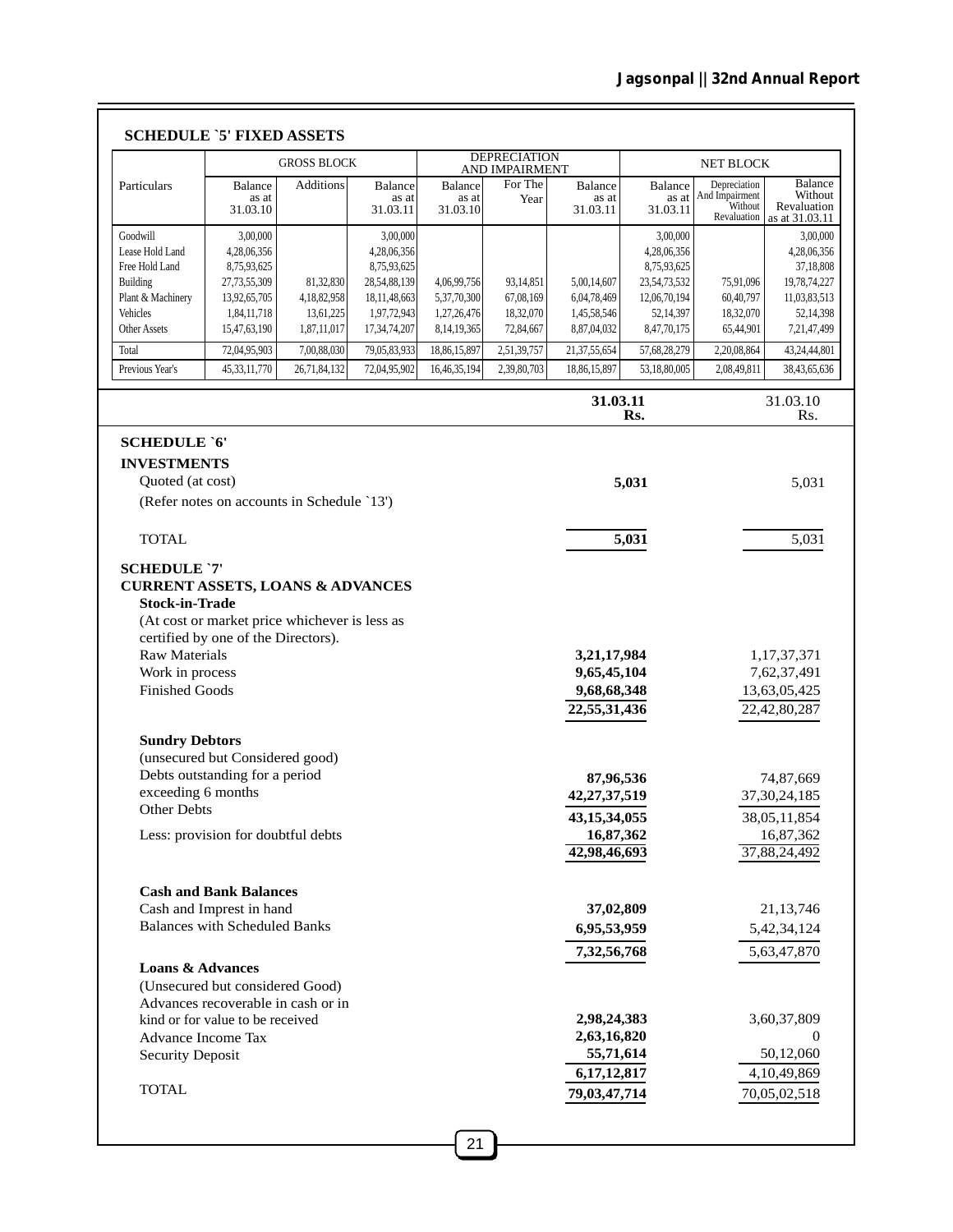|                                              |                            | 31.03.11<br>Rs.          | 31.03.10<br>Rs.          |
|----------------------------------------------|----------------------------|--------------------------|--------------------------|
|                                              |                            |                          |                          |
| <b>CURRENT LIABILITIES &amp; PROVISIONS</b>  |                            |                          |                          |
| <b>Current Liabilities</b>                   |                            |                          |                          |
| <b>Sundry Creditors</b><br>Other liabilities | 4,61,18,721<br>3,16,83,330 |                          | 5,66,85,837              |
| Interest Accrued but not due                 |                            |                          | 4,49,22,205<br>13,74,474 |
| <b>Provisions</b>                            | 25,50,292                  | 8,03,52,343              |                          |
| Provision for taxation                       | 2,49,75,035                |                          | 68,60,985                |
| Proposed Dividend                            | 1,30,99,000                | 3,80,74,035              | 1,30,99,000              |
|                                              |                            |                          |                          |
| <b>TOTAL</b>                                 |                            | 11,84,26,378             | 12,29,42,501             |
| <b>SCHEDULE `9'</b>                          |                            |                          |                          |
| <b>OTHER INCOME</b>                          |                            |                          |                          |
| Miscellaneous Income                         |                            | 26,02,121                | 36,30,064                |
| <b>TOTAL</b>                                 |                            | 26,02,121                | 36,30,064                |
|                                              |                            |                          |                          |
|                                              |                            |                          |                          |
| <b>SCHEDULE `10'</b>                         |                            |                          |                          |
| <b>COST OF MATERIALS</b>                     |                            |                          |                          |
| <b>Opening Stocks</b>                        |                            | 1,17,37,371              | 11,17,19,663             |
| Add: Purchases                               |                            | 83,11,36,189             | 75,92,49,565             |
|                                              |                            | 84, 28, 73, 560          | 87,09,69,228             |
| Less: Closing Stocks                         |                            | 3,21,17,984              | 1,17,37,371              |
| <b>TOTAL</b>                                 |                            | 81,07,55,576             | 85,92,31,857             |
| <b>SCHEDULE `11'</b>                         |                            |                          |                          |
| <b>OTHER EXPENDITURE</b>                     |                            |                          |                          |
| Power and Fuel                               |                            |                          |                          |
| Rent                                         |                            | 2,05,46,188<br>91,76,454 | 1,44,42,241<br>86,60,555 |
| Repair and Maintenance                       |                            | 1,51,14,802              | 1,55,61,323              |
| <b>Personnel Expenses</b>                    |                            |                          |                          |
| - Salaries, Wages, Bonus & Contibution       |                            |                          |                          |
| to Providend and other funds                 |                            | 31,56,19,983             | 23, 35, 71, 045          |
| - Welfare                                    |                            | 66,28,025                | 43,07,417                |
| Insurance                                    |                            | 31,28,915                | 61,00,608                |
| Miscellaneous Expenses                       |                            | 5,21,83,496              | 4,43,33,827              |
| <b>Auditor's Remuneration</b>                |                            | 2,01,263                 | 2,00,948                 |
| <b>Travelling Expenses</b>                   |                            | 6,18,25,811              | 5,68,56,373              |
| <b>Sales Administration Expenses</b>         |                            | 12,28,00,180             | 7,71,90,540              |
| Freight outward                              |                            | 2,70,17,190              | 2,25,03,462              |
|                                              |                            |                          |                          |
| <b>TOTAL</b>                                 |                            | 63, 42, 42, 307          | 48, 37, 28, 339          |
| <b>SCHEDULE `12'</b>                         |                            |                          |                          |
| <b>FINANCIAL EXPENSES</b>                    |                            |                          |                          |
| Interest and charges                         |                            | 3,32,17,819              | 3,49,62,387              |
|                                              |                            | 3,32,17,819              | 3,49,62,387              |
| <b>TOTAL</b>                                 |                            |                          |                          |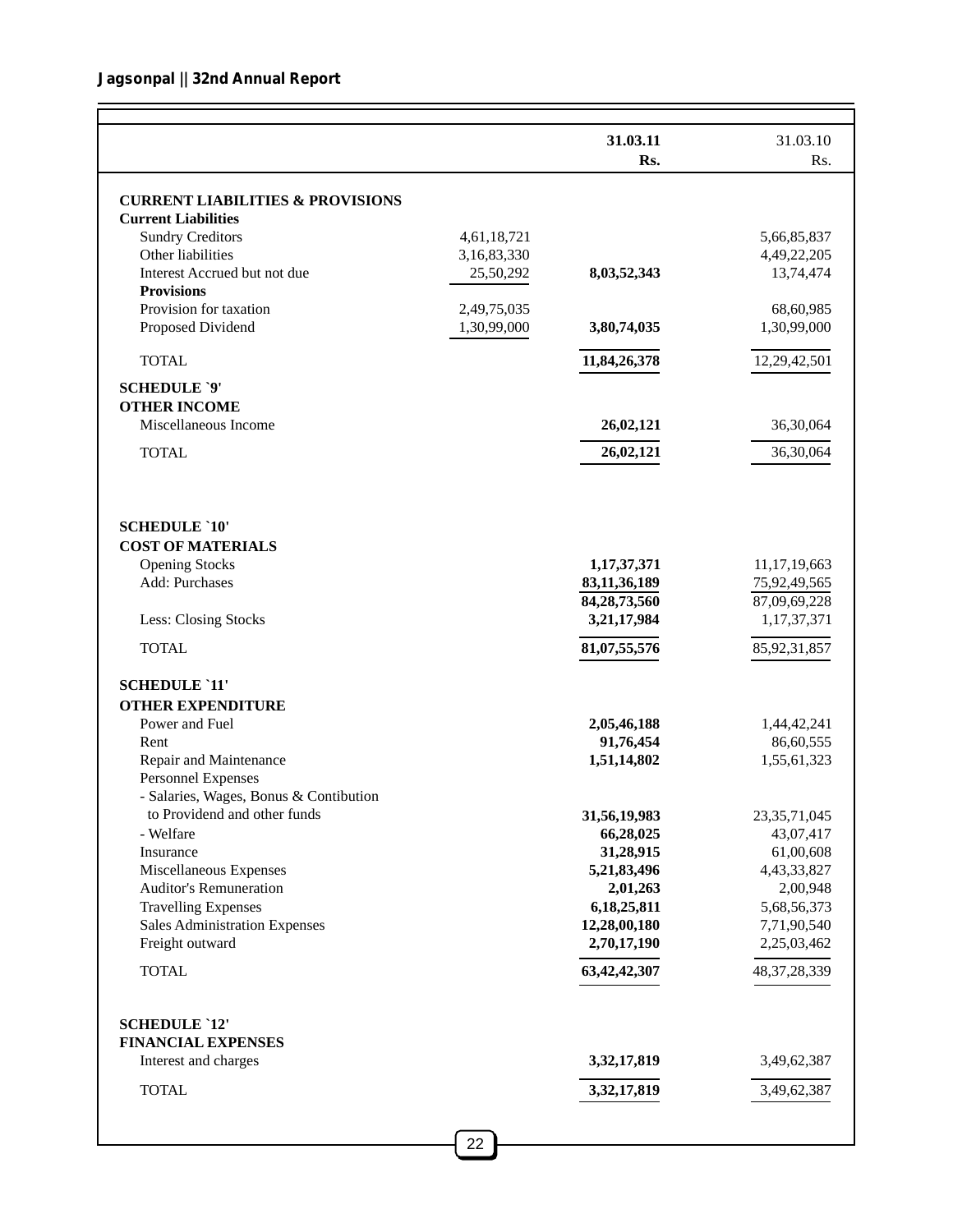#### **SCHEDULE '13'**

#### **NOTES TO ACCOUNTS**

Notes annexed to and forming part of the Balance Sheet as at 31st March 2011 and Profit & Loss Account for the year .

#### 1**. Significant Accounting Policies**

The significant accounting policies followed by the Company are as follows:

- I. The Accounts have been prepared to comply in all material aspects with applicable accounting principles in India, the accounting standards issued by the Institute of Chartered Accountants of India and the relevant provisions of the Companies' Act, 1956 and are in consonance with generally accepted accounting principles.
- II. Fixed assets are stated at cost of acquisition and subsequent improvements thereto including taxes, duties, freight and other incidental expenses to acquisition and installation. In case of write up due to revaluation, the fixed assets are shown at such higher amounts. The carrying amount of fixed assets are reviewed at each balance sheet date if there is any indication of impairment based on internal/external factors. Where the carrying value exceeds the estimated recoverable amount, provision for impairment is made to adjust the carrying value to the recoverable amount. The recoverable amount is the greater of the assets estimated net realizable value and value in use. In assessing value in use, the estimated future cash flows are discounted to their present value using an appropriate discounting rate.
- III. The Company follows the straight line method (S.L.M.) of charging depreciation on all assets. Consequent to the insertion of schedule XIV in Companies Act, 1956 with effect from 2nd April, 1987, depreciation has been provided at the S.L.M. rates prescribed in schedule XIV in respect of additions to fixed assets from and after the said date and in respect of additions to fixed assets prior to said date, the depreciation has been provided at older rates. Pursuant to the notification of department of Company affairs dated 16.12.1993, depreciation on assets acquired on and after the said date is provided at new rates. Leasehold land is not amortised.
- IV. Capital work in progress, if any, is stated at cost.
- V. Long term investments are stated at cost.
- VI. Inventories are valued at the lower of cost and estimated net realisable value after providing for cost of obsolescence and other anticipated losses, wherever considered necessary. Finished goods and work in process include costs of conversion and other costs incurred in bringing the inventories to their present location and condition.
- VII. Revenue is recognised on completion of sale of goods.
- VIII. Transactions in foreign currency are recorded at the exchange rates prevailing on the date of the transaction. Current assets and current liabilities (other than relating to fixed assets) are restated at the rates prevailing at year end or at the forward rates where forward cover has been taken and the difference between the year end rates/forward rate and exchange rates at the date of transaction is recognised as income or expense.
- IX. Research and Development costs, (other than cost of fixed assets acquired) are charged as an expense in the year in which they are incurred.
- X. Contribution to Provident Fund is made monthly at a pre-determined rate to the provident fund authorities and accounted on an accrual basis.
- XI. Company has affected an arrangement with Life Insurance Corporation of India under Group Gratuity cum Life Assurance Scheme so as to cover future payment of Gratuity to retiring and other employees and is making the contribution to them as per the premium sought.
- XII. a) Sales comprise of sale of goods, net of trade discount, goods returns, breakages and expiry.
	- b) Dividend on Shares, Insurance and other claims as and when received.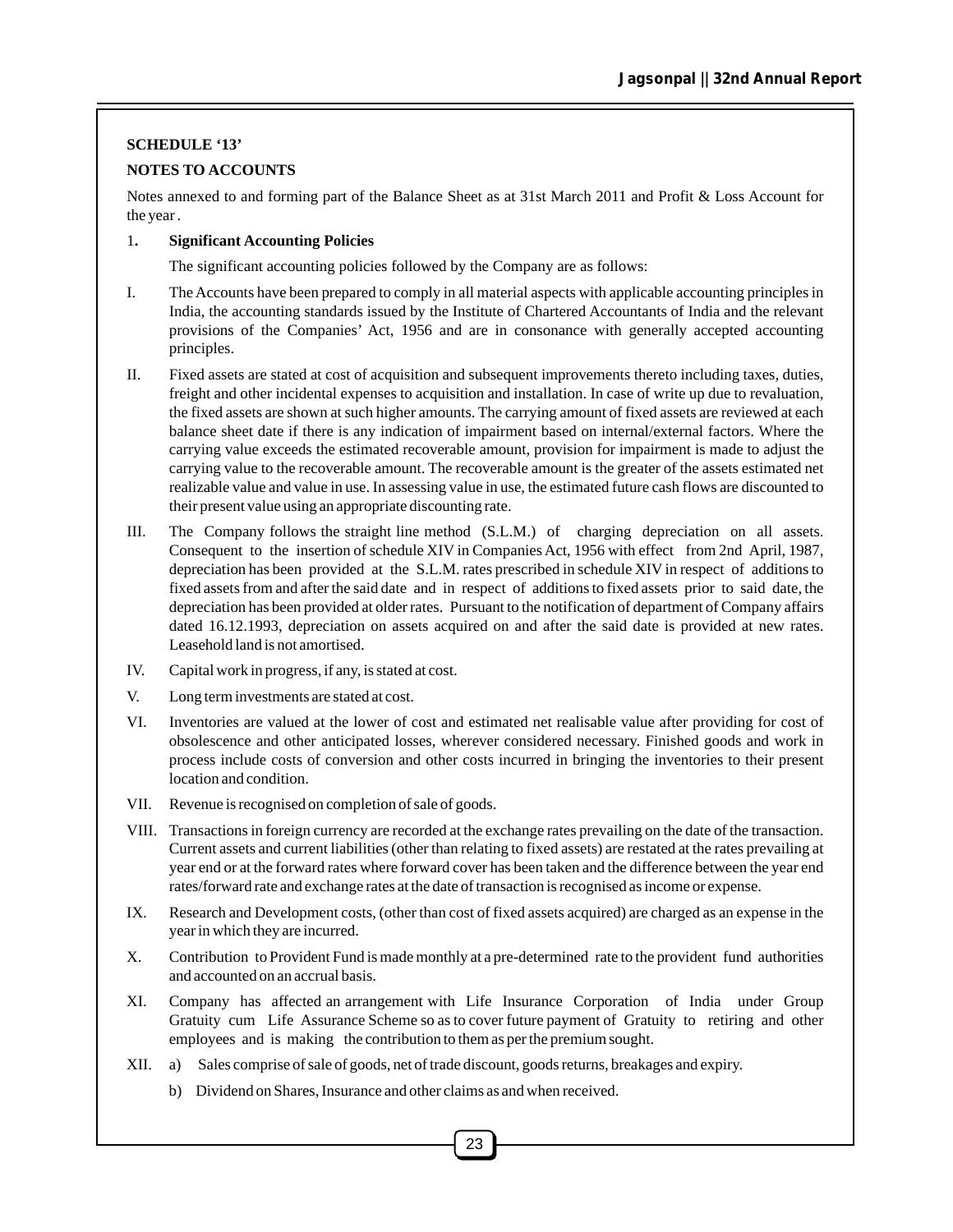#### **Jagsonpal || 32nd Annual Report**

|    |                                                                                                                                 | 31.03.2011  | 31.03.2010                                |
|----|---------------------------------------------------------------------------------------------------------------------------------|-------------|-------------------------------------------|
|    |                                                                                                                                 | Rs.         | Rs.                                       |
|    | 2. Contingent Liabilities                                                                                                       |             |                                           |
|    | Bank guarantees                                                                                                                 | 0           | 4,30,000                                  |
|    | 3. i) Provision for payment to whole time directors                                                                             |             |                                           |
|    | including Managing Director:                                                                                                    |             |                                           |
|    | Salary                                                                                                                          | 1,15,36,800 | 1,15,36,800                               |
|    | Commission                                                                                                                      |             | 3,85,000                                  |
|    | ii) Payment to other Directors :                                                                                                |             |                                           |
|    | <b>Meeting Fees</b>                                                                                                             | 1,00,500    | 1,03,000                                  |
|    | Commission                                                                                                                      | 6,00,000    | 6,00,000                                  |
|    | 4. Market Value of quoted long term (non - trade) investments:                                                                  |             |                                           |
|    | 1304 Fully Paid Equity Shares of Ranbaxy Laboratories Ltd.                                                                      | 5,79,041    | 6,19,922                                  |
|    |                                                                                                                                 |             |                                           |
|    | 5. Repairs & Maintenance includes:                                                                                              |             |                                           |
|    | Plant & Machinery                                                                                                               | 37,63,225   | 32,81,096                                 |
|    | Building                                                                                                                        | 15,36,283   | 20,33,671                                 |
|    | Stores & Spares                                                                                                                 | 41,45,964   | 71,13,392                                 |
|    | Others                                                                                                                          | 56,69,330   | 31,33,164                                 |
|    |                                                                                                                                 |             |                                           |
| 6. | Computation of Net Profits in accordance with Section 198 of the Companies Act 1956 and commission<br>payable to the Directors. |             |                                           |
|    |                                                                                                                                 | Rs. in lacs | Rs. in lacs                               |
|    | Profit before tax                                                                                                               | 926.81      | 1050.01                                   |
|    | Directors' remuneration – Whole Time Directors                                                                                  | 115.37      | 119.22                                    |
|    |                                                                                                                                 | 6.00        | 6.00                                      |
|    | Directors' remuneration - Independent Directors<br>Provision for Bad & Doubtful Debts                                           | 0.00        |                                           |
|    | Net Profit under Section 198                                                                                                    | 1048.18     |                                           |
|    | 3%<br>$\omega$                                                                                                                  |             |                                           |
|    | Commission payable to whole time directors<br>Restricted to                                                                     |             |                                           |
|    | Commission payable to independent directors @<br>1%                                                                             | 10.48       | 16.87<br>1192.10<br>3.85<br>3.85<br>11.92 |
|    | Restricted to                                                                                                                   | 6.00        | 6.00                                      |
|    |                                                                                                                                 |             |                                           |
| 7. | Payment & provisions for Auditors relating to:                                                                                  | Rs.         |                                           |
|    | Audit Fee                                                                                                                       | 1,50,000    | Rs.<br>1,20,000                           |
|    | <b>Other Matters</b>                                                                                                            | 51,263      |                                           |
|    | 8. The Tax assessment of the Company under the Income Tax Act, 1961 has been completed up to the                                |             | 80,948                                    |

| 9. Balance with Scheduled Banks Include: | Rs.         | Rs.         |
|------------------------------------------|-------------|-------------|
| <b>Current Accounts</b>                  | 6.23.01.431 | 4,63,66,642 |
| Deposit Accounts                         | 75.52.528   | 78.67.482   |
| 10. Payment of provident fund            | 78.10.942   | 65,72,205   |

11. Excise duty payable on finished goods is accounted in the year of manufacture. The treatment has no impact on the profit.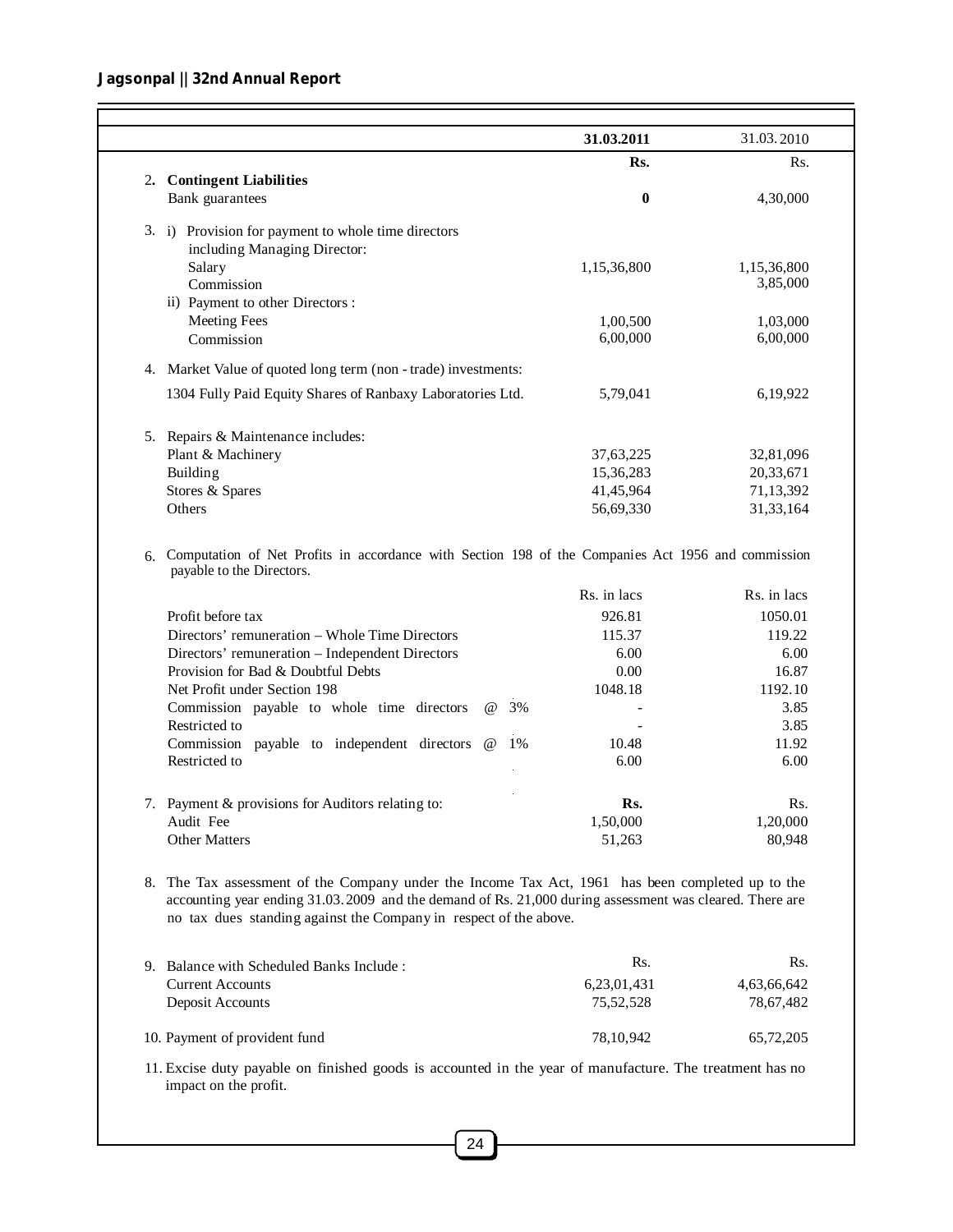ADDITIONAL INFORMATION PURSUANT TO PARAGRAPHS 3 & 4 OF PART II OF SCHEDULE VI OF THE COMPANIES ACT, 1956 (As certified by a Director and accepted by the Auditors) 12.

A. PARTICULARS OF GOODS MANUFACTURED :

|           | <b>Goods manufactured</b><br><b>Unit of</b><br><b>Actual Production</b><br><b>Measure</b><br>01.04.2010 to<br>31.03.2011 |                        |                           | <b>Actual Production</b> | 01.04.2009 to<br>31.03.2010 |                 |        |
|-----------|--------------------------------------------------------------------------------------------------------------------------|------------------------|---------------------------|--------------------------|-----------------------------|-----------------|--------|
|           | Capsules                                                                                                                 | Millions               | 643.78                    |                          |                             | 584.56          |        |
|           | Tablets                                                                                                                  | Millions               | 165.63<br>793.02<br>10.30 |                          |                             |                 | 161.01 |
|           | Syrups                                                                                                                   | Kl Ltrs.               |                           |                          | 582.05                      |                 |        |
|           | Ampoules                                                                                                                 | Kl Ltrs                |                           |                          |                             | 8.26            |        |
|           | <b>Vials</b>                                                                                                             | Kl Ltrs                |                           | 8.76                     |                             | 3.38            |        |
|           | <b>Ointments</b>                                                                                                         | M. Tonnes              |                           | 33.72                    |                             | 35.02           |        |
|           | Bulk Drugs & Intermediates                                                                                               | M. Tonnes              |                           | 98.61                    |                             | 53.74           |        |
|           | Dry Powder                                                                                                               | M. Tonnes              |                           | 0.19                     |                             | 0.20            |        |
| <b>B.</b> | STOCKS OF FINISHED GOODS.                                                                                                |                        |                           |                          |                             | (Rs. lacs)      |        |
|           | <b>Class of Goods</b>                                                                                                    | Unit of                |                           | 31.03.2011               |                             | 31.03.2010      |        |
|           |                                                                                                                          | <b>Measure</b>         | Qty.                      | <b>Value</b>             | Qty.                        | <b>Value</b>    |        |
|           | Capsules                                                                                                                 | Millions               | 8.24                      | 165.57                   | 53.59                       | 554.69          |        |
|           | Tablets                                                                                                                  | Millions               | 18.31                     | 375.62                   | 24.05                       | 366.96          |        |
|           | Syrups                                                                                                                   | Kl Ltrs.               | 54.95                     | 110.48                   | 46.26                       | 76.07           |        |
|           | Ampoules                                                                                                                 | Kl Ltrs                | 0.11                      | 33.64                    | 0.20                        | 41.12           |        |
|           | <b>Vials</b>                                                                                                             | Kl Ltrs                | 0.76                      | 13.97                    | 0.004                       | 0.01            |        |
|           | Ointments                                                                                                                | M. Tonnes              | 3.71                      | 31.24                    | 1.92                        | 21.07           |        |
|           | Bulk Drugs & Intermediates                                                                                               | M. Tonnes              | 0.43                      | 228.53                   | 4.30                        | 293.84          |        |
|           | Dry Powder                                                                                                               | M. Tonnes              | 0.01                      | 2.36                     | 0.01                        | 3.93            |        |
|           | Infusion                                                                                                                 | Kl Ltrs.               | 1.92                      | 7.27                     | 2.03                        | 5.36            |        |
| C.        | TURNOVER OF FINISHED GOODS.                                                                                              |                        |                           |                          |                             | $(Rs.$ lacs $)$ |        |
|           | <b>Class of Goods</b>                                                                                                    | <b>Unit of</b>         | 01.04.2010                |                          | 01.04.2009                  |                 |        |
|           |                                                                                                                          | <b>Measure</b>         |                           | 31.03.2011               |                             | 31.03.2010      |        |
|           |                                                                                                                          |                        | Qty.                      | <b>Value</b>             | Qty.                        | <b>Value</b>    |        |
|           | Capsules                                                                                                                 | Millions               | 716.21                    | 5765.37                  | 554.66                      | 6253.78         |        |
|           | Tablets                                                                                                                  | Millions               | 210.74                    | 3463.31                  | 194.35                      | 2570.36         |        |
|           | Syrups                                                                                                                   | Kl Ltrs.               | 806.75                    | 1805.38                  | 606.00                      | 1190.47         |        |
|           | Injectables:                                                                                                             |                        |                           |                          |                             |                 |        |
|           | Ampoules                                                                                                                 | Kl Ltrs                | 10.39                     | 2337.79                  | 10.02                       | 1912.34         |        |
|           | Vials                                                                                                                    | Kl Ltrs                | 17.98                     | 49.61                    | 10.91                       | 29.95           |        |
|           | <b>Ointments</b>                                                                                                         | M. Tonnes              | 33.72                     | 267.35                   | 36.39                       | 234.43          |        |
|           | <b>Bulk Drugs &amp;Intermediates</b>                                                                                     | M. Tonnes              | 102.48                    | 2733.47                  | 51.88                       | 2051.71         |        |
|           | Dry Powder                                                                                                               | M. Tonnes              | 0.21                      | 17.47                    | 0.26                        | 9.01            |        |
|           | Infusion                                                                                                                 | Kl Ltrs.               | 12.11                     | 95.51                    | 16.47                       | 66.51           |        |
|           | D. PURCHASE OF FINISHED GOODS                                                                                            |                        |                           |                          |                             | (Rs. lacs)      |        |
|           | <b>Class of Goods</b>                                                                                                    | Unit of                |                           | 01.04.2010 to            | 01.04.2009 to               |                 |        |
|           |                                                                                                                          | <b>Measure</b>         |                           | 31.03.2011               |                             | 31.03.2010      |        |
|           |                                                                                                                          |                        | Qty.                      | <b>Value</b>             | Qty.                        | <b>Value</b>    |        |
|           | Capsules                                                                                                                 | Millions               | 27.08                     | 362.04                   | 19.43                       | 509.61          |        |
|           | Tablets                                                                                                                  | Millions               | 39.37                     | 283.04                   | 32.55                       | 549.95          |        |
|           | Syrup                                                                                                                    | Kl Ltrs                | 22.42                     | 34.56                    | 40.90                       | 104.93          |        |
|           | Ampoules                                                                                                                 | Kl Ltrs.               |                           |                          | 1.58                        | 105.58          |        |
|           | Vials                                                                                                                    | Kl Ltrs.               | 9.98                      | 17.27                    | 7.48                        | 12.05           |        |
|           | Ointment                                                                                                                 | M.Tonnes               | 1.79                      | 4.47                     | 2.70                        | 55.99           |        |
|           | Dry Powder                                                                                                               | M. Tonnes              | 0.02                      | 6.47                     | 0.02                        | 6.08            |        |
|           | <b>Infusions</b>                                                                                                         | Kl Ltrs.               | 12.00                     | 20.10                    | 16.00                       | 28.74           |        |
| Ε.        | <b>INSTALLED CAPACITY</b>                                                                                                |                        |                           |                          |                             |                 |        |
|           | <b>Class of Goods</b>                                                                                                    | <b>Unit of Measure</b> |                           | 31.03.11                 |                             | 31.03.10        |        |
|           | Capsules                                                                                                                 | Millions               |                           | 1610                     |                             | 1610            |        |
|           | <b>Tablets</b>                                                                                                           | Millions               |                           | 2700                     |                             | 2700            |        |
|           | Syrup                                                                                                                    | Kl Ltrs.               |                           | 2400                     |                             | 2400            |        |
|           | Injectables:                                                                                                             |                        |                           |                          |                             |                 |        |
|           | Ampoules                                                                                                                 | Kl Ltrs                |                           | 33                       |                             | 33              |        |
|           | Vials                                                                                                                    | Kl Ltrs                |                           | 406                      |                             | 406             |        |
|           | Ointment                                                                                                                 | M. Tonnes              |                           | 164                      |                             | 164             |        |
|           |                                                                                                                          |                        |                           |                          |                             |                 |        |
|           |                                                                                                                          | 25                     |                           |                          |                             |                 |        |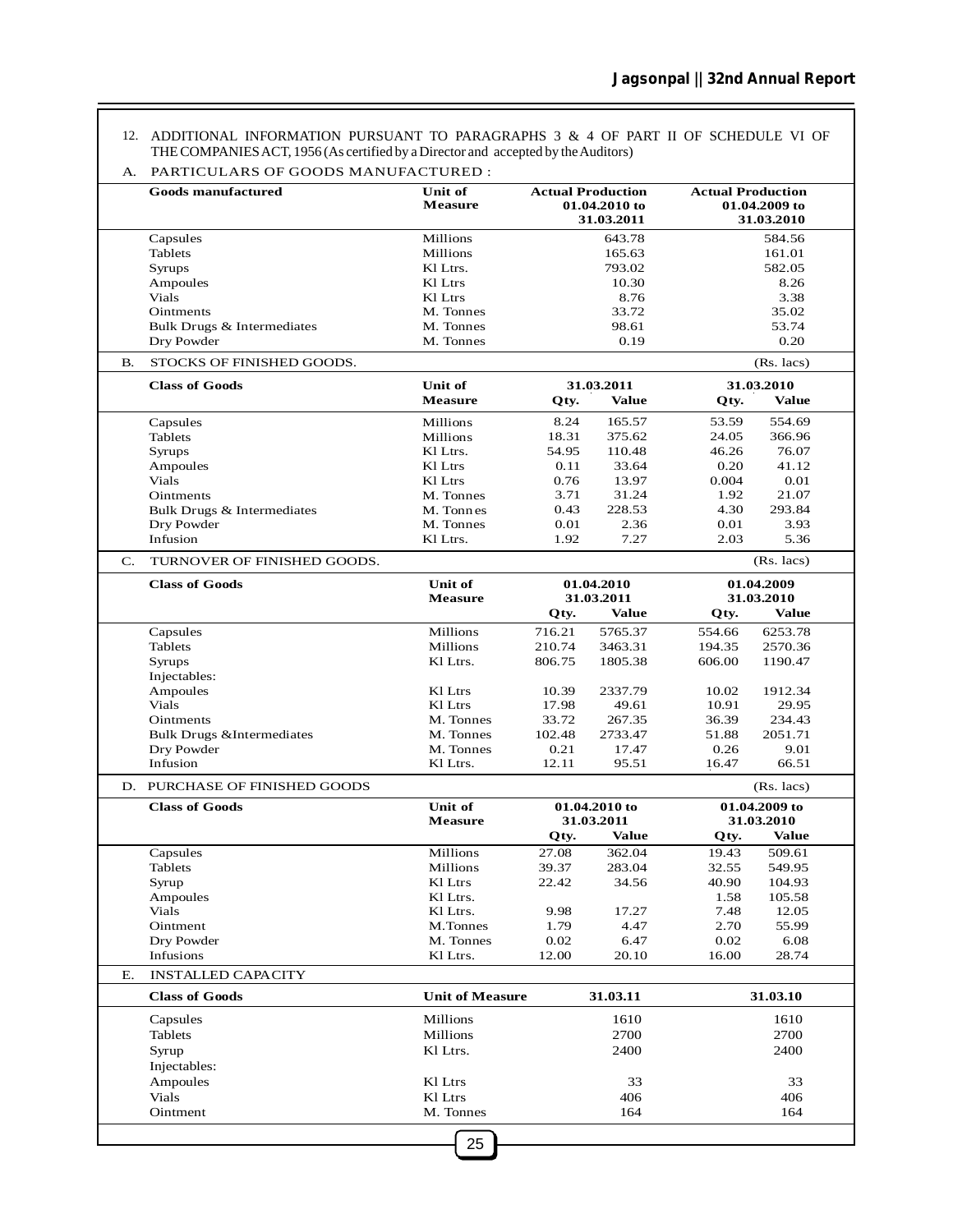#### **Jagsonpal || 32nd Annual Report**

| <b>ITEM</b>              |                                                                                                                                                                                                                                                   | Unit of<br><b>Measure</b>                                                                                |           | 01.04.2010<br>31.03.2011              | 01.04.2009<br>31.03.2010 |                 |
|--------------------------|---------------------------------------------------------------------------------------------------------------------------------------------------------------------------------------------------------------------------------------------------|----------------------------------------------------------------------------------------------------------|-----------|---------------------------------------|--------------------------|-----------------|
|                          |                                                                                                                                                                                                                                                   |                                                                                                          | Qty.      | <b>Value</b>                          | Qty.                     | <b>Value</b>    |
|                          | D L Oxyphene                                                                                                                                                                                                                                      | M. Tonnes                                                                                                | 46.07     | 1323.68                               | 37.00                    | 1063.13         |
|                          | Others*                                                                                                                                                                                                                                           |                                                                                                          |           | 6783.87                               |                          | 7529.19         |
|                          | Total                                                                                                                                                                                                                                             |                                                                                                          |           | 8107.55                               |                          | 8592.32         |
|                          | * No single item constitutes more than 10% in value terms of total consumption                                                                                                                                                                    |                                                                                                          |           |                                       |                          |                 |
|                          | G. BREAK-UP OF CONSUMPTION OF MATERIALS                                                                                                                                                                                                           |                                                                                                          |           | (Rs lacs)                             |                          | (Rs lacs)       |
|                          | Indigenous                                                                                                                                                                                                                                        |                                                                                                          |           | 6918.96                               |                          | 7260.60         |
|                          | As percentage of total                                                                                                                                                                                                                            |                                                                                                          |           | 85.33                                 |                          | 84.50           |
|                          | Imported                                                                                                                                                                                                                                          |                                                                                                          |           | 1188.59                               |                          | 1331.72         |
|                          | As percentage of Total                                                                                                                                                                                                                            |                                                                                                          |           | 14.67                                 |                          | 15.50           |
|                          | H. VALUE OF IMPORTS ON CIF BASIS                                                                                                                                                                                                                  |                                                                                                          |           |                                       |                          |                 |
|                          | <b>Raw Materials</b>                                                                                                                                                                                                                              |                                                                                                          |           | 886.87                                |                          | 1088.69         |
| I.                       | VALUE OF FINISHED GOODS PURCHASED                                                                                                                                                                                                                 |                                                                                                          |           | 727.95                                |                          | 1372.93         |
|                          | $(Rs$ lacs)                                                                                                                                                                                                                                       |                                                                                                          |           |                                       |                          |                 |
| J.                       | <b>EXPENDITURE IN FOREIGN EXCHANGE</b>                                                                                                                                                                                                            |                                                                                                          |           |                                       |                          |                 |
|                          | Travelling                                                                                                                                                                                                                                        |                                                                                                          |           | 62.34                                 |                          | 21.50           |
|                          | Subscription                                                                                                                                                                                                                                      |                                                                                                          |           | 0.36                                  |                          | 0.19            |
|                          | Others                                                                                                                                                                                                                                            |                                                                                                          |           | 1.98                                  |                          | 3.76            |
|                          | K. EARNINGS IN FOREIGN EXCHANGE                                                                                                                                                                                                                   |                                                                                                          |           |                                       |                          |                 |
|                          | Export FOB value                                                                                                                                                                                                                                  |                                                                                                          |           | 473.06                                |                          | 484.88          |
|                          | 13. Deferred tax adjustment has been made up to 31.03.2011. No affect of Section 43 B liabilities of Income Tax Act,<br>has been made as these are permanent differences.                                                                         |                                                                                                          |           |                                       |                          |                 |
|                          | 14. Segment Reporting                                                                                                                                                                                                                             |                                                                                                          |           |                                       |                          |                 |
|                          | The company operates in the Pharmaceutical segment. The segment results are as under:                                                                                                                                                             |                                                                                                          |           |                                       |                          |                 |
|                          | <b>Sales</b>                                                                                                                                                                                                                                      |                                                                                                          |           | 16535.26                              |                          | 14318.55        |
|                          | Profit after tax                                                                                                                                                                                                                                  |                                                                                                          |           | 717.96                                |                          | 924.20          |
|                          | 15. Disclosure of Earning per Share:                                                                                                                                                                                                              |                                                                                                          |           |                                       |                          |                 |
|                          | Basic and diluted Earning per Share                                                                                                                                                                                                               |                                                                                                          |           | Rs. 2.74                              |                          | Rs. 3.53        |
|                          | 16. Related party disclosures - AS 18                                                                                                                                                                                                             |                                                                                                          |           |                                       |                          |                 |
|                          | A) The company does not have any subsidiary and or related companies.<br>Directors:-<br>B)                                                                                                                                                        |                                                                                                          |           | Transaction                           |                          |                 |
|                          | Jagmohan Singh Kochhar                                                                                                                                                                                                                            |                                                                                                          | 57,68,400 | -Remuneration                         |                          |                 |
|                          | Rajpal Singh Kochhar                                                                                                                                                                                                                              |                                                                                                          | 57,68,400 | -Remuneration                         |                          |                 |
|                          | Related parties:-                                                                                                                                                                                                                                 |                                                                                                          |           |                                       |                          |                 |
|                          | C) Prithipal Singh Kochhar                                                                                                                                                                                                                        |                                                                                                          | 15,56,400 | -Remuneration                         |                          |                 |
|                          | Managing Director.                                                                                                                                                                                                                                | Mr. Prithipal Singh Kochhar, Vice President – International Marketing is son of Mr. Rajpal Singh Kochhar |           |                                       |                          |                 |
|                          | 17. Previous years figures have been regrouped and rearranged wherever necessary.                                                                                                                                                                 |                                                                                                          |           |                                       |                          |                 |
|                          | 18. The names of small scale industries to whom the Company owes dues outstanding for more than 30<br>days at the Balance Sheet date, computed on unit wise basis, are: Jay Kay Printers and Lasersec India<br>Pvt. Ltd.; and Abhishek Printline. |                                                                                                          |           |                                       |                          |                 |
|                          | As per our report of even date<br>for P. P. THUKRAL & CO.<br><b>Chartered Accountants</b>                                                                                                                                                         | J.S. Kochhar<br>Chairman                                                                                 |           | A. C. Chakrabortti<br><b>Director</b> | S. Mukhopadhyay          | <b>Director</b> |
|                          | FRN: 000632N<br><b>Suresh Sethi</b>                                                                                                                                                                                                               | R. P. S. Kochhar                                                                                         |           | S. K. Dudeja                          |                          | S. K. Goyal     |
| Partner                  | M. No.: 89318                                                                                                                                                                                                                                     | <b>Managing Director</b>                                                                                 |           | General Manager                       |                          | Director        |
| Dated: 12th August, 2011 | Place: New Delhi                                                                                                                                                                                                                                  |                                                                                                          |           |                                       | Company Secretary        | S. K. Mata      |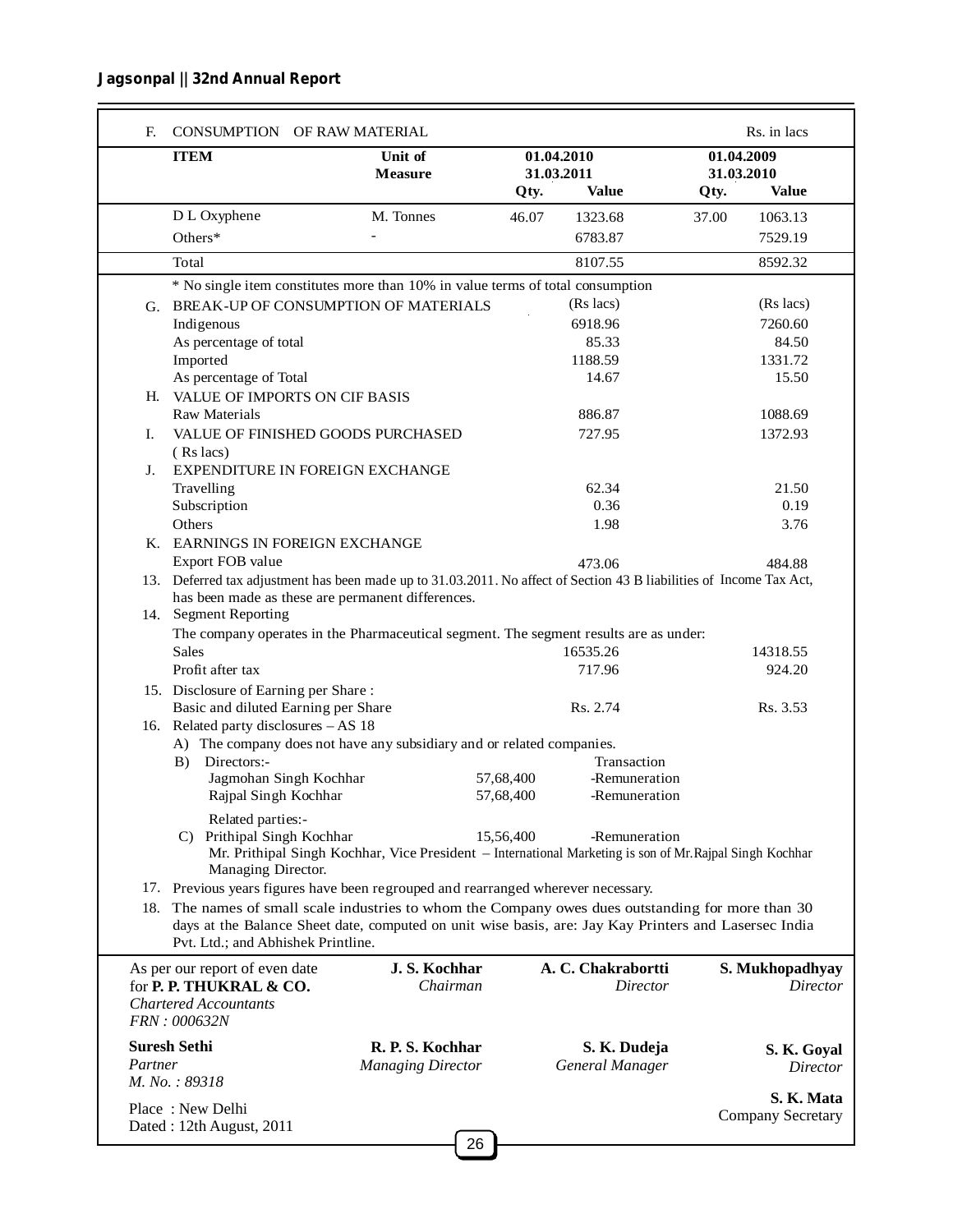| Part IV of Schedule VI of the Companies Act, 1956                    |  |
|----------------------------------------------------------------------|--|
| <b>Balance Sheet abstract and Company's General Business Profile</b> |  |

| I                               | <b>Registration Details</b>                                                                                       |                |                                              |                                 |                |                                    |
|---------------------------------|-------------------------------------------------------------------------------------------------------------------|----------------|----------------------------------------------|---------------------------------|----------------|------------------------------------|
|                                 | Registration No.                                                                                                  | $\ddot{\cdot}$ | U74899DL1978PLC009181                        | <b>State Code</b>               |                | 55                                 |
|                                 | <b>Balance Sheet date</b>                                                                                         | $\ddot{\cdot}$ | 31.03.2011                                   |                                 |                |                                    |
| $\mathop{\mathrm{II}}\nolimits$ | Capital Raised during the year (Amount Rs. In thousands)                                                          |                |                                              |                                 |                |                                    |
|                                 | <b>Public Issue</b>                                                                                               |                | Nil                                          | <b>Rights Issue</b>             | :              | <b>Nil</b>                         |
|                                 | <b>Bonus</b> Issue                                                                                                |                | Nil                                          | Private Placement/other :       |                | <b>Nil</b>                         |
| $\rm III$                       | Position of mobilization and Deployment of Funds (Amount In Rs. Thousands)<br><b>SOURCES OF FUNDS</b>             |                |                                              |                                 |                |                                    |
|                                 | Paid up Capital                                                                                                   |                | 130990                                       | Reserves & Surplus              | $\ddot{\cdot}$ | 798149                             |
|                                 | <b>Secured Loans</b>                                                                                              | $\ddot{\cdot}$ | 233096                                       | <b>Unsecured Loans</b>          |                | 52843                              |
|                                 | Deferred Tax Liability<br><b>APPLICATION OF FUNDS</b>                                                             |                | 33677                                        |                                 |                |                                    |
|                                 | Net Fixed Assets                                                                                                  |                | 576828                                       | Investments                     |                | 5                                  |
|                                 | Net Current Assets                                                                                                |                | 671922                                       | Misc. Expenditure               | $\ddot{\cdot}$ | Nil                                |
|                                 | <b>Accumulated Losses</b>                                                                                         |                | <b>Nil</b>                                   |                                 |                |                                    |
| IV                              | Performance of Company (Amount In Rs. Thousands)                                                                  |                |                                              |                                 |                |                                    |
|                                 | Turnover                                                                                                          |                | 1653526                                      | <b>Total Expenditure</b>        | $\ddot{\cdot}$ | 1560845                            |
|                                 | Profit before Tax                                                                                                 |                | 92681                                        | Profit After Tax                | $\ddot{\cdot}$ | 71796                              |
|                                 | Earning per share                                                                                                 |                | Rs. 2.74                                     | Dividend Rate                   | $\ddot{\cdot}$ | 10%                                |
| $\mathbf V$                     | Generic names of three principal products/services of Company<br>(as per monetary terms)                          |                |                                              |                                 |                |                                    |
|                                 | Item Code No. (ITC Code) :                                                                                        |                | 294200                                       |                                 |                |                                    |
|                                 | <b>Product Description</b>                                                                                        | $\ddot{\cdot}$ | Dextropropoxyphene Hydrochloride             |                                 |                |                                    |
|                                 | Item Code No. (ITC Code) :                                                                                        |                | 300410                                       |                                 |                |                                    |
|                                 | <b>Product Description</b>                                                                                        | $\cdot$        | Ampicillin                                   |                                 |                |                                    |
|                                 | Item Code No. (ITC Code) :                                                                                        |                | 300490                                       |                                 |                |                                    |
|                                 | <b>Product Description</b>                                                                                        |                | Nandrolone Decanoate                         |                                 |                |                                    |
|                                 |                                                                                                                   |                |                                              |                                 |                |                                    |
|                                 | As per our report of even date<br>for P. P. THUKRAL & CO.<br><b>Chartered Accountants</b><br><b>FRN</b> : 000632N |                | J.S. Kochhar<br>Chairman                     | A. C. Chakrabortti<br>Director  |                | S. Mukhopadhyay<br><b>Director</b> |
| Partner                         | <b>Suresh Sethi</b><br>M. No.: 89318                                                                              |                | R. P. S. Kochhar<br><b>Managing Director</b> | S. K. Dudeja<br>General Manager |                | S. K. Goyal<br>Director            |
|                                 | Place: New Delhi                                                                                                  |                |                                              |                                 |                | S. K. Mata<br>Company Secretary    |
|                                 | Dated: 12th August, 2011                                                                                          |                |                                              |                                 |                |                                    |
|                                 |                                                                                                                   |                | 27                                           |                                 |                |                                    |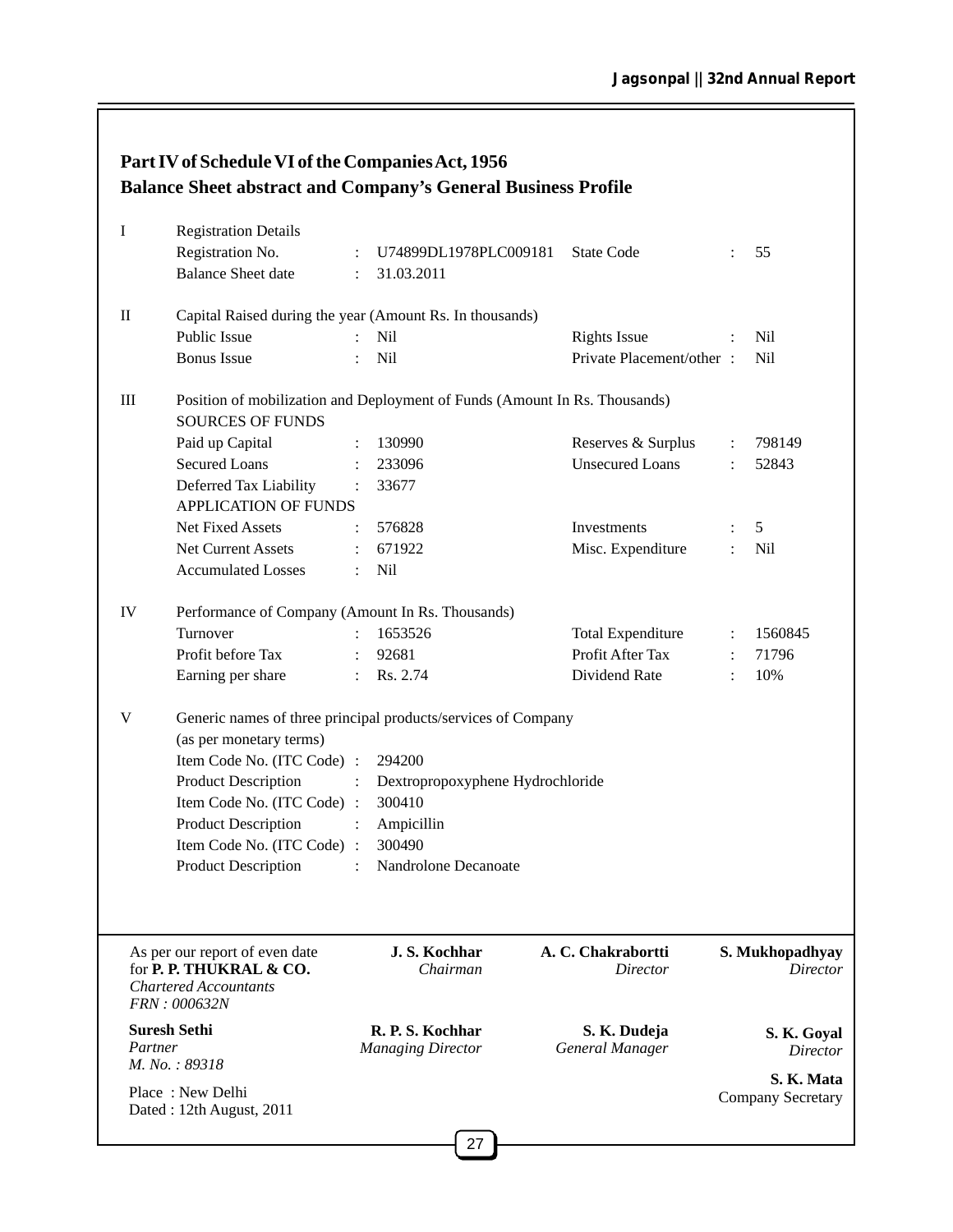#### **Cash Flow Statement for the Year Ended 31st March, 2011**

(Pursuant to clause 32 of the listing agreement)

|                     | (Pursuant to clause 32 of the listing agreement)                  |                                                        |                                |                                        |
|---------------------|-------------------------------------------------------------------|--------------------------------------------------------|--------------------------------|----------------------------------------|
|                     |                                                                   |                                                        | 31.03.11<br>(Rs.)              | 31.03.10<br>(Rs.)                      |
| А.                  | Cash Flow From operating activities                               |                                                        |                                |                                        |
|                     | Net Profit before tax and extraordinary items                     |                                                        | 9,26,81,268                    | 10,50,00,977                           |
| Add:                | Adjustment for Depreciation                                       |                                                        | 2,20,08,864                    | 2,08,49,811                            |
|                     | Adjustment for provision for bad debts                            |                                                        |                                | (21,05,295)                            |
|                     | Total                                                             |                                                        | 11,46,90,132                   | 12,37,45,493                           |
| Add:                | Interest                                                          |                                                        | 3,32,17,819                    | 3,49,62,387                            |
|                     | Operating profit before working capital changes                   |                                                        | 14,79,07,951                   | 15,87,07,880                           |
| Less:               | Increase in Inventories                                           |                                                        | 12,51,149                      | 42,26,962                              |
|                     | Increase in Sundry Debtors                                        |                                                        | 5,10,22,201                    | 61,55,539                              |
|                     | Increase in Loans & Advances                                      |                                                        | 2,06,62,948                    | 95,14,920                              |
|                     | Increase in Balances with Scheduled Bank                          |                                                        | 15,319,835                     | (1,47,24,965)                          |
|                     |                                                                   |                                                        | 5,96,51,818                    | 15,35,35,424                           |
| Add:                | Increase in Current Liabilities & Provisions                      |                                                        | (17, 96, 264)                  | 74,70,847                              |
|                     | Increase in Short term borrowings from banks                      |                                                        | 7,60,31,347                    | (8,96,35,965)                          |
|                     |                                                                   |                                                        | 13,38,86,901                   | 7,13,70,306                            |
| Less:               | Payment of Interest                                               |                                                        | 3,32,17,819                    | 3,49,62,387                            |
|                     | Income & deferred tax<br>Dividend & Tax on Dividend               |                                                        | 2,08,84,831                    | 1,25,81,383                            |
|                     | Cash flow before extra ordinary items                             |                                                        | 1,52,23,658<br>6,45,60,593     | 1,52,74,580<br>85,51,956               |
|                     |                                                                   |                                                        |                                |                                        |
| <b>B.</b>           | Cash Outflow for investing activities<br>Purchase of fixed assets |                                                        |                                |                                        |
|                     |                                                                   |                                                        | 7,00,88,030                    | 2,09,97,447                            |
|                     |                                                                   |                                                        | (55, 27, 437)                  | (1,24,45,491)                          |
| C.                  | Cash Flow from financing activities                               |                                                        |                                |                                        |
| Add:                | Proceeds from Fixed deposits                                      |                                                        | 71,16,500                      | 1,27,68,489                            |
|                     |                                                                   |                                                        | 15,89,063                      | 3,22,998                               |
| Add:                | Cash & Imprest in hand as on 31.03.10                             |                                                        | 21,13,743                      | 17,90,745                              |
|                     |                                                                   | Balance of Cash & Imprest in Hand as on 31.03.11       | 37,02,806                      | 21,13,743                              |
|                     |                                                                   | We have verified the above Cash Flow Statement         |                                |                                        |
|                     |                                                                   | for the year ended 31st March 2011 with the audited    |                                |                                        |
|                     |                                                                   | accounts for the year ended on that date and found the |                                |                                        |
|                     | same to be in agreement therewith                                 |                                                        |                                |                                        |
|                     |                                                                   |                                                        |                                |                                        |
|                     | As per our report of even date<br>for P. P. THUKRAL & CO.         | J.S. Kochhar<br>Chairman                               | A. C. Chakrabortti<br>Director | S. Mukhopadhyay<br><i>Director</i>     |
|                     | <b>Chartered Accountants</b><br>FRN: 000632N                      |                                                        |                                |                                        |
| <b>Suresh Sethi</b> |                                                                   | R. P. S. Kochhar                                       | S. K. Dudeja                   |                                        |
| Partner             |                                                                   | <b>Managing Director</b>                               | General Manager                | S. K. Goyal<br>Director                |
| M. No.: 89318       |                                                                   |                                                        |                                |                                        |
|                     | Place: New Delhi                                                  |                                                        |                                | S. K. Mata<br><b>Company Secretary</b> |
|                     | Dated: 12th August, 2011                                          |                                                        |                                |                                        |
|                     |                                                                   | 28                                                     |                                |                                        |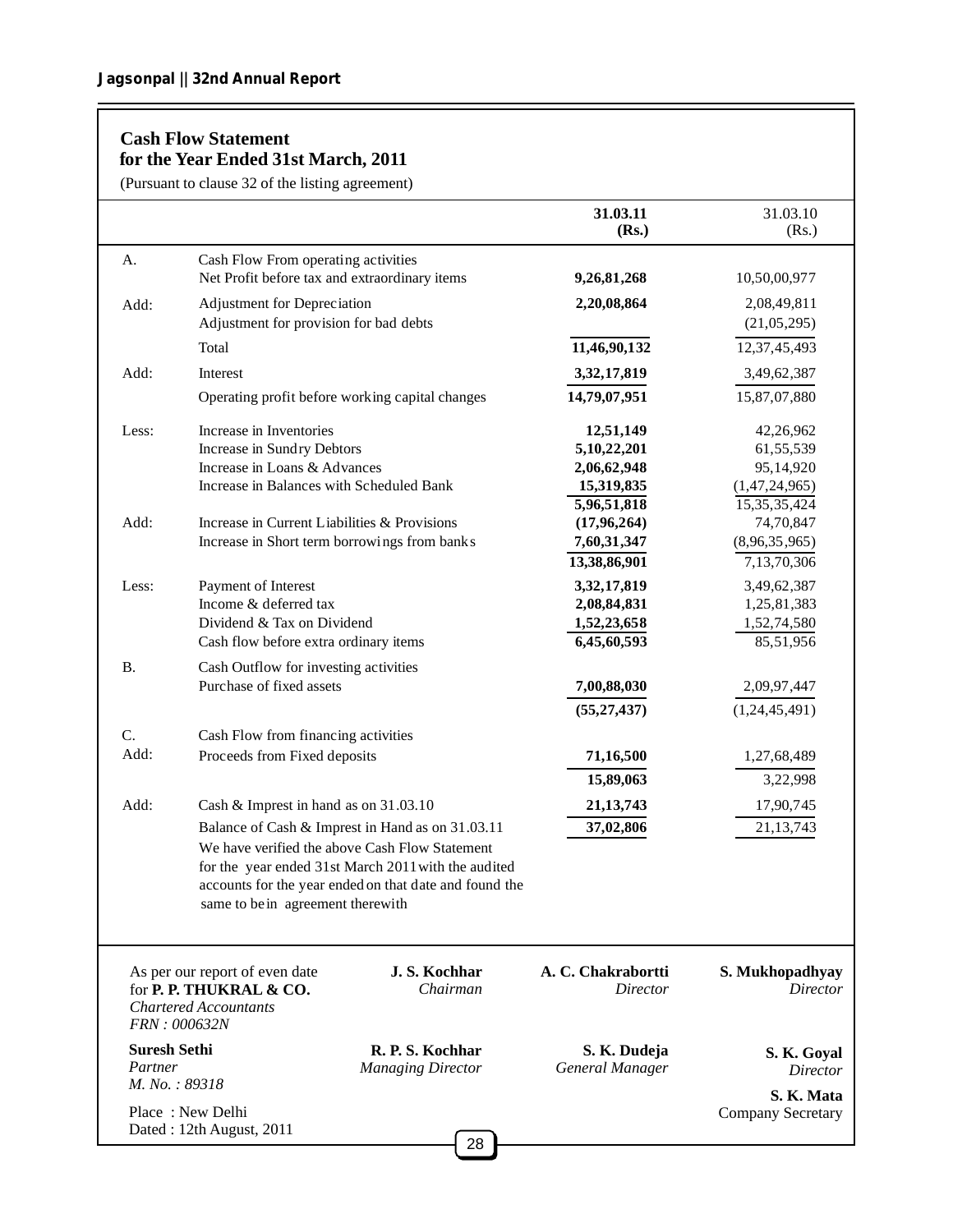| <b>JAGSONPAL PHARMACEUTICALS LIMITED</b> |  |
|------------------------------------------|--|
| <b>PROXY</b>                             |  |

 $\mathbf{I}$ 

 $\begin{array}{c} 1 \\ 1 \\ 1 \end{array}$ 

 $\mathbf I$  $\mathbf{I}$  $\frac{1}{1}$  $\mathbf I$  $\mathbf{I}$  $\frac{1}{1}$  $\overline{1}$  $\mathbf{I}$  $\mathbf I$  $\mathbf I$  $\mathbf{I}$ 

 $\begin{array}{c} 1 \\ 1 \\ 1 \end{array}$ 

 $\mathbf I$  $\frac{1}{1}$ 

 $\begin{array}{c} 1 \\ 1 \\ 1 \\ 1 \end{array}$ 

 $\mathbf{I}$  $\frac{1}{1}$  $\mathbf I$  $\mathbf{I}$  $\frac{1}{1}$  $\overline{1}$  $\mathbf I$  $\mathbf I$  $\mathbf I$  $\mathbf I$  $\frac{1}{1}$  $\mathbf{I}$  $\mathbf{I}$  $\frac{1}{1}$ 

 $\frac{1}{1}$ 

 $\frac{1}{1}$  $\mathbf{I}$  $\frac{1}{1}$  $\mathbf I$  $\overline{1}$  $\frac{1}{1}$ 

| as my/our proxy in my/our absence to attend and vote for me/us, and on my/our behalf, at the 32nd Annual General                                                |                                                                                             |
|-----------------------------------------------------------------------------------------------------------------------------------------------------------------|---------------------------------------------------------------------------------------------|
| meeting of the Company to be held on 30.09.2011                                                                                                                 |                                                                                             |
|                                                                                                                                                                 | Affix<br>Revenue<br>Stamp                                                                   |
| Notes:<br>New Delhi-110049, not less than 48 hours before the time for holding the Meeting.                                                                     | The proxy must be deposited at the Registered Office of the Company at T-210J, Shahpur Jat, |
|                                                                                                                                                                 |                                                                                             |
| <b>JAGSONPAL PHARMACEUTICALS LIMITED</b><br><b>ATTENDANCE SLIP</b>                                                                                              |                                                                                             |
|                                                                                                                                                                 |                                                                                             |
| THIS ATTENDANCE SLIP, DULY FILLED IN, IS TO BE HANDED OVER AT                                                                                                   |                                                                                             |
| THE ENTRANCE OF THE MEETING HALL                                                                                                                                |                                                                                             |
| Name of the attending Member                                                                                                                                    |                                                                                             |
|                                                                                                                                                                 |                                                                                             |
| Name of Proxy (In Block Letters, to be filled                                                                                                                   |                                                                                             |
|                                                                                                                                                                 |                                                                                             |
| I hereby record my presence at the 32nd Annual General Meeting at Vanita Samaj, 13 Institutional Area, Lodi Road,<br>New Delhi-110003 at 10.00 am on 30.09.2011 |                                                                                             |
|                                                                                                                                                                 | Member's/Proxy's Signature*                                                                 |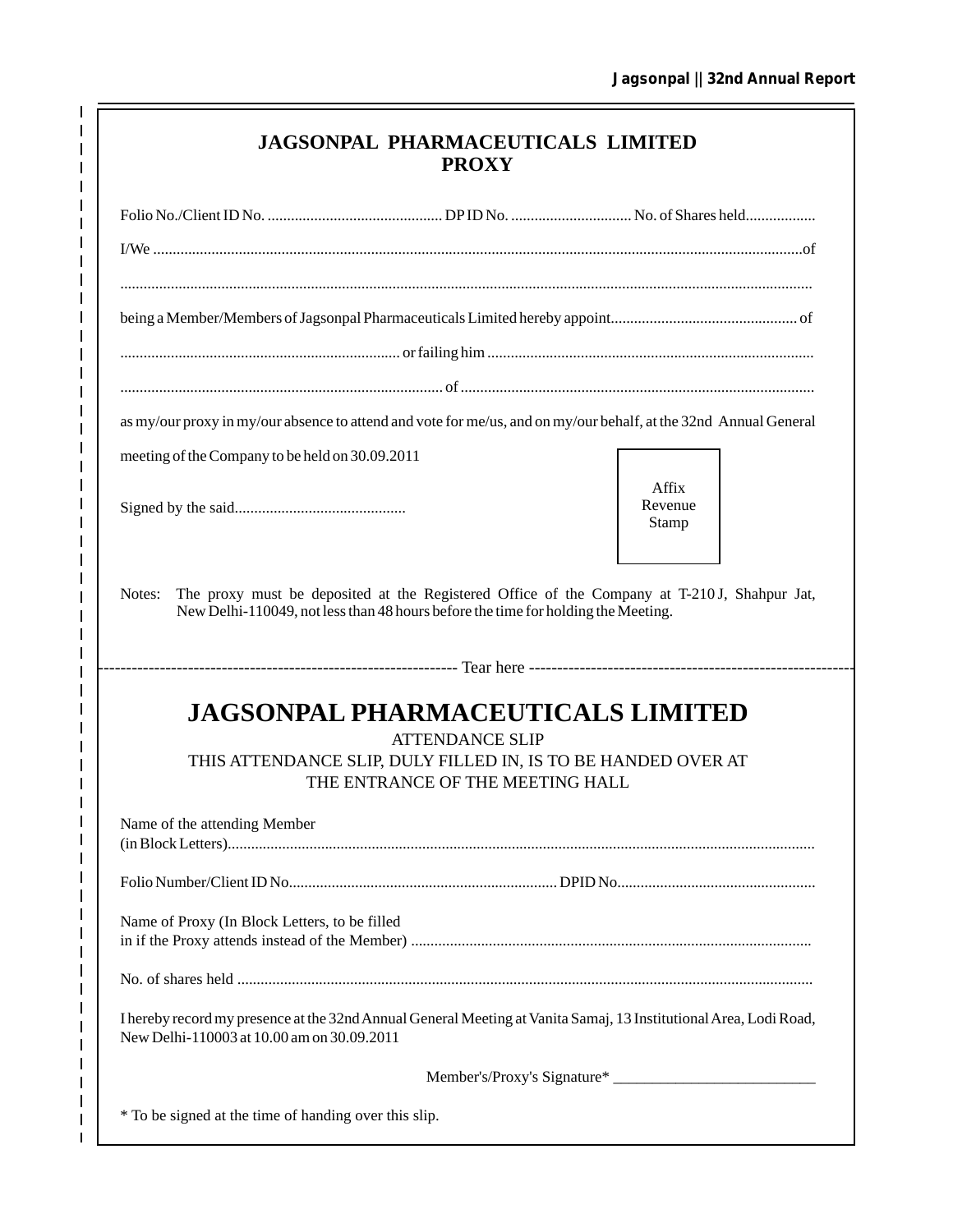|                          |                         |         |           |           |          | ast<br>≏                     | <b>Kecord</b>           |                          |          |          |          |          |          |          | (Rs. in Lacs) |
|--------------------------|-------------------------|---------|-----------|-----------|----------|------------------------------|-------------------------|--------------------------|----------|----------|----------|----------|----------|----------|---------------|
|                          |                         |         |           |           |          | <b>Financial Year Ending</b> |                         |                          |          |          |          |          |          |          |               |
| Particulars              | $03 / 1997$<br>(15mths) | 03/1998 | 03 / 1999 | 03 / 2000 | 03/2001  | $09/2001$ (6 mths)           | $12 / 2002$<br>(15 mths | $03 / 2004$<br>(15 mths) | 03/2005  | 3/2006   | 3/2007   | 3/2008   | 3/2009   | 3/2010   | 3/2011        |
| Fixed Assets             | 1424.40                 | 1475.95 | 1583.51   | 1659.45   | 2816.91  | 2794.12                      | 2845.60                 | 3076.02                  | 3154.82  | 3669.37  | 4372.50  | 4652.85  | 5348.63  | 5318.80  | 5768.28       |
| Investments              | 299.10                  | 0.10    | 0.10      | 0.10      | 0.05     | 0.05                         | 0.05                    | 0.05                     | 0.05     | 0.05     | 0.05     | 0.05     | $0.05\,$ | 0.05     | 0.05          |
| Net Current Assets       | 1196.60                 | 1952.59 | 2744.99   | 3689.50   | 4465.56  | 4790.28                      | 4223.88                 | 4031.09                  | 4320.64  | 4326.69  | 4516.88  | 4392.98  | 3253.95  | 4204.95  | 4388.25       |
| Total Capital Employed   | 2921.10                 | 3428.63 | 4328.60   | 5349.05   | 7282.52  | 7584.45                      | 7069.53                 | 7107.16                  | 7475.51  | 7738.05  | 7836.79  | 7956.61  | 8346.40  | 9214.23  | 9819.81       |
| Share Holdes' Funds      | 2361.80                 | 2810.68 | 3256.16   | 4066.42   | 6023.78  | 5919.38                      | 6157.61                 | 6601.21                  | 6814.25  | 7023.54  | 7249.80  | 7503.37  | 8016.83  | 8756.97  | 9291.39       |
| Sales                    | 7561.20                 | 7908.75 | 9146.08   | 1846.29   | 13651.87 | 5690.26                      | 15446.93                | 17278.09                 | 14801.11 | 17213.43 | 14525.62 | 15779.95 | 14201.48 | 14318.55 | 16535.26      |
| Other income             | 12.60                   | 28.27   | 35.65     | 43.26     | 21.74    | 28.11                        | 63.23                   | 81.46                    | 25.86    | 48.82    | 77.28    | 25.50    | 27.06    | 36.30    | 26.02         |
| <b>Operating Profit</b>  | 1251.40                 | 1216.83 | 1314.23   | 1852.59   | 1975.24  | 606.31                       | 1435.74                 | 1710.50                  | 1288.11  | 1463.41  | 1193.76  | 1323.04  | 1572.76  | 1608.13  | 1479.08       |
| Interest                 | 541.00                  | 403.11  | 458.68    | 444.81    | 509.19   | 283.77                       | 570.34                  | 405.12                   | 329.80   | 469.87   | 563.02   | 635.14   | 457.93   | 349.62   | 332.18        |
| Depreciation             | 52.00                   | 55.15   | 67.32     | 78.34     | 89.95    | $50.57$                      | 129.74                  | 144.66                   | 131.71   | 150.93   | .165.19  | 168.72   | 124.98   | 208.50   | 220.09        |
| $\operatorname{Tax}$     | 188.00                  | 190.00  | 217.00    | 388.00    | 361.00   | 90.00                        | 220.00                  | 366.00                   | 280.14   | 282.36   | 161.86   | 188.74   | 319.30   | 72.46    | 208.85        |
| Profit After Tax         | 470.40                  | 568.57  | 571.22    | 941.44    | 1015.10  | 181.98                       | 515.66                  | 794.71                   | 546.47   | 497.18   | 280.29   | 307.60   | 617.23   | 924.20   | 717.96        |
| Retained Earnings        | 137.30                  | 460.51  | 455.69    | 820.49    | 885.97   | 109.37                       | 282.25                  | 473.08                   | 236.43   | 470.20   | 249.64   | 276.96   | 540.61   | 771.45   | 565.73        |
| Dividend (Including Tax) | 112.70                  | 108.06  | 108.06    | 119.86    | 108.26   | 72.17                        | 138.15                  | 295.54                   | 295.38   | 29.87    | 30.65    | 30.65    | 76.63    | 152.75   | 152.25        |
| Dividend (%)             | 25.00                   | 30.00   | 30.00     | 30.00     | 30.00    | $20.00\,$                    | 37.50                   | $80.00$                  | $20.00$  | 2.00     | 2.00     | 2.00     | 5.00     | 10.00    | 10.00         |
| Earning Per Share (Rs.)  | 14.35                   | 17.36   | 17.44     | 28.75     | 31.00    | 5.56                         | 15.75                   | 23.45                    | 2.03     | $1.89\,$ | 1.07     | 1.17     | 2.36     | 3.53     | 2.74          |

Ē